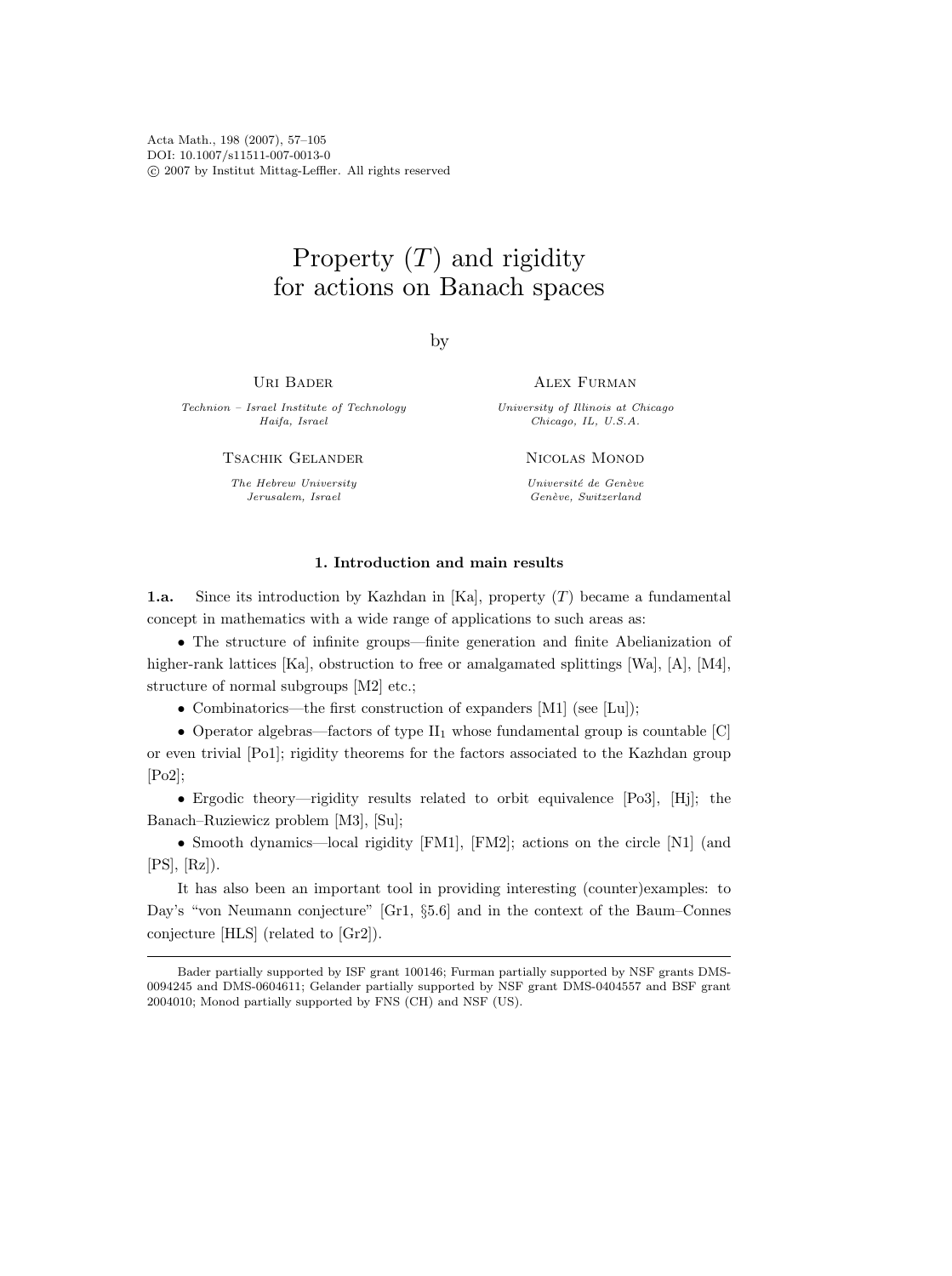Initially defined in terms of unitary representations, property  $(T)$  turned out to be equivalent to Serre's property  $(FH)$ —a fixed-point property for affine isometric actions on Hilbert spaces that can be rephrased as cohomological vanishing. (The equivalence holds for  $\sigma$ -compact groups, in particular all locally compact second countable groups, and was proved by Delorme [D] and Guichardet [Gu]. As pointed out by de Cornulier [Cr], uncountable discrete groups that have Bergman's cofinality property [Bn] have  $(FH)$ but fail  $(T)$ .) Some of the above applications use this latter characterization. Recently Shalom [Sh] described the reduced 1-cohomology with unitary coefficients for irreducible lattices in products of completely general locally compact groups. This led to a list of new rigidity results and added such lattices to the list of "naturally rigid" groups. For further details and more references on these topics, we suggest the monograph [HV] and the forthcoming [BHV].

1.b. Motivated by these broad themes: property  $(T)$ , property  $(FH)$ , lattices in semisimple groups and in general products, we study similar notions in the broader framework of Banach spaces rather than Hilbert spaces. Some of the results below apply to general superreflexive Banach spaces, whilst some are specific to the subclass of  $L^p(\mu)$ -spaces with  $1 < p < \infty$ . (A Banach space is *superreflexive* if it admits an equivalent uniformly convex norm, see Proposition 2.3 below.)

One of the motivations to consider such questions came from the work of Fisher and Margulis [FM1], [FM2], in which an  $L^p$ -analogue of property (T) with  $p\gg 2$  allowed them to weaken smoothness assumptions in their results.

The harder question of fixed-point results for *affine actions* on  $L^p$  for  $p \gg 2$  (see Theorem B below) has applications e.g. for actions on the circle [N2], [BHV].

1.c. Let G be a topological group and B a Banach space. By a linear isometric Grepresentation on B, we shall mean a continuous homomorphism  $\rho: G \rightarrow O(B)$ , where  $O(B)$  denotes the ("orthogonal") group of all invertible linear isometries  $B \rightarrow B$  (see Lemma 2.4 for a clarification of the continuity assumption). We say that such a representation almost has invariant vectors if

$$
\inf_{\|v\|=1} \text{diam}(\varrho(K)v) = 0 \quad \text{for all compact subsets } K \subseteq G. \tag{1.1}
$$

Denote by  $B^{\varrho(G)}$  the closed subspace of G-fixed vectors; the G-representation  $\varrho$  descends to a linear isometric G-representation  $\varrho'$  on  $B'=B/B^{\varrho(G)}$  (see Remark 2.11 for more details in the case of superreflexive spaces). We shall use the following as a Banach space analogue of Kazhdan's property (T).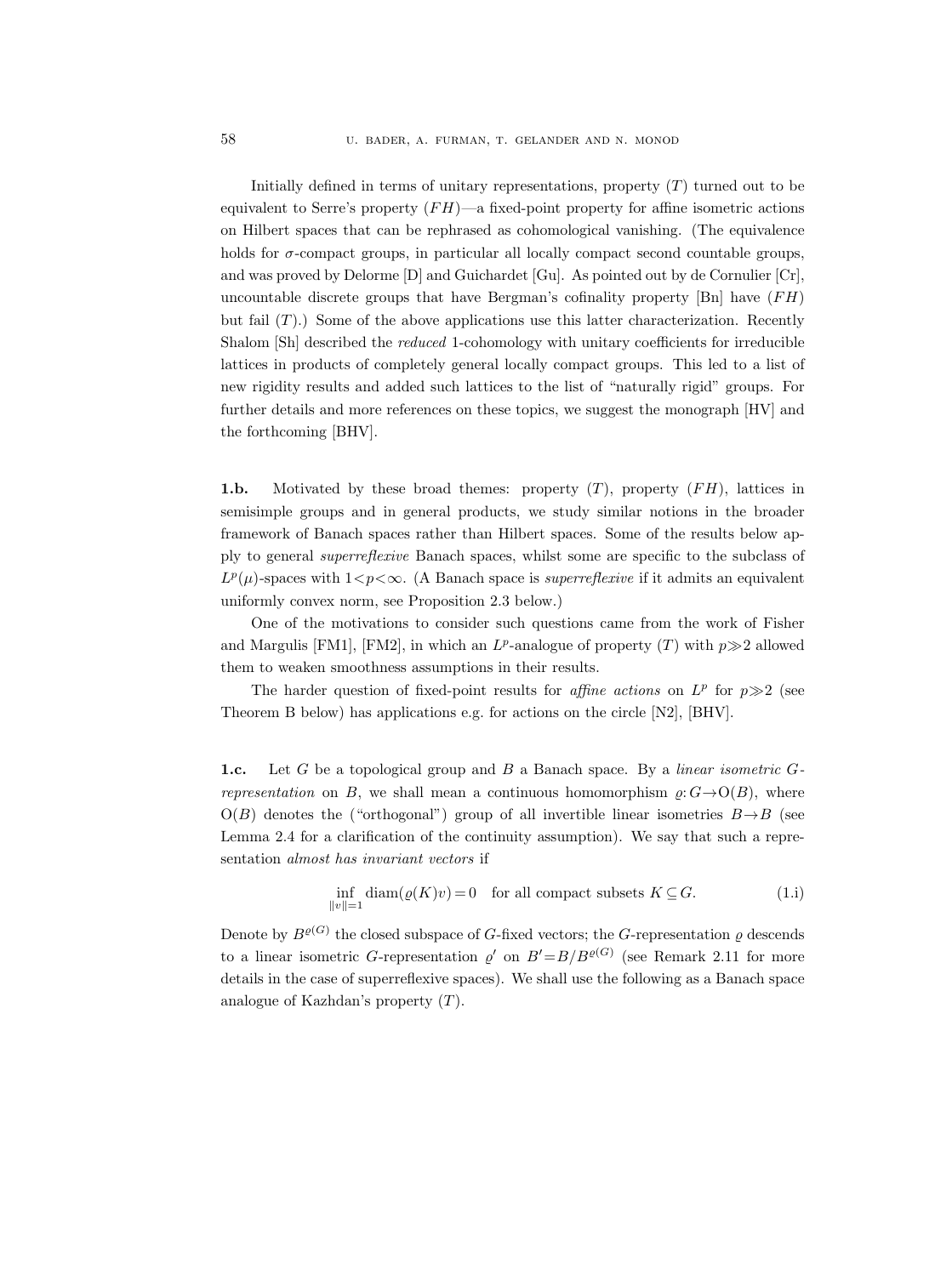Definition 1.1. Let B be a Banach space. A topological group  $G$  is said to have property  $(T_B)$  if for any continuous linear isometric G-representation  $\rho: G \rightarrow O(B)$  the quotient G-representation  $\varrho'$ :  $G \rightarrow O(B/B^{\varrho(G)})$  does not almost have G-invariant vectors.

Note that if B is a Hilbert space,  $\varrho'$  is isomorphic to the restriction of  $\varrho$  to the orthogonal complement  $(B^{\varrho(G)})^{\perp}$  of the subspace of  $\varrho(G)$ -invariants. Thus for Hilbert spaces the above definition agrees with Kazhdan's property  $(T)$ .

Let  $\mu$  be a  $\sigma$ -finite measure on a standard Borel space  $(X, \mathcal{B})$ . We are most interested in the family  $L^p(\mu)$ ,  $1 < p < \infty$ , of Banach spaces, which are close relatives of Hilbert spaces. They also possess a rich group of linear isometries  $O(L^p(\mu))$ .

THEOREM A. Let G be a locally compact second countable group. If G has Kazhdan's property  $(T)$  then G has property  $(T_B)$  for Banach spaces B of the following types:

- (i)  $L^p(\mu)$  for any  $\sigma$ -finite measure  $\mu$  and any  $1 \leq p < \infty$ ;
- (ii) a closed subspace of  $L^p(\mu)$  for any  $1 < p < \infty$ ,  $p \neq 4, 6, 8, ...$ ;
- (iii) a quotient space of  $L^p(\mu)$  for any  $1 < p < \infty$ ,  $p \neq \frac{4}{3}, \frac{6}{5}, \frac{8}{7}, \dots$ .

If G has  $(T_{L^p([0,1])})$  for some  $1 < p < \infty$  then G has Kazhdan's property (T).

1.d. Next we consider group actions by isometries on Banach spaces. By the Mazur– Ulam theorem, such actions are always affine with the linear part being isometric as well (working with real Banach spaces).

Definition 1.2. We say that G has property  $(F_B)$  if any continuous action of G on B by affine isometries has a G-fixed point.

When  $B$  is a Hilbert space this is precisely Serre's property  $(FH)$ . Delorme [D] and Guichardet [Gu] proved that properties (T) and  $(FH)$  are equivalent for  $\sigma$ -compact groups. Below we summarize the relations between properties  $(T)$  and  $(F_B)$  which hold for general groups.

THEOREM 1.3. For a locally compact second countable group  $G$  we have

(1)  $(F_B)$  implies  $(T_B)$  for any Banach space B;

(2) (T) implies  $(F_B)$  for closed subspaces B of  $L^p(\mu)$ , where  $1 < p \leq 2$ ; likewise for subspaces of  $L^1$  and of the pseudo-normed spaces  $L^p(\mu)$ ,  $0 < p < 1$ , except one obtains only bounded orbits instead of fixed points; $({}^{1})$ 

(3) (T) also implies (F<sub>B</sub>) for closed subspaces of  $L^p(\mu)$  for  $2 \leq p < 2+\varepsilon$ , where  $\varepsilon =$  $\varepsilon(G)$ >0 might depend on the Kazhdan group G.

 $(1)$  See Example 2.23 for an example without fixed point.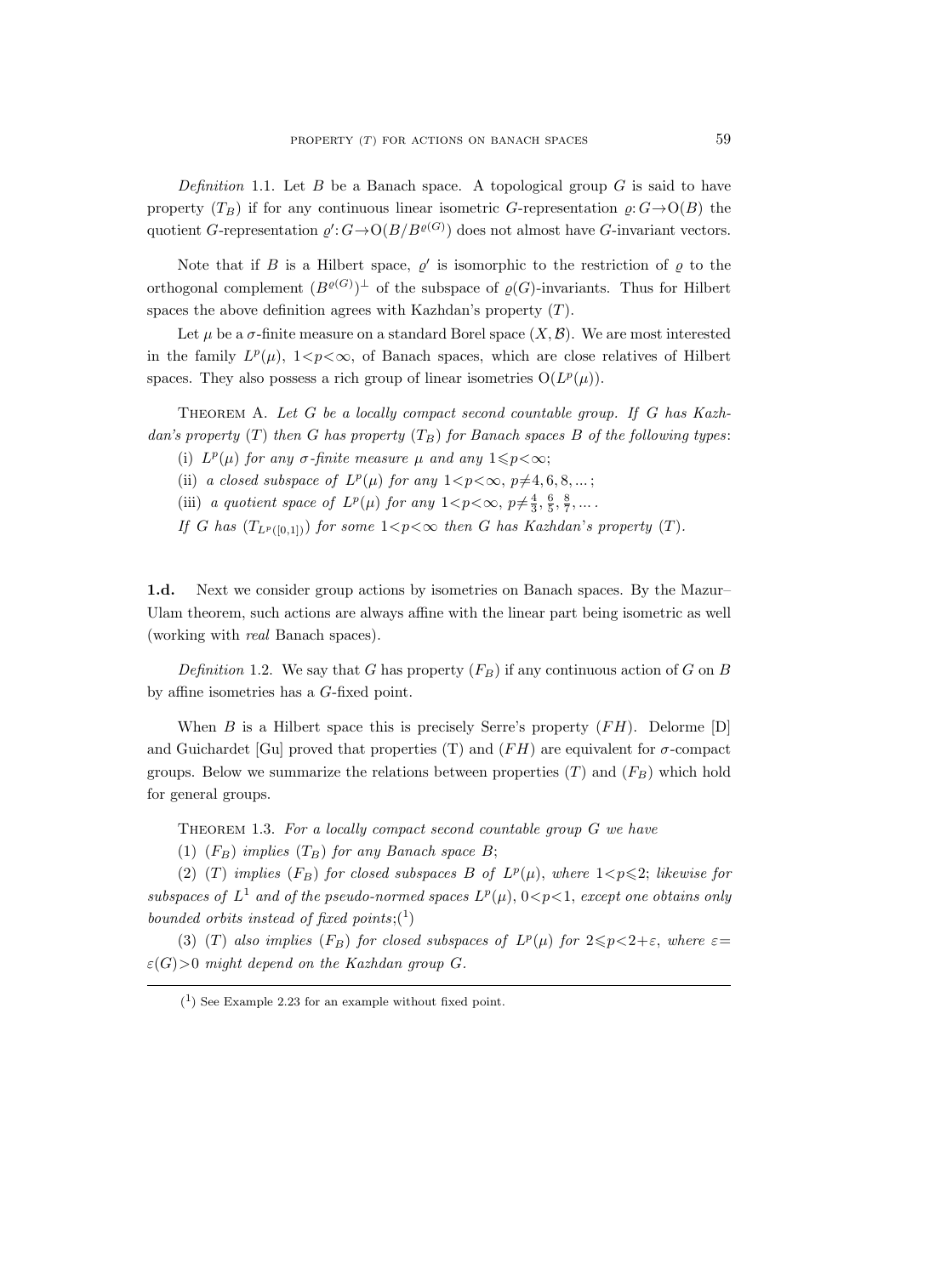Remark 1.4. (1) is essentially due to Guichardet [Gu] as his proof of  $(FH) \Rightarrow (T)$ applies to all Banach spaces. We give two proofs for (2) reducing the problem, in both, to one of the proofs of  $(T) \Rightarrow (FH)$ . We note that the particular case of  $p=1$  in (2) is one of the results of [RS]. Statement (3) is due to Fisher and Margulis (unpublished). With their kind permission we have included their argument here (see §3.c).

The above results imply that any locally compact group G with Kazhdan's property (T) has property  $(T_{L^p})$  for all  $1 < p < \infty$ , and has the fixed-point property  $(F_{L^p})$  for  $1 < p < 2+\varepsilon(G)$ . It turns out, however, that many Kazhdan groups (e.g. hyperbolic ones) do not have property  $(F_{L^p})$  for large values of p.

Indeed, in his study of  $L^p$ -cohomology, Pansu [Pa] proved that  $\text{Sp}_{n,1}(\mathbf{R})$  and cocompact lattices in these groups have a non-trivial first  $L^p$ -cohomology  $L^p H^1$  for all  $p > 4n+2$ . This is equivalent to asserting that for  $p > 4n+2$  these groups admit fixed-point-free affine isometric actions on  $L^p(G)$  with linear part being the regular representation. Hence these groups do not have property  $(F_{L^p})$  for  $p > 4n+2$ , whilst enjoying  $(T)$ .

More generally,  $L^p H^1(\Gamma)$  and hence  $H^1(\Gamma, \ell^p \Gamma)$  is non-zero for any non-elementary hyperbolic group when  $p$  is large enough. Indeed, Bourdon and Pajot identify this cohomology with a Besov space of functions on the boundary, which they prove to be non-trivial as soon as  $p$  is larger than the Hausdorff dimension of an Ahlfors-regular metric on the boundary, see [BP, Corollaire 6.2]. Again, this contradicts  $(F_{LP})$  for large p.

More recently, using Mineyev's homological bicombings [Mi], Yu [Y] gave a very short proof that any hyperbolic group  $\Gamma$  admits a *proper* action by affine isometries on  $\ell^p(\Gamma \times \Gamma)$  if p is large enough. This is a strong negation of  $(F_{L^p})$  for hyperbolic groups and all their infinite subgroups. The corresponding strenghtening of the above mentioned [Pa], [BP] for rank-one Lie (or algebraic) groups G has been established by Cornulier–Tessera–Valette in [CTV]: For any  $p > 1$  larger than the Hausdorff dimension of the boundary, there is a *proper* affine isometric action on  $L^p(G)$  whose linear part is the regular representation. In particular, this holds for  $\text{Sp}_{n,1}(\mathbf{R})$  when  $p>4n+2$ .

**1.e.** Our next goal is now, by contrast, to establish  $(F_{L^p})$  for certain groups. It is often remarked that property  $(T)$  for (simple) higher-rank Lie groups and their lattices is more robust than property (T) enjoyed by the rank-one groups  $\text{Sp}_{n,1}(\mathbf{R})$  and many other Gromov hyperbolic groups. In view of the preceding discussion of hyperbolic groups and  $\text{Sp}_{n,1}(\mathbf{R})$ , the following result might be viewed as yet another evidence supporting this view.

THEOREM B. Let  $G = \prod_{i=1}^{m} G_i(k_i)$ , where  $k_i$  are local fields (of any characteristic),  $\mathbf{G}_i(k_i)$  are  $k_i$ -points of Zariski connected simple  $k_i$ -algebraic groups  $\mathbf{G}_i$ . Assume that each simple factor  $\mathbf{G}_i(k_i)$  has  $k_i$ -rank  $\geq 2$ .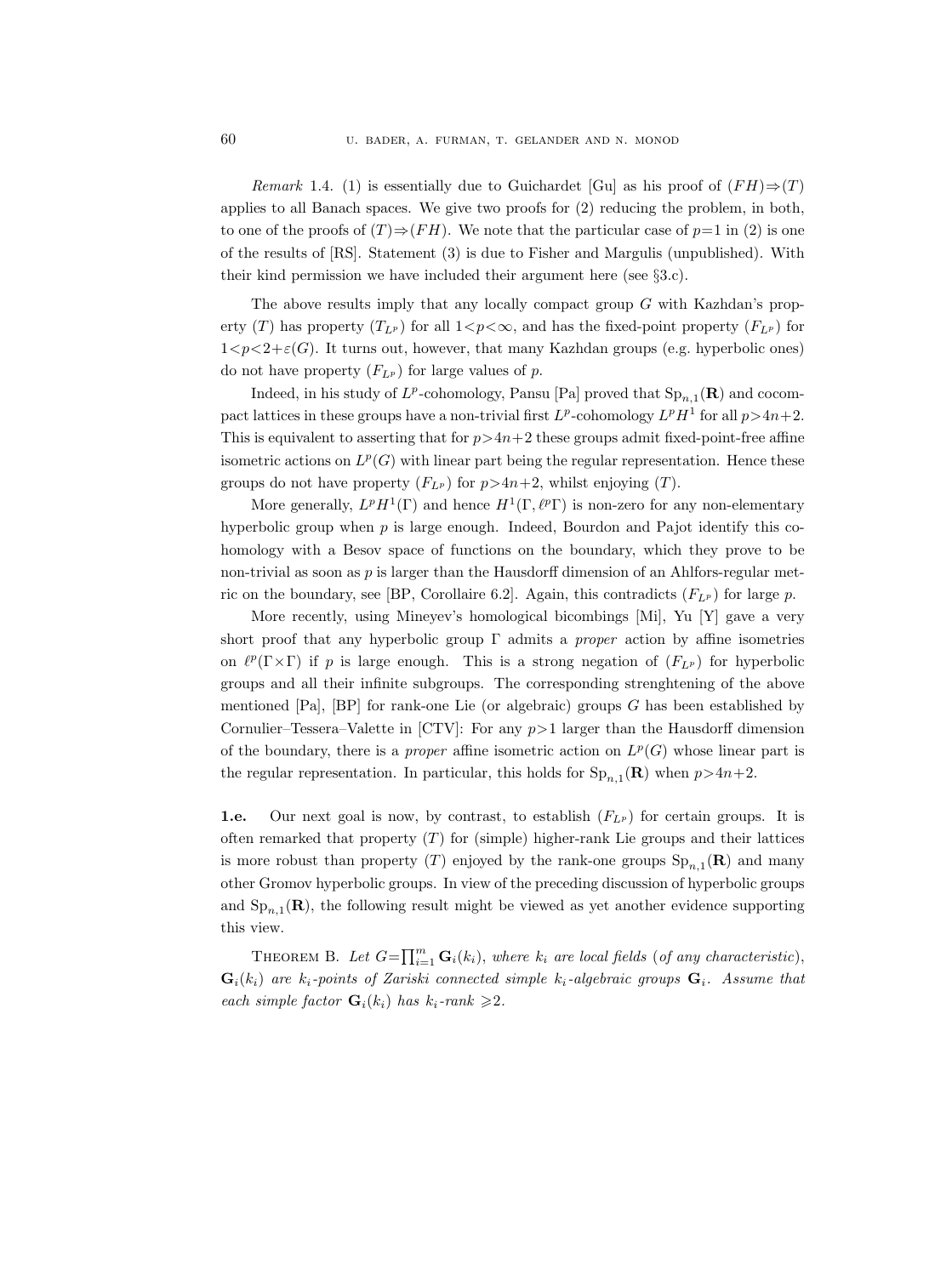Then G and the lattices in G have property  $(F_B)$  for all  $L^p(\mu)$ -related spaces B as in (i)–(iii) in Theorem A, assuming  $1 < p < \infty$ .

**1.f.** A broader class of spaces in which we propose to study properties  $(T_B)$  and  $(F_B)$ consists of superreflexive spaces, which can be defined as topological vector spaces isomorphic to uniformly convex Banach spaces.<sup>(2)</sup> In this context we consider linear representations (resp. affine actions) which are *uniformly equicontinuous*; more concretely, for any given norm compatible with the topology, the class of all such linear representations (resp. affine actions) is that of uniformly bounded linear representations (resp. uniformly Lipschitz affine actions). It turns out that such representations (resp. actions) can always be viewed as isometric with respect to some equivalent norm that is *simultaneously* uniformly convex and uniformly smooth (Proposition 2.13).

Note that whether a given linear G-representation almost contains invariant vectors or not, in the sense of (1.i), does not depend on a particular norm among all mutually equivalent norms. Hence we can make the following definition.

Definition 1.5. Let B be a superreflexive topological vector space and  $G$  a locally compact second countable group. We say that G has property  $(\overline{T}_B)$  if for every uniformly equicontinuous linear representation  $\rho$  of G on B the quotient G-representation on  $B/B^{\varrho(G)}$  does not almost have invariant vectors.

Likewise, G has property  $(\overline{F}_B)$  if every uniformly equicontinuous affine G-action on B has a fixed point.

CONJECTURE 1.6. Higher-rank groups  $G = \prod_{i=1}^{m} \mathbf{G}_i(k_i)$  as in Theorem B and their lattices have property  $(\overline{F}_B)$ , and hence  $(\overline{T}_B)$ , for all superreflexive B.

Remark 1.7. To support this conjecture, let us point out the following:

(1) Much of our proof of Theorem B is done in the broad context of uniformly equicontinuous affine actions on general superreflexive spaces, except for one argument a version of the relative property  $(T_B)$ , whose proof is special to  $L^p$ -related spaces.

(2) Lafforgue proved [Lg] that the group  $PGL_3(Q_p)$  has property  $(T_B)$  for all superreflexive B (his result is actually stronger, in that he allows linear representations with *slowly growing*, rather *uniformly bounded* Lipschitz norms, see Theorem 3.2, Definition 0.2 and the discussion preceding it in [Lg]). Combined with our proof of Theorem B, it implies for example that  $SL_n(\mathbf{Q}_p)$ ,  $n \geq 4$ , has property  $(\overline{F}_B)$ .

(3) Shalom has proved (unpublished) that for Hilbert spaces  $H$  higher-rank groups (and their lattices) have property  $(\overline{F}_{\mathcal{H}})$ , and hence  $(\overline{T}_{\mathcal{H}})$ , whilst rank-one groups have neither  $(\bar{F}_{\mathcal{H}})$  nor  $(\bar{T}_{\mathcal{H}})$ .

 $(2)$  For spaces that are only *strictly convex*, the fixed-point property always fails [BG], [HP].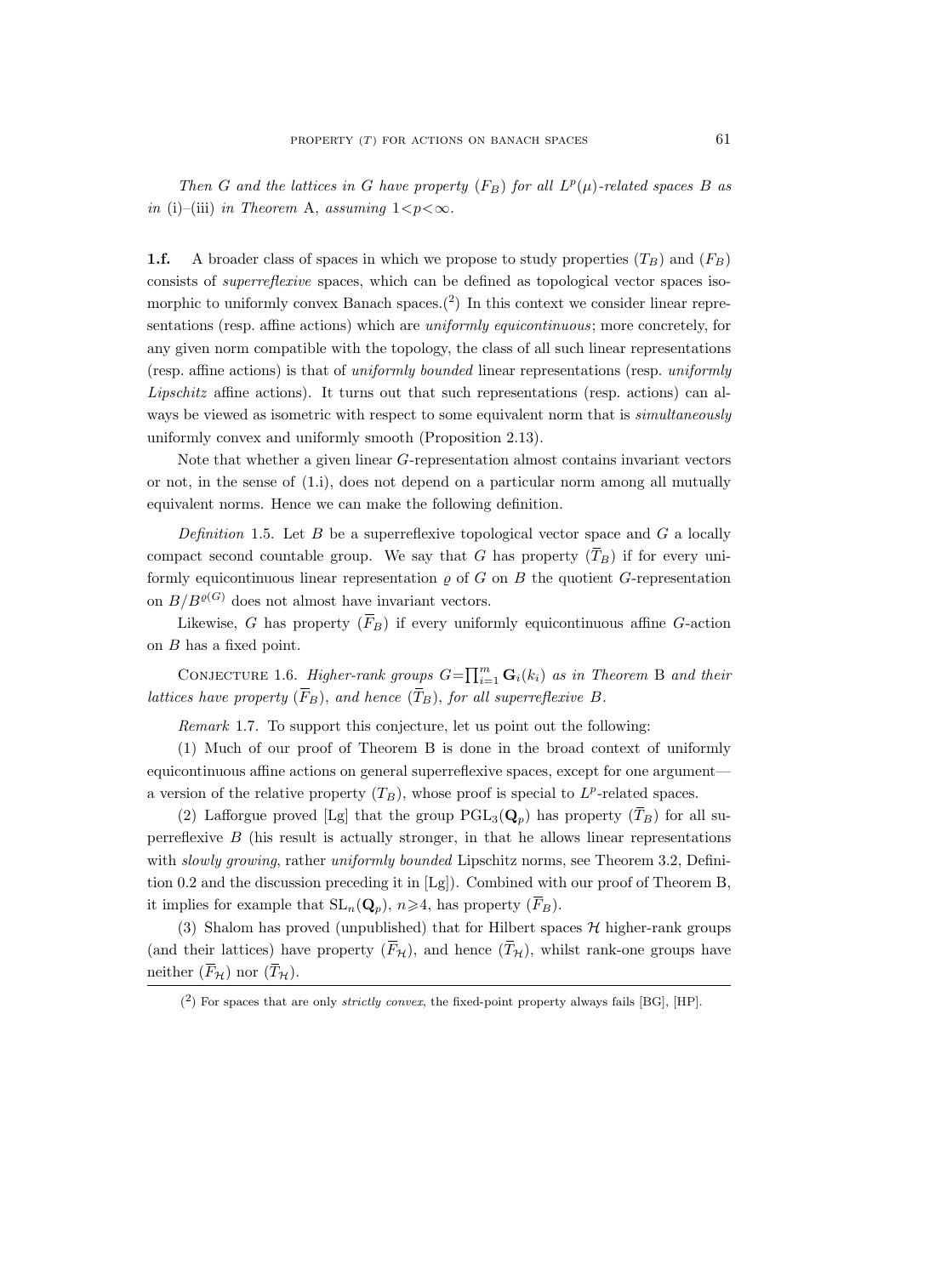1.g. One way to generalize the context of semisimple (non-simple) Lie/algebraic groups is simply to consider general products  $G=G_1\times...\times G_n$  of  $n\geqslant 2$  arbitrary topological groups. In the absence of any assumption on the factors  $G_i$ , one can still establish splitting results for uniformly equicontinuous affine G-actions on superreflexive spaces.

THEOREM C. Let  $G = G_1 \times ... \times G_n$  be a product of topological groups with a continuous action by uniformly equicontinuous affine maps on a superreflexive topological vector space B without G-fixed points. Assume that the associated linear G-representation  $\rho$ does not almost have non-zero invariant vectors.

Then there is a G-invariant closed complemented affine subspace  $B \subseteq B$  and an affine equicontinuous G-equivariant isomorphism  $\underline{B} \cong B_1 \oplus ... \oplus B_n$ , where each  $B_i$  is a superreflexive Banach space with an equicontinuous affine G-action factoring through  $G \rightarrow G_i$ .

Remarks 1.8. (1) If G has property  $(T_B)$  then the assumption that  $\varrho$  does not almost have invariant vectors is redundant.

(2) In the particular case where  $B$  is a Hilbert space and  $G$  is locally compact acting by affine isometries, a stronger result was established by Shalom in [Sh]: one assumes only that the affine G-action does not almost have fixed points. We replace Shalom's Hilbertian approach with an analogue of the geometric method used in the splitting theorem of [Mo2].

(3) This result can be reformulated in terms of the cohomology of the associated linear G-representation  $\rho$  on B as

$$
H^1(G, B) \cong \bigoplus_{i=1}^n H^1(G_i, B^{\varrho(\prod_{j\neq i} G_j)}).
$$

It should be stressed that no such product formula holds in general. Not only does it fail for more general Banach spaces (Example 2.27), but even for Hilbert spaces one needs at least Shalom's assumption mentioned above. Compare the similar situation for the cohomological product formulas of [Sh] and [BMd].

1.h. When G is locally compact, we can as in the Lie case consider its lattices. One then calls a lattice  $\Gamma \leq G$  irreducible if its projections to all  $G_i$  are dense. The above Theorem C can be used to establish a superrigidity result for irreducible lattices much in the way of [Sh]. (The general idea to use irreducibility in order to transfer results from  $G_1 \times ... \times G_n$  to  $\Gamma$  was also illustrated in [BMz], [BMd] and [MS]; it seems to originate from the work of Margulis and [BK]; lattices in products of completely general locally compact groups were first studied by Shalom [Sh].)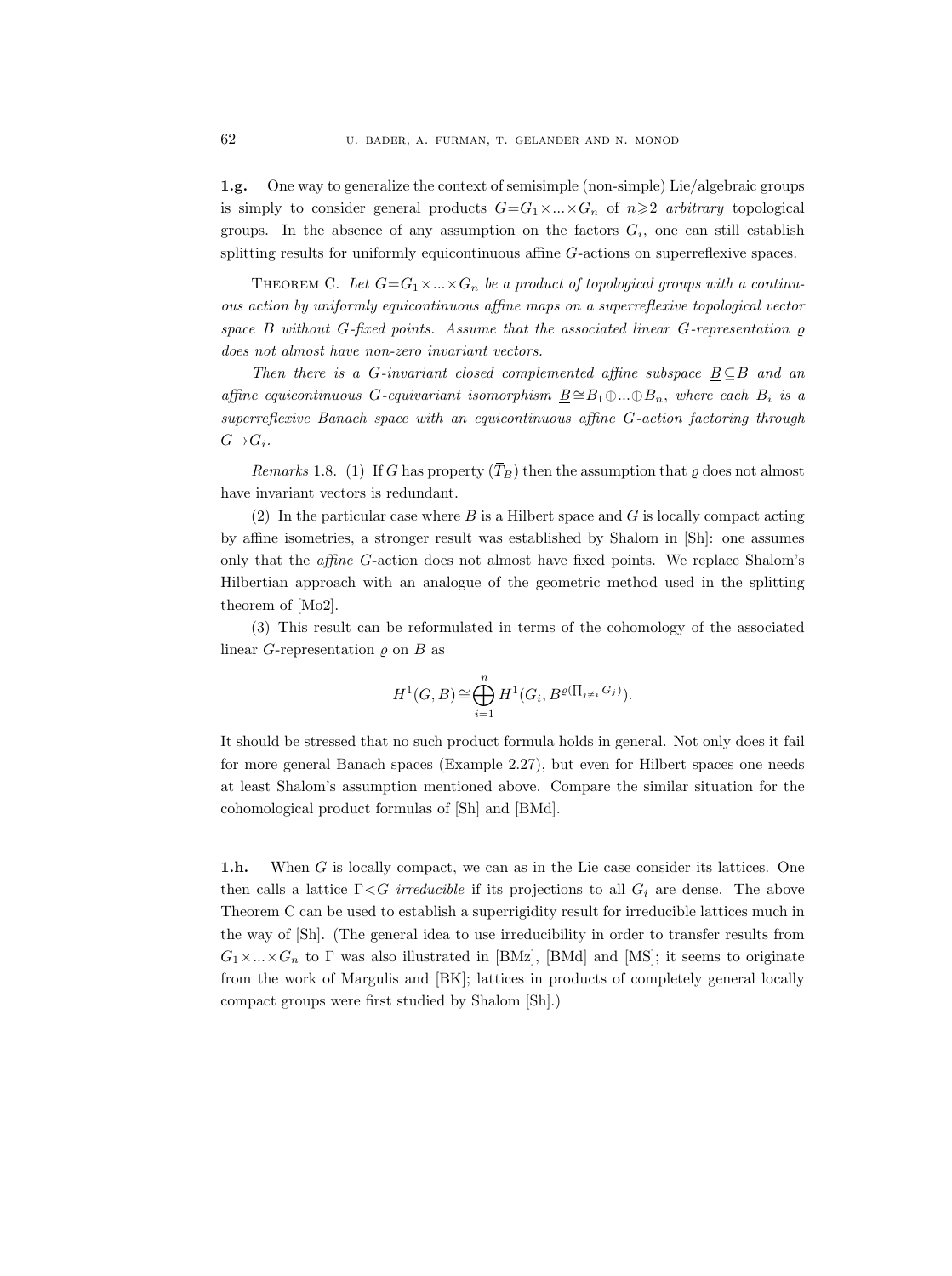THEOREM D. Let  $\Gamma$  be an irreducible uniform lattice in a locally compact  $\sigma$ -compact group  $G = G_1 \times \ldots \times G_n$ . Let B be a superreflexive space with uniformly equicontinuous affine  $\Gamma$ -action. Assume that the associated linear  $\Gamma$ -representation does not almost have invariant vectors.

Then there is a  $\Gamma$ -closed complemented affine subspace of B on which the  $\Gamma$ -action is a sum of actions extending continuously to G and factoring through  $G \rightarrow G_i$ .

Remark 1.9. More precisely, the conclusion means that there are superreflexive spaces  $E_i$  endowed each with a continuous uniformly equicontinuous affine  $G$ -action factoring through  $G \rightarrow G_i$  and a  $\Gamma$ -equivariant affine continuous map  $\bigoplus_{i=1}^n E_i \rightarrow B$ . Equivalently, the cocycle  $b: \Gamma \rightarrow B$  of the original  $\Gamma$ -action is cohomologous to a sum  $b_1 + ... + b_n$ of cocycles  $b_i$  ranging in a subspace  $B_i \subseteq B$  on which the *linear* Γ-representation extends continuously to a G-representation factoring through  $G_i$  and such that  $b_i$  extends continuously to a cocycle  $G \rightarrow G_i \rightarrow B_i$  (with respect to the corresponding linear G-representation). Moreover,  $B_i \cong E_i$  as G-spaces.

If one disregards a component of B where the linear Γ-representation ranges in a compact group of operators, this sum of actions is actually just a direct sum  $\bigoplus B_i \subseteq B$ (see Remark 8.10).

Remark 1.10. A uniform lattice (in a locally compact group) is just a discrete cocompact subgroup; the theorem however also holds for certain non-uniform lattices, see §8 (Theorem 8.3). Similar arguments allow us to generalise slightly Shalom's superrigidity for characters, see Theorem 8.4.

*Organization of the paper.* In  $\S2$  we collect preliminary facts and lemmas on uniformly convex/smooth and superreflexive Banach spaces, linear representations and affine isometries on such spaces, special properties of  $L^p$ -spaces, and some general remarks and basic counterexamples. In §3 Theorem 1.3 is proved. Equivalence of properties  $(T)$ and  $(T_{L^p})$  (Theorem A) is proved in §4. In §5 we discuss higher-rank groups and prove Theorem B. §6 studies minimal convex sets. §7 addresses product groups and proves the splitting theorem (Theorem C); it also proposes a proof of Theorem B that provides some evidence for Conjecture 1.6. In §8, we prove Theorem D. Appendix 9 describes Shalom's proof of a generalized Howe–Moore theorem.

Acknowledgments. We would like to thank D. Fisher and G. A. Margulis for their interest in this work and for letting us include their argument for  $2 < p < 2+\varepsilon$  in §3.c. We are indebted to A. Naor for several helpful conversations and to A. Nevo for his remarks on the first manuscript. We are grateful to Y. Shalom for letting us give his proof of a ucus version of Howe–Moore (Theorem 9.1). We thank A. Valette and U. Haagerup for useful suggestions improving the exposition.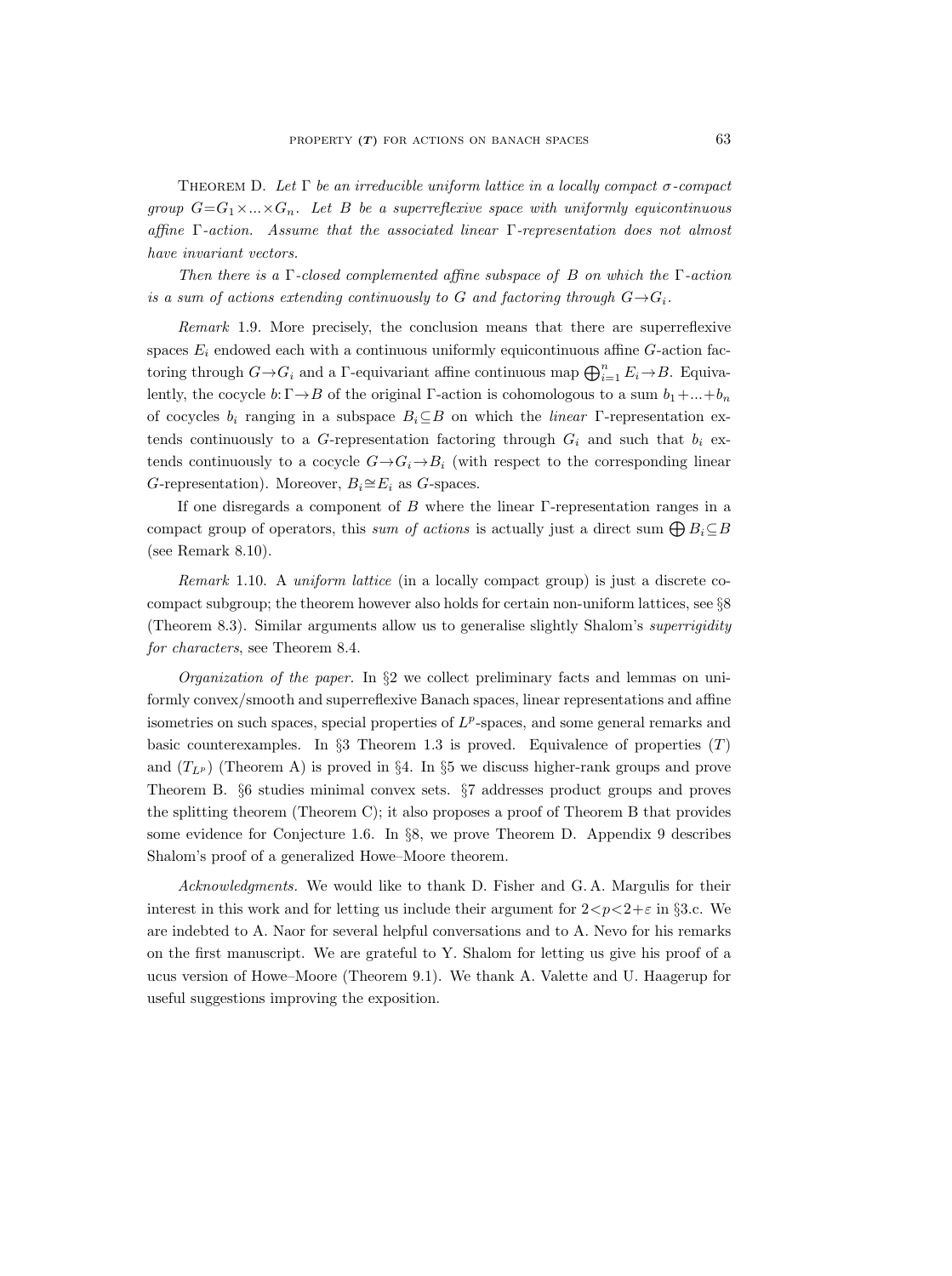### 2. Preliminaries

This section contains basic definitions, background facts and some preliminary lemmas to be used in the proofs of our main results.

### 2.a. Banach Spaces

Let V be a Banach space; unless otherwise specified, we take the reals as scalar field. We denote by  $S(V) = \{v \in V : ||v|| = 1\}$  its unit sphere. For  $v \in B$  and  $r > 0$  we denote by  $B(v, r)$ and  $\bar{B}(v, r)$  the open, respectively closed, ball of radius r around v.

A Banach space  $B$  is said to be *strictly convex* if its unit sphere does not contain straight segments, or equivalently if  $||(u+v)/2||<1$  whenever  $u \neq v \in S(V)$ . A Banach space  $V$  is called *uniformly convex* if the *convexity modulus* function

$$
\delta(\varepsilon) = \inf \left\{ 1 - \frac{\|u + v\|}{2} : \|u\|, \|v\| \leq 1 \text{ and } \|u - v\| \geq \varepsilon \right\}
$$
 (2.1)

is positive,  $\delta(\varepsilon) > 0$ , whenever  $\varepsilon > 0$ .

We shall also use the notion of *uniform smoothness* of Banach spaces, which is easiest to define as the uniform convexity of the dual space  $V^*$  (see [BL, Appendix A]). Hence a Banach space V is uniformly convex and uniformly smooth (hereafter abbreviated ucus) if both  $V$  and its dual  $V^*$  are uniformly convex.

Facts 2.1. We refer to [BL] for the following facts.

(1) The function  $\delta(\varepsilon)$  is non-decreasing and tends to 0 when  $\varepsilon$  tends to 0. If V is uniformly convex then  $\delta(\varepsilon) \to 0 \Leftrightarrow \varepsilon \to 0$ .

(2) Uniformly convex Banach spaces are reflexive. Hence the class of ucus Banach spaces is closed under taking duals. This class is also closed under the operations of taking closed subspaces and quotients.

(3) If  $V^*$  is strictly convex, in particular if V is uniformly smooth, then every  $v \in$ S(V) has a unique supporting functional  $v^* \in S(V^*)$ , i.e. a unit functional with  $\langle v, v^* \rangle = 1$ .

(4) If  $V$  is ucus then the *duality map* 

$$
*: \mathcal{S}(V) \longrightarrow \mathcal{S}(V^*),
$$
  

$$
x \longmapsto x^*,
$$

is a uniformly continuous homeomorphism with a uniformly continuous inverse.

(5) To any non-empty bounded subset  $E\subseteq V$  of a reflexive strictly convex Banach space V, one can associate a unique point  $C(E) \in V$ , the *circumcentre* of E (also known as the Chebyshev centre), defined as the unique  $v \in V$  minimizing inf $\{r > 0: E \subseteq \bar{B}(v, r)\}.$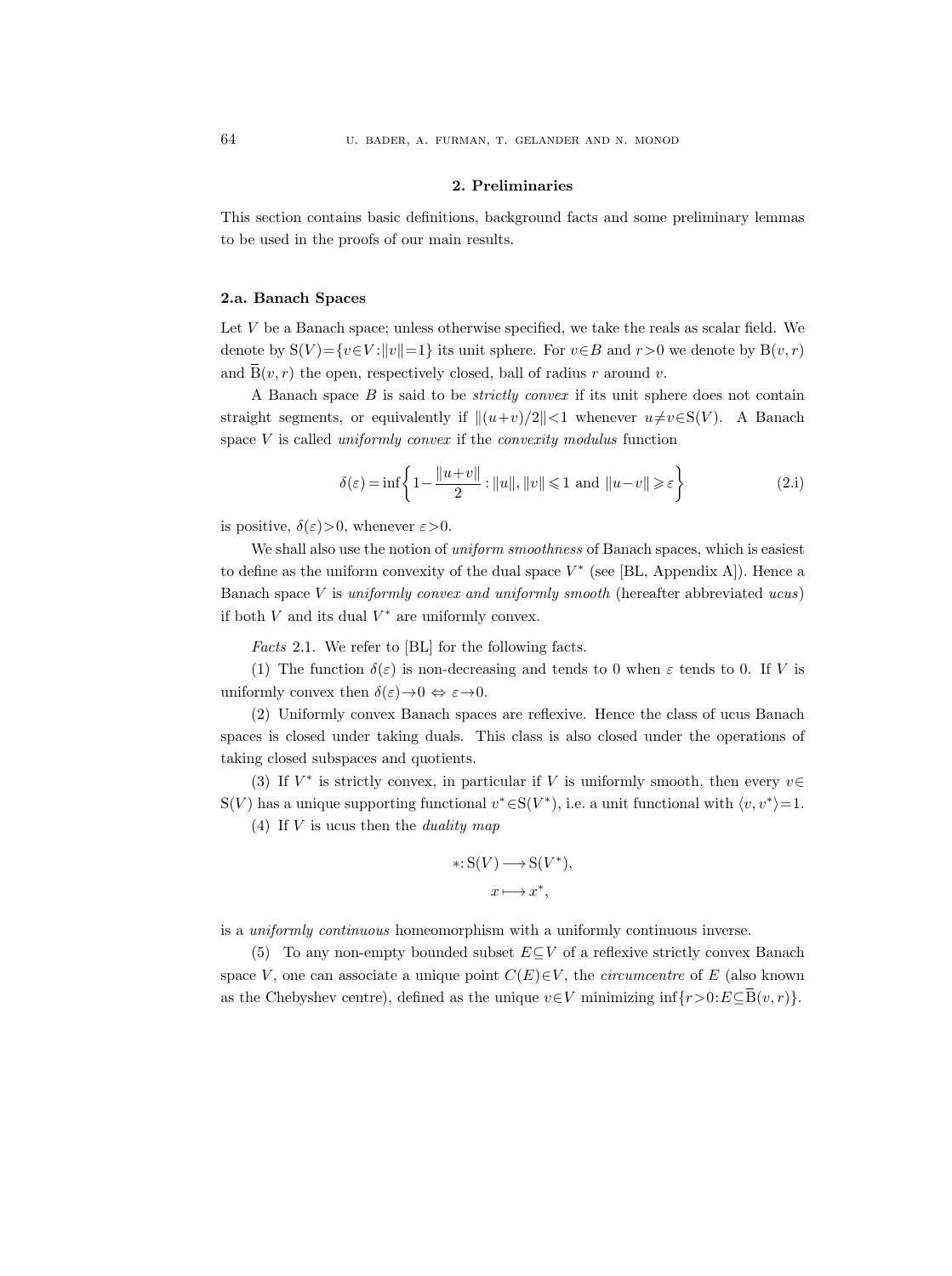The existence of  $x = C(E)$  in (5) follows from weak compactness of closed bounded convex sets (i.e. from reflexivity), whilst the uniqueness follows from uniform convexity. Note that somewhat contrary to the intuition, it was shown by Klee [Kl] that if  $\dim(V) \geqslant 3$ and V is not a Hilbert space, then there exists a bounded subset  $E\subseteq V$  for which  $C(E)$ does not belong to the closed convex hull of E. The notion of circumcentre is also used in CAT(0) geometry. For CAT(0) spaces, the circumcentre  $C(E)$  always lies in the closed convex hull of  $E^{(3)}$ 

The following result can be found e.g. in [BL, §A.6 and §A.8].

THEOREM 2.2. The following conditions on a topological vector space V are equivalent:

- (1) V is isomorphic to a uniformly convex Banach space;
- (2) V is isomorphic to a uniformly smooth Banach space;
- (3) V is isomorphic to a ucus Banach space.

The space  $V$  is called *superreflexive* if these equivalent conditions hold. The class of superreflexive spaces is closed under taking duals, closed subspaces and quotients of topological vector spaces.

### 2.b. Linear representations

Let V be a topological vector space. We denote by  $GL(V)$  the group of invertible linear transformations of V which are continuous together with their inverses.

Following the standard terminology [B1, §2, Definition 2, no. 1], a group G of transformations of V is *uniformly equicontinuous* (with respect to the uniform structure deduced from the topological vector space structure) if for any neighbourhood U of  $0 \in V$ there exists a neighbourhood  $W$  of 0 such that

$$
x - y \in W \quad \Longrightarrow \quad g(x) - g(y) \in U \text{ for all } g \in G. \tag{2.ii}
$$

This definition will be applied to both linear groups and affine groups.

For a topological vector space V, we denote by  $N(V)$  the (a priori possibly empty) set of norms on V defining the given topology. Elements of  $N(V)$  will be called *compatible* norms and are pairwise equivalent.

The following key proposition is an equivariant version of Theorem 2.2. It enables us to reduce questions about uniformly equicontinuous linear representations on superreflexive spaces to isometric linear representations on ucus Banach spaces.

 $(3)$  Note that Hilbert spaces are, in a sense, the most convex Banach spaces—they have the largest possible modulus of continuity  $\delta(\varepsilon)$  among Banach spaces. On the other hand, Hilbert spaces have the smallest possible modulus of continuity among  $CAT(0)$  spaces. Thus, in a sense,  $CAT(0)$  spaces are more convex then (non-Hilbertian) Banach spaces.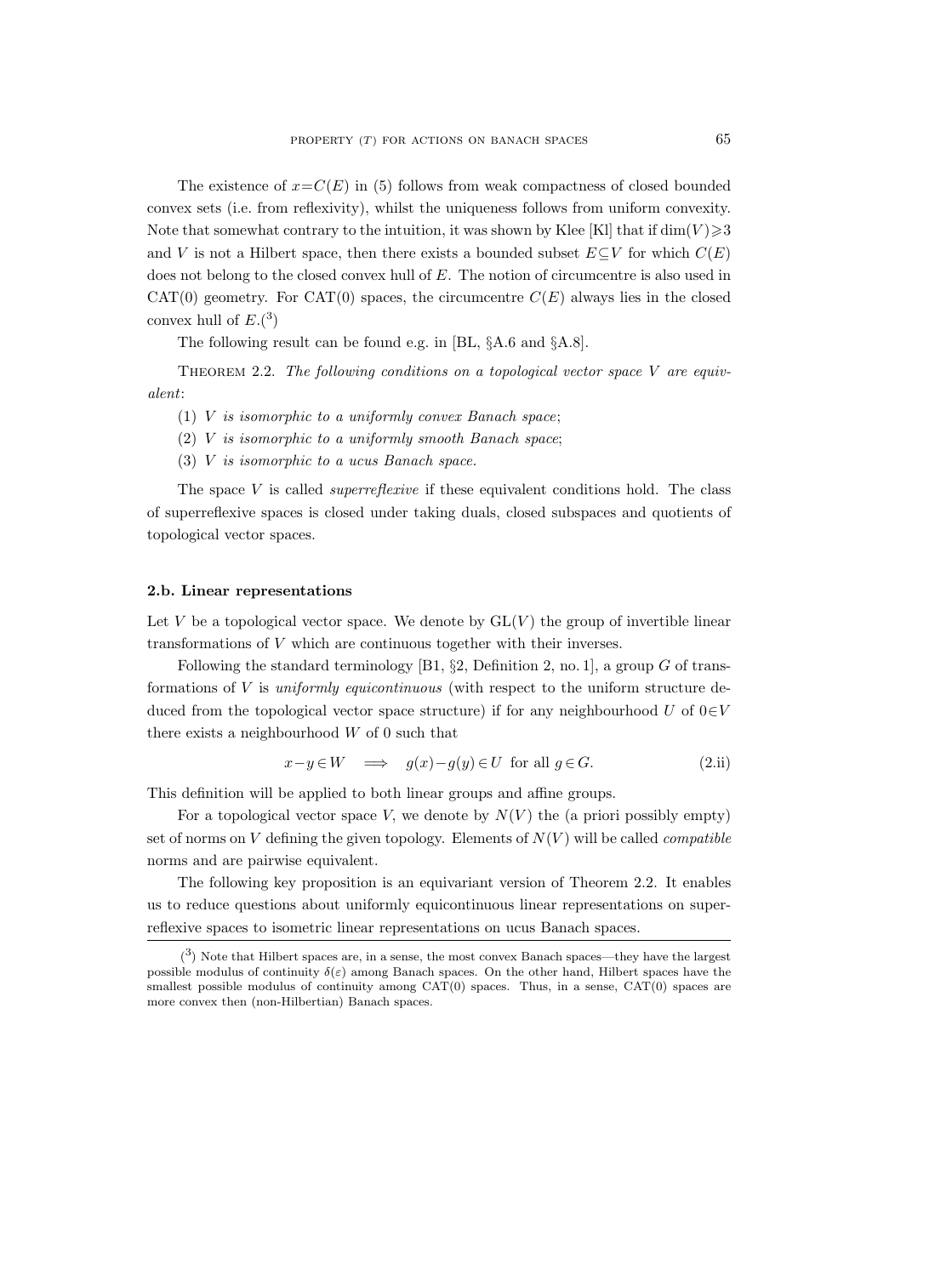PROPOSITION 2.3. (Invariant ucus norm) For a superreflexive topological vector space V and a group of linear transformations  $G$  of V, the following conditions are equivalent:

(1) G is a uniformly equicontinuous group of linear transformations of  $V$ ;

(2) G acts by uniformly bounded linear transformations with respect to any/all compatible norms on  $V$ ;

(3) G acts by linear isometries with respect to some uniformly convex compatible norm on  $V$ ;

(4) G acts by linear isometries with respect to some uniformly smooth compatible norm on  $V$ ;

(5) G acts by linear isometries with respect to some uniformly convex and uniformly smooth compatible norm on V.

*Proof.* The main part of the proof is the implication  $[(3)$  and  $(4)] \Rightarrow (5)$ ; we begin by establishing this.

Let  $N(V)$  denote the set of all compatible norms on V equipped with the metric

$$
d(||\cdot||_1, ||\cdot||_2) = \sup_{x\neq 0} \left| \log \frac{||x||_1}{||x||_2} \right|.
$$

This is a complete metric space. Let  $N(V)^G$  stand for the closed subspace of G-invariant norms in  $N(V)$ . Denoting by  $\delta_{\|\cdot\|}$  the convexity modulus of  $\|\cdot\| \in N(V)^G$ , the subset  $N_{\text{uc}}(V)^G$  of uniformly convex G-invariant norms on V is given by the countable intersection

$$
N_{\text{uc}}(V)^G = \bigcap_{n=1}^{\infty} O_n, \quad \text{where } O_n = \{ || \cdot || \in N(V)^G : \delta_{|| \cdot ||} (1/n) > 0 \}.
$$

Observe that the sets  $O_n$  are open. If  $\|\cdot\|_0$  is some fixed G-invariant compatible uniformly convex norm (given in (3)) then any  $\Vert \cdot \Vert \in N(V)^{G}$  can be viewed as a limit of uniformly convex norms  $\|\cdot\|+\varepsilon\|\cdot\|_0$  as  $\varepsilon\searrow 0$ . Hence  $N_{\text{uc}}(V)^G$  is a dense  $G_\delta$  set in  $N(V)^G$ .

By duality between  $N_{\text{uc}}(V^*)^G$  and the set  $N_{\text{us}}(V)^G$  of uniformly smooth norms in  $N(V)^G$ , the latter is also a dense  $G_{\delta}$  set in the Baire space  $N(V)^G$ . In particular  $N_{\rm uc}(V)^G \cap N_{\rm us}(V)^G$  is not empty, as claimed.

Now we observe that  $(1) \Leftrightarrow (2)$  follows from the definitions and that  $(5) \Rightarrow [(3)$ and (4)] as well as  $[(3)$  or  $(4)$  or  $(5)] \Rightarrow (2)$  are trivial. Moreover, proving  $(2) \Rightarrow (3)$ will also yield  $(2) \Rightarrow (4)$  by duality, using the fact that the dual to a superreflexive space is superreflexive. Therefore it remains only to justify  $(2) \Rightarrow (3)$ .

Let  $\|\cdot\|$  be a compatible uniformly convex norm on V. The corresponding operator norms  $||g||=\sup_{x\neq0}||gx||/||x||$  are uniformly bounded by some  $C<\infty$ . Hence

$$
||x||'=\sup_{g\in G}||gx||
$$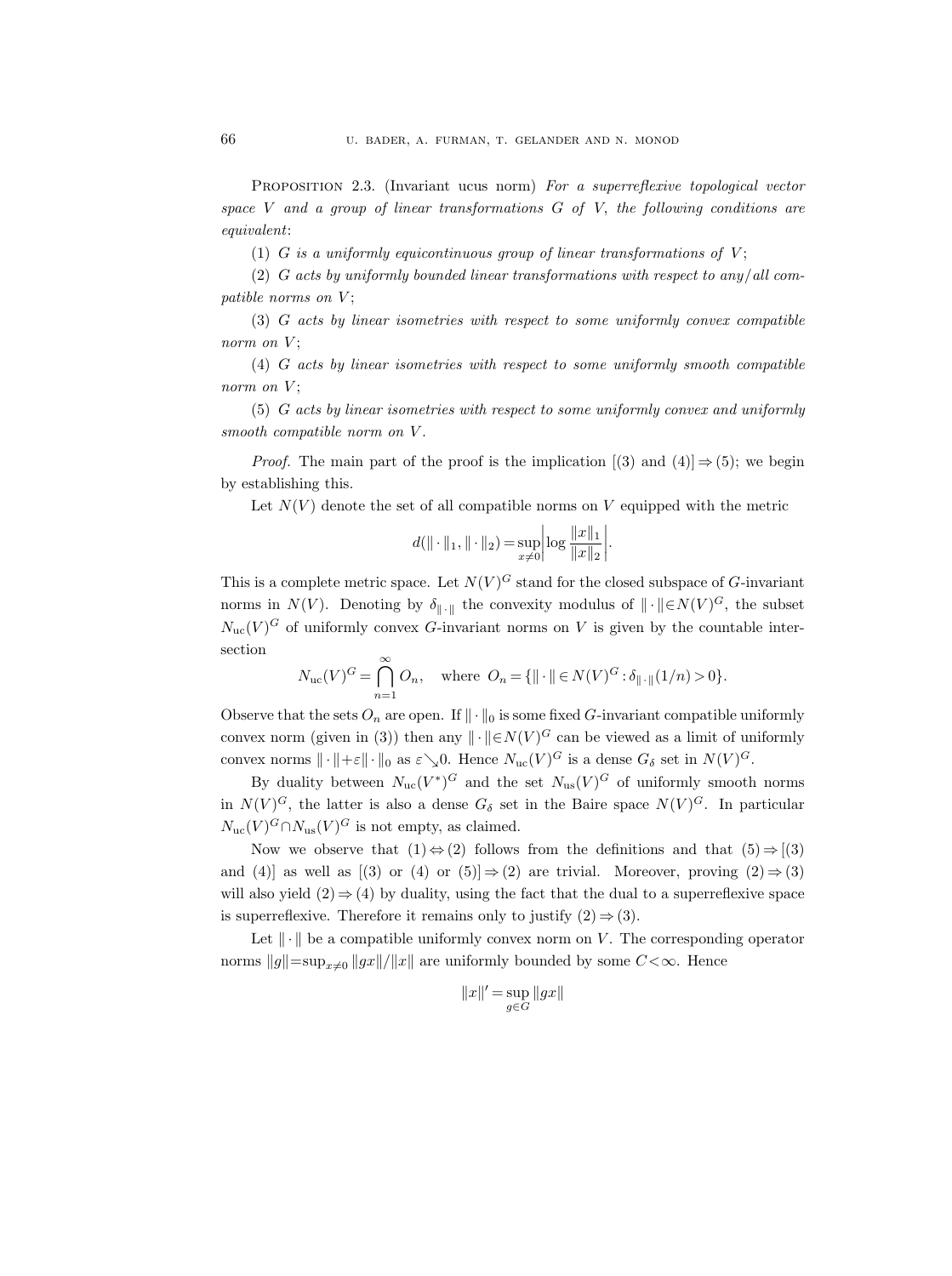defines a norm, equivalent to  $\|\cdot\|$ , and G-invariant. It is also uniformly convex. Indeed, if  $||x||' = ||y||' = 1$  and  $||(x+y)/2||' > 1-\alpha$ , then for some  $g \in G$ 

$$
\left\| \frac{gx + gy}{2} \right\| > 1 - \alpha
$$
 whilst  $\|gx\| \le \|x\|' = 1$  and  $\|gy\| \le \|y\|' = 1$ .

Thus  $\alpha \ge \delta_{\|\cdot\|}(\|gx - gy\|) \ge \delta_{\|\cdot\|}(\|x - y\|'/C)$ . Hence the convexity moduli satisfy

$$
\delta_{\|\cdot\|'}(\varepsilon) \geq \delta_{\|\cdot\|}(\varepsilon/C) > 0 \quad \text{for all } \varepsilon > 0.
$$

If G is a topological group, one should impose a continuity assumption on linear G-representations on V, that is on homomorphisms  $\rho: G \to GL(V)$ . GL(V) is naturally equipped with the operator norm (which is too strong for representation theory), and with the weak and the *strong* operator topologies. For uniformly equicontinuous representations the latter two topologies impose the same continuity assumption.

LEMMA 2.4. Let  $G$  be a topological group,  $V$  a superreflexive topological vector space, and  $\rho: G \rightarrow GL(V)$  a homomorphism. Then the following are equivalent:

- (1)  $\rho$  is weakly continuous;
- (2)  $\rho$  is strongly continuous;
- (3) the orbit maps  $g \mapsto \varrho(g)u$  are continuous;
- (4) the action map  $G \times V \rightarrow V$  is jointly continuous.

Since there is an invariant complete norm on  $V$ , this is a special case of a well-known fact holding for all Banach spaces, see [Mo1, §3.3.4] for references. We give an elementary proof in the present case.

*Proof.* Clearly it is enough to prove  $(1) \Rightarrow (4)$ . Let  $\|\cdot\|$  be a  $\varrho(G)$ -invariant ucus norm on V. Assume  $g_n \to e \in G$  and  $u_n \to u \in S(V)$ . Then

$$
|\langle \varrho(g_n)u_n, u^* \rangle - 1| \leq |\langle \varrho(g_n)u_n, u^* \rangle - \langle \varrho(g_n)u, u^* \rangle| + |\langle \varrho(g_n)u, u^* \rangle - 1|
$$
  

$$
\leq \|u_n - u\| + |\langle \varrho(g_n)u, u^* \rangle - 1| \to 0.
$$

It follows that  $\varrho(g_n)u_n \to u$ , because

$$
\left\langle \frac{\varrho(g_n)u+u}{2}, u^* \right\rangle \leqslant \left\| \frac{\varrho(g_n)u+u}{2} \right\| \leqslant 1-\delta(\left\| \varrho(g_n)u-u \right\|)
$$

and the left-hand side tends to 1.

 $\Box$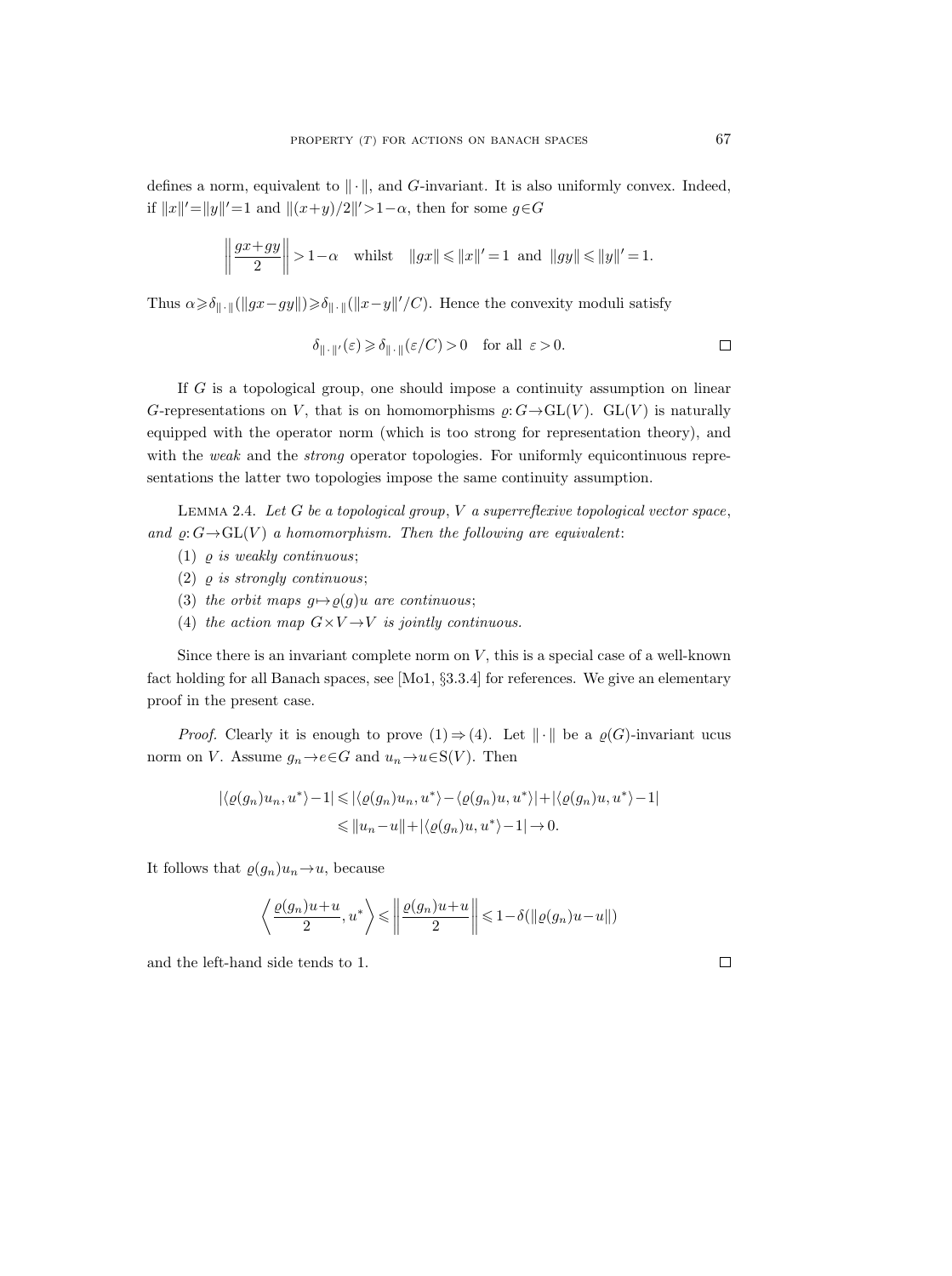### 2.c. Invariant complements

One of the convenient properties of Hilbert spaces is the existence of a canonical complement  $M^{\perp}$  to any closed subspace M. Recall that a closed subspace X of a Banach space V is called *complemented* if there is another closed subspace  $Y \subseteq V$  such that  $V = X \oplus Y$ algebraically and topologically. This is equivalent to each of the following conditions:

• There is a continuous linear projection from  $V$  to  $X$ ;

• There is a closed subspace Y and a continuous linear projection  $p: V \rightarrow Y$  with  $\ker(p)=X$ .

A classical theorem of Lindenstrauss and Tzafriri says that every infinite-dimensional Banach space which is not isomorphic to a Hilbert space admits a non-complemented closed subspace [LT]. However, for any uniformly equicontinuous linear representation  $\rho$ of a group G on a superreflexive space V, the subspace of invariant vectors  $V^{\varrho(G)}$  admits a canonical complement, described below.

In view of Proposition 2.3 we may assume that the representation is linear isometric with respect to a ucus norm on  $V$ , which allows us to use the duality map of the unit spheres  $\ast: S(V) \rightarrow S(V^*)$ .

Given any linear representation  $\varrho: G \to GL(V)$  there is an associated dual (or contragradient) linear G-representation  $\varrho^*$ :  $G \rightarrow GL(V^*)$  defined by

$$
\langle x, \varrho^*(g)y \rangle = \langle \varrho(g^{-1})x, y \rangle, \quad g \in G, \ x \in V, \ y \in V^*.
$$

If V is a Banach space and  $\varrho: G \to O(V)$  is a linear isometric representation, then so is its dual  $\varrho^*$ :  $G \rightarrow O(V^*)$ , where  $V^*$  is equipped with the dual norm. Hence the dual to a uniformly equicontinuous representation on a superreflexive space is also of the same type.

Observation 2.5. If V is a ucus Banach space and  $\varrho: G \to O(V)$ , then the duality map ∗: S(V)→S(V<sup>\*</sup>) between the unit spheres intertwines the actions of  $\varrho(G)$  and  $\varrho^*(G)$ . In particular it maps the set of  $\varrho(G)$ -fixed unit vectors to the set of  $\varrho^*(G)$ -fixed unit vectors.

PROPOSITION 2.6. Let  $\varrho$  be a uniformly equicontinuous linear representation of G on a superreflexive space V, let  $V^{\varrho(G)}$  denote the subspace of  $\varrho(G)$ -fixed vectors in V, and let  $V'=V'(\varrho)$  be the annihilator of  $(V^*)^{\varrho^*(G)}$  in V. Then

$$
V = V^{\varrho(G)} \oplus V'(\varrho).
$$

Furthermore, the decomposition is canonical in the following sense: if we denote by  $p(\varrho)$ and  $p'(\varrho)$  the associated projections, then for every morphism of uniformly equicontinuous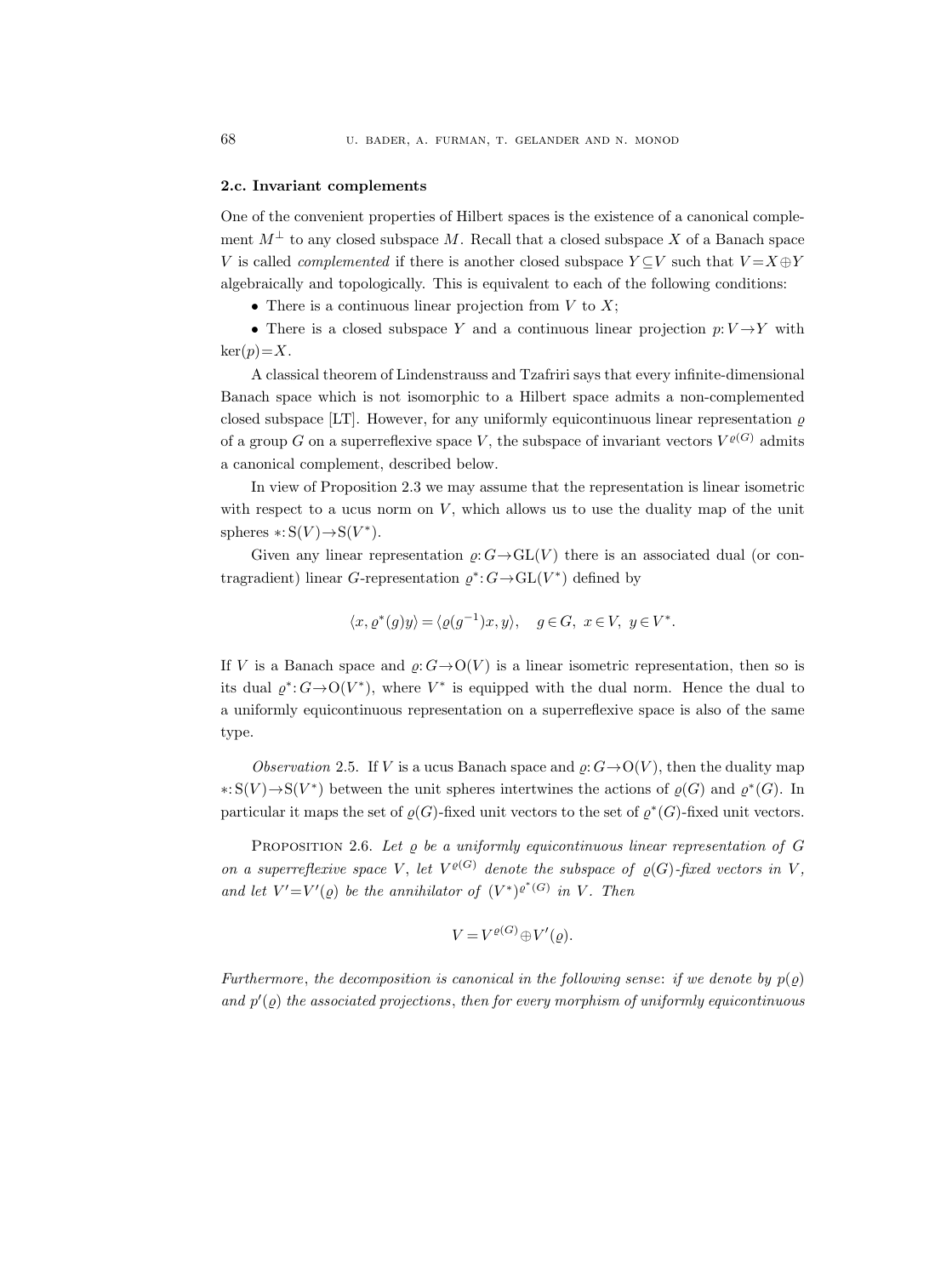linear representations  $\phi: (V_1, \rho_1) \to (V_2, \rho_2)$ , the following diagrams are commutative:

$$
V_1 \xrightarrow{\phi} V_2 \qquad V_1 \xrightarrow{\phi} V_2
$$
  
\n
$$
p(\varrho_1) \downarrow \qquad p(\varrho_2) \downarrow \qquad \qquad \downarrow \qquad p'(\varrho_1) \qquad \qquad \downarrow \qquad p'(\varrho_2)
$$
  
\n
$$
V_1 \xrightarrow{\phi} V_2 \qquad \qquad V_1 \xrightarrow{\phi} V_2
$$
\n(2.iii)

Remark 2.7. The conclusion fails if we drop the superreflexivity assumption, see Example 2.29.

*Proof.* Choose a G-invariant uniformly convex and uniformly smooth norm on  $V$ , and the dual one on  $V^*$  (Proposition 2.3). For any unit vector  $x \in V^{\varrho(G)}$  and arbitrary  $y \in V',$ 

$$
1 = \langle x, x^* \rangle = \langle x - y, x^* \rangle \leq \|x - y\| \, \|x^*\| = \|x - y\|.
$$

Thus  $V^{\varrho(G)} \cap V' = \{0\}$  and  $V^{\varrho(G)} \oplus V'$  is a closed subspace in V. It is also dense in V. Indeed if  $\lambda \in V^*$  is a unit vector vanishing on V' it cannot vanish on  $B^{\varrho(G)}$ , because  $\lambda \in (V^*)^{\varrho^*(G)}$  by the Hahn–Banach theorem, and hence  $\lambda^* \in V^{\varrho(G)}$  and  $\langle \lambda^*, \lambda \rangle = 1$ . Thus  $V^{\varrho(G)} \oplus V' = V.$ 

The last assertion follows from the fact that  $\phi(V_1^{\varrho_1}) \subseteq V_2^{\varrho_2}$ , and  $\phi^*((V_2^*)^{\varrho_2}) \subseteq (V_1^*)^{\varrho_1}$ yields  $\phi(V_2') \subseteq V_1'.$  $\Box$ 

COROLLARY 2.8. The decomposition  $V = V^{\rho(G)} \oplus V'$  is preserved by the normalizer of  $\rho(G)$  in  $GL(V)$ .

COROLLARY 2.9. Let  $G = G_1 \times G_2$  be any product of two groups and B be a superreflexive space with a uniformly equicontinuous linear  $G$ -representation  $\rho$ . Then there is a canonical G-invariant decomposition

$$
V = V^{\varrho(G)} \oplus V_0 \oplus V_1 \oplus V_2
$$

such that  $V^{\varrho(G_i)} = V^{\varrho(G)} \oplus V_i$  for  $i = 1, 2$ .

PROPOSITION 2.10. Let  $\rho$  be a uniformly equicontinuous linear G-representation on  $a$  superreflexive space  $V$ . Then

- (1)  $V^{\varrho(G)}$  is isomorphic to  $V/V'$  as topological vector spaces;
- (2) V' is isomorphic to  $V/V^{ \varrho (G)}$  as G-representations;
- (3)  $(V^{\varrho(G)})^*$  is isomorphic to  $V^*/(V^*)'$  as topological vector spaces;
- (4)  $(V')^*$  is isomorphic to  $(V^*)'$  as G-representations;
- (5)  $V'$  almost has invariants if and only if  $(V^*)'$  almost has invariants;

(6) if  $0 \rightarrow U \rightarrow V \rightarrow W \rightarrow 0$  is an exact sequence of uniformly equicontinuous linear  $G$ -representations on superreflexive spaces, then  $V'$  almost has invariant vectors if and only if  $U'$  or  $W'$  does.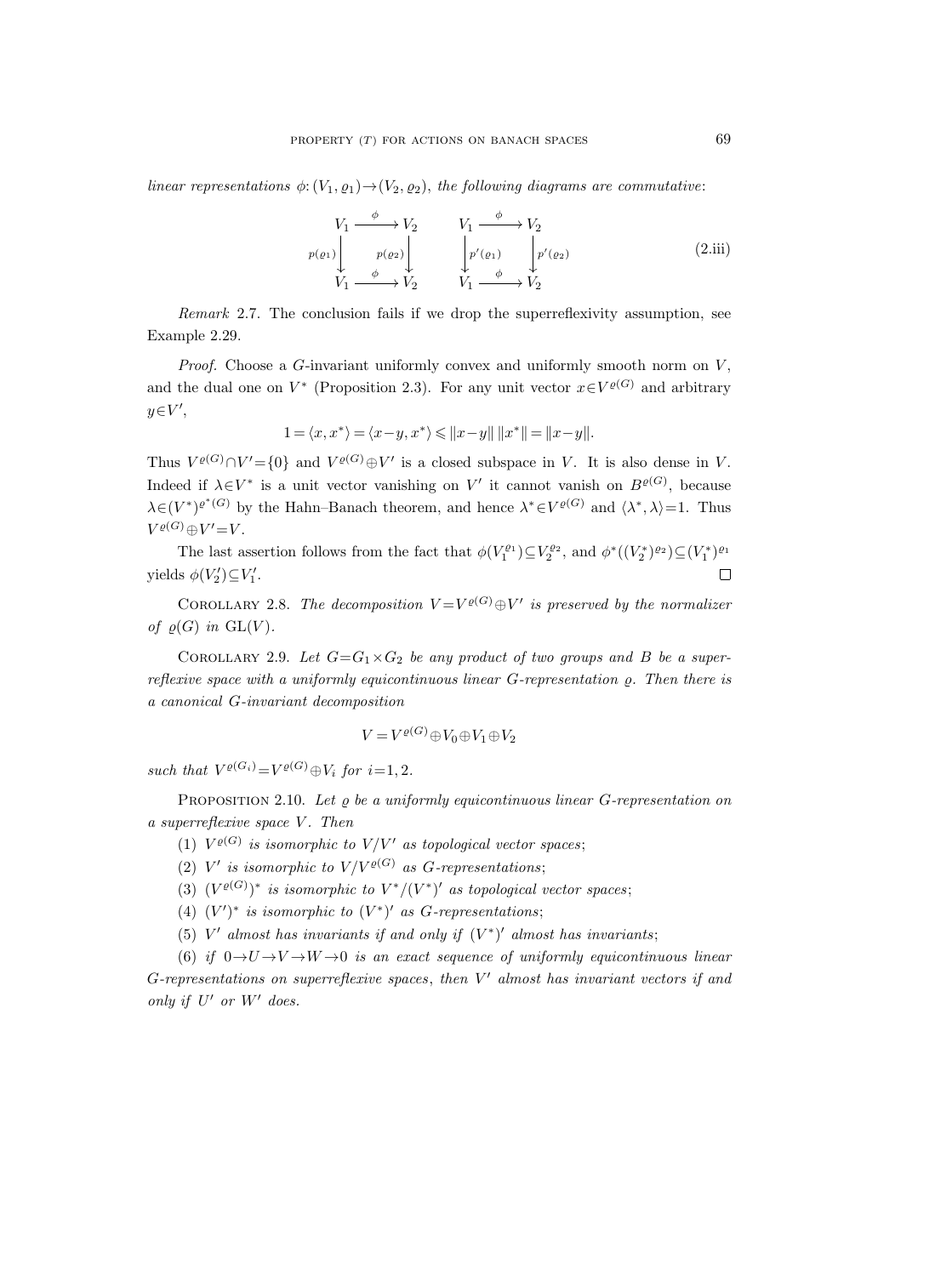If V is equipped with a compatible uniformly convex and uniformly smooth Ginvariant norm, then the natural isomorphisms in  $(1)$  and  $(3)$  are isometric.

*Proof.* Equip V with a G-invariant ucus norm (Proposition 2.3).

By the open mapping theorem the maps  $p: V \to V^{\varrho(G)}$  and  $p': V \to V'$  induce isomorphisms of topological vector spaces

(1) 
$$
\tilde{p}: V/V' \to V^{\varrho(G)}
$$
 and (2)  $\tilde{p}': V/V^{\varrho(G)} \to V'.$ 

By Observation 2.5,  $(V^{\varrho(G)})^*$  is  $(V^*)^{\varrho^*(G)}$  and the latter is isomorphic to  $V^*/(V^*)'$ . This proves (3).

To see that (1) and (3) are isometric (with respect to the norms corresponding to any ucus G-invariant norm on V) we note that the isomorphisms above satisfy  $\|(\tilde{p})^{-1}\| \leq 1$ and  $\|(\tilde{p}')^{-1}\| \leq 1$ , by the definition of the norm on a quotient space. Furthermore, for  $v \in S(V^{\varrho(G)})$ , we have  $v^* \in S((V^*)^{\varrho^*(G)})$ , hence

$$
\|(\tilde{p})^{-1}(v)\|_{V/V'} = \inf\{\|v + v'\|_{V} : v' \in V'\} \geq \inf\{\langle v + v', v^* \rangle : v' \in V'\} = \langle v, v^* \rangle = 1.
$$

Hence  $\tilde{p}$  is an isometry  $V/V' \cong V^{\varrho(G)}$ . Similarly,  $(V^{\varrho(G)})^* = (V^*)^{\varrho^*(G)} \cong V^*/(V^*)'$ .

In general Banach spaces the dual  $E^*$  of a subspace  $E\subset F$  is isometric to the quotient  $F^*/E^{\perp}$  by the annihilator  $E^{\perp} \subset F^*$  of E. Thus, with respect to a ucus norm on V and the above spaces,  $(V')^*$  is isometric to  $V^*/(V^*)^{\rho^*(G)}$  as Banach spaces, while the latter is isomorphic to  $(V^*)'$  as a topological vector space, by (2). Whence (4).

(5) Assume that there exist  $x_n \in S(V')$  with  $\text{diam}(\varrho(K) \cdot x_n) \to 0$ . The uniformly continuous map \*:  $S(V) \to S(V^*)$  takes vectors  $x_n \in S(V')$  to vectors  $x_n^* \in S(V^*)$  with

$$
\text{diam}(\varrho^*(K) \cdot x_n^*) \to 0.
$$

Since the  $x_n^*$ 's are uniformly separated from  $(V^*)^{\rho^*(G)}$ , their normalized projection  $y_n^*$ to  $(V^*)'$  still satisfy diam $(\varrho^*(K) \cdot y_n^*)$   $\to$  0.

(6) As  $U'$  maps into  $V'$ , if  $U'$  almost has invariants, then so does  $V'$ . If  $W'$  almost has invariants, then so does  $(W^*)'$ , hence  $(V^*)'$ , hence  $V'$ . On the other hand, assume that  $V'$  almost has invariant unit vectors  $v_n$ . Assume for simplicity that  $U=U'$ ,  $V = V'$  and  $W = W'$ . Note that W is isomorphic to  $V/U$ , and denote by  $\pi: V \to W$  the projection. Then either  $\pi(v_n)$  converges to  $0 \in W$ , then there exist  $u_n$  such that  $v_n-u_n$ converges to  $0 \in V$ , and the normalized sequence  $\{u_n/||u_n||\}_{n=1}^{\infty}$  is almost invariant in U, or there exists a subsequence  $v_{n_k}$  with  $\inf_k ||\pi(v_{n_k})|| > 0$ , and then the normalized sequence  $\{\pi(v_{n_k})/\|\pi(v_{n_k})\|\}_{n=1}^{\infty}$  is almost invariant in W.  $\Box$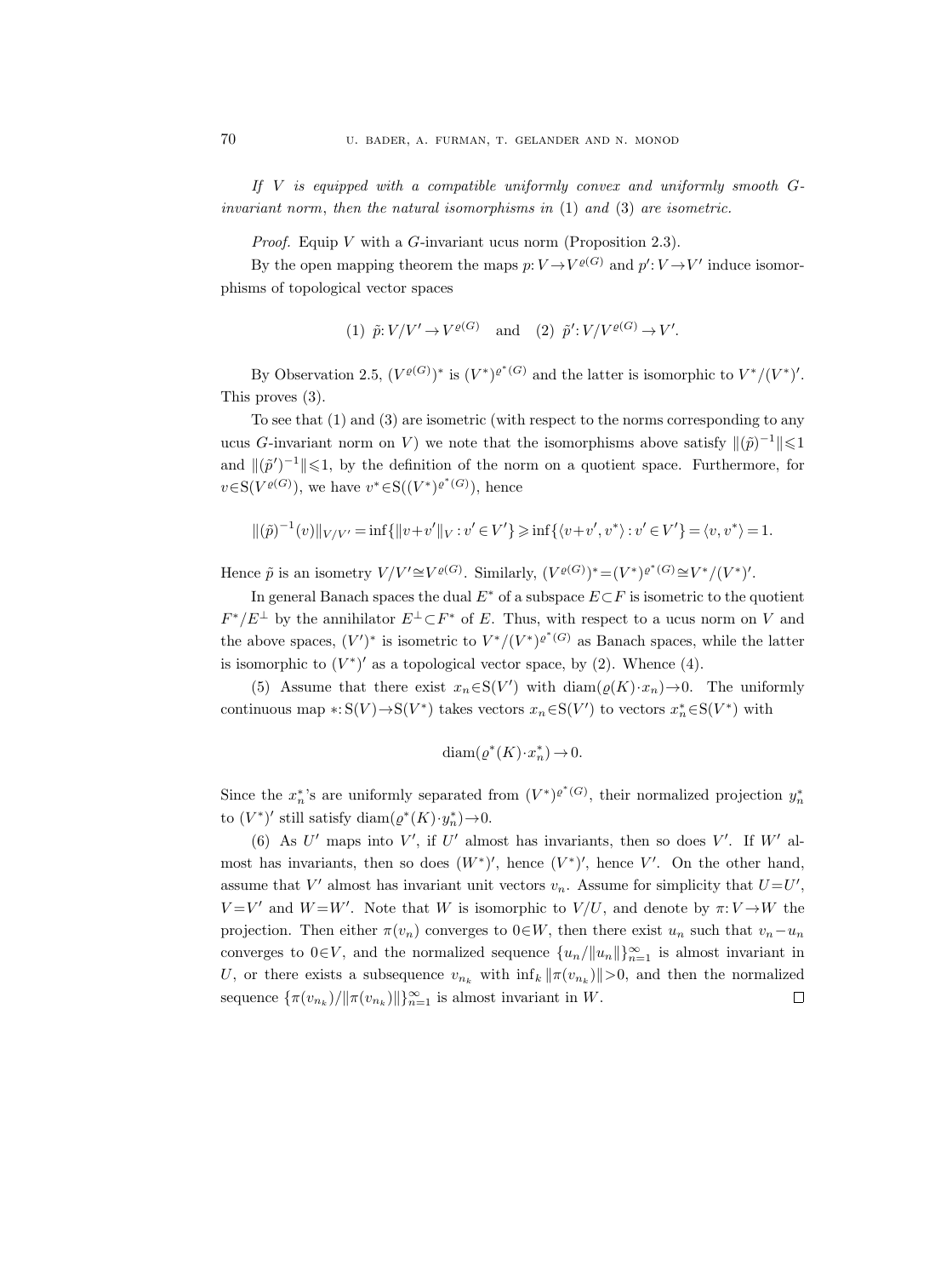Remark 2.11. For a ucus Banach space V, Definition 1.1 of property  $(T_V)$  can be rephrased as follows: For any representation  $\varrho: G \to O(V)$ , the restriction  $\varrho': G \to O(V')$ of  $\varrho$  to the invariant subspace V' complement to  $V^{\varrho(G)}$  does not almost have invariant vectors, i.e. for some compact  $K\subseteq G$  and  $\varepsilon>0$ ,

for all  $v \in S(V')$  there exists  $g \in K$  such that  $||\varrho(g)v-v|| \geq \varepsilon$ .

Hence item (4) gives the following result.

Corollary 2.12. Let V be a ucus Banach space, and G be a locally compact group. Then G has property  $(T_V)$  if and only if it has  $(T_{V^*})$ .

## 2.d. Affine actions

The affine group  $\text{Aff}(V)$  of a real affine space V (a vector space who forgot its origin) consists of invertible maps satisfying

$$
T(tx+(1-t)y) = tT(x) + (1-t)T(y), \quad t \in \mathbb{R}, \ x, y \in V.
$$

The group  $\text{Aff}(V)$  is a semi-direct product  $\text{Aff}(V) = \text{GL}(V) \ltimes V$ , i.e. an invertible affine map T has the form  $T(x)=Lx+b$ , where  $L\in GL(V)$  is linear invertible.

An affine action of a group G on V, i.e. a homomorphism  $G \rightarrow Aff(V)$ , has the form

$$
g \cdot x = \varrho(g)x + c(g),
$$

where  $\varrho: G \to GL(V)$  is a linear G-representation (we call it the *linear part* of the action) and  $c: G \rightarrow B$  is a  $\rho$ -cocycle, namely an element of the Abelian group

$$
Z1(\varrho) = \{c: G \to V : c(gh) = \varrho(g)c(h) + c(g) \text{ for all } g, h \in G\}.
$$
 (2.iv)

The group  $Z^1(\varrho)$  of  $\varrho$ -cocycles contains the subgroup of  $\varrho$ -coboundaries

$$
B^{1}( \varrho) = \{c(g) = v - \varrho(g)v : v \in V\}.
$$
\n(2. v)

 $Z^1(\varrho)$  describes all affine G-actions on V with linear part  $\varrho$ , and  $B^1(\varrho)$  corresponds to those affine actions which have a  $G$ -fixed point (namely v in  $(2.v)$ ). This description involves the choice of reference point—the origin—in the space. Two cocycles differing by a coboundary can be though of defining the same affine action viewed from different reference points. The first cohomology of G with  $\rho$ -coefficients is the Abelian group

$$
H^1(G, \varrho) = Z^1(\varrho)/B^1(\varrho).
$$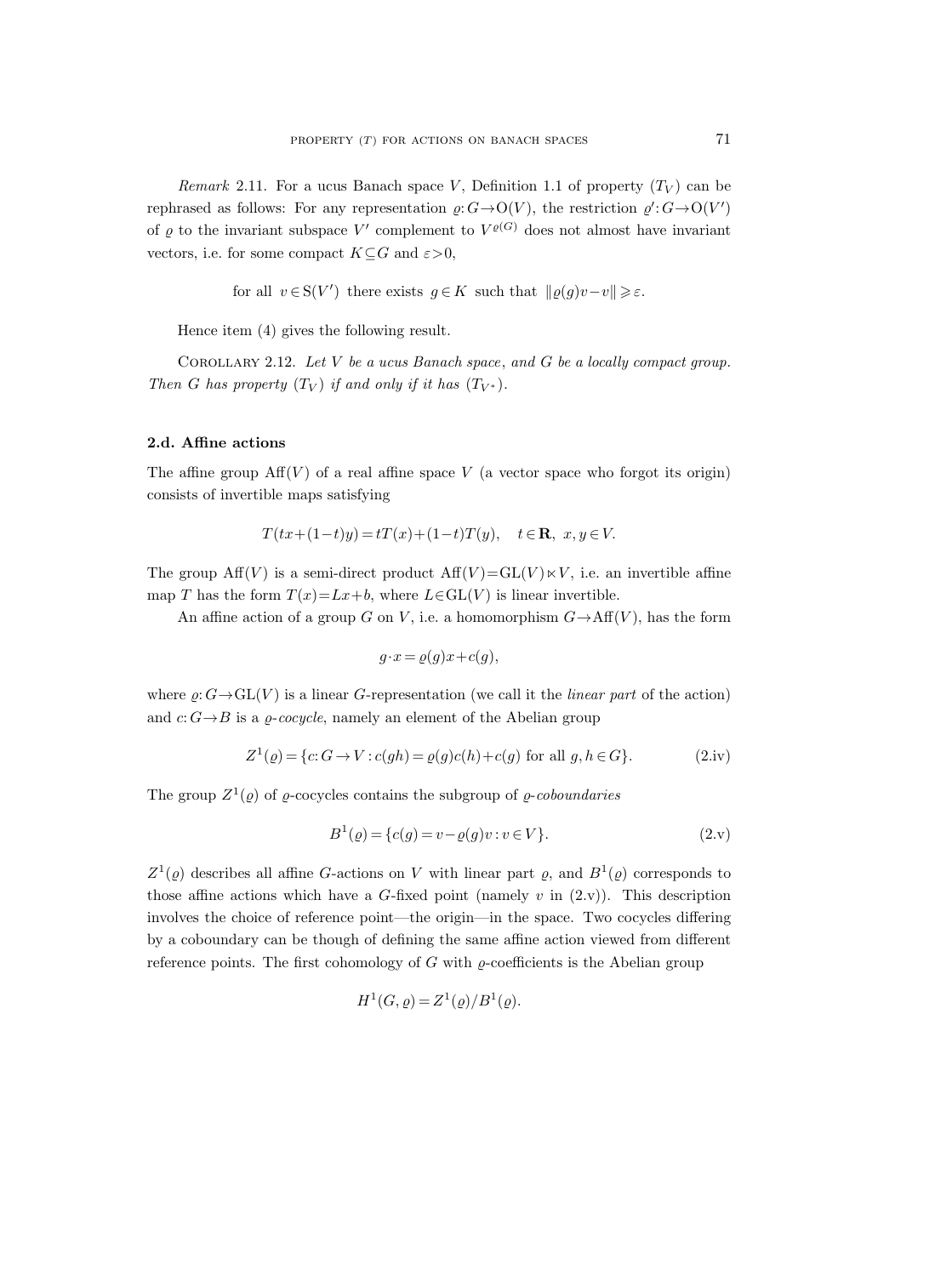It describes different types of actions in the above sense.  $H^1(G, \varrho)=0$  if and only if any affine G-action on V with linear part  $\rho$  has a fixed point.

For a Banach space V, denote by  $\text{Isom}(V)$  the group of isometries of V as a metric space. It is a classical theorem of Mazur–Ulam that any surjective isometry  $T$  of a (real) Banach space V is necessarily affine  $T(x)=Lx+c$  with linear part  $L\in O(V)$  being isometric. (This theorem is elementary when  $V$  is strictly convex; compare Lemma 6.1.) Hence  $\text{Isom}(V) = O(V) \ltimes V$ .

Now suppose that  $V$  is a superreflexive topological vector space. Recall that a group  $G$  of affine self maps is uniformly equicontinuous if it satisfies  $(2.ii)$ . This condition is equivalent to uniform equicontinuity of the linear part  $\rho: G \to GL(V)$ .

PROPOSITION 2.13. For a superreflexive topological vector space V and a group  $G$ of transformations of  $V$ , the following conditions are equivalent:

(1) G is a uniformly equicontinuous group of affine transformations of  $V$ ;

(2) G acts by uniformly Lipschitz affine transformations with respect to any/all  $compatible\ norms\ on\ V;$ 

(3) G acts by affine isometries with respect to some compatible norm on  $V$ ;

(4) G acts by affine isometries with respect to some uniformly convex and uniformly smooth compatible norm on V.

Proof. Apply Proposition 2.3 to the linear part of the affine action, using Mazur– Ulam to deduce in (3) that the action is affine.  $\Box$ 

If G is a topological group acting by affine transformations on a topological vector space  $V$ , continuity of the action

$$
G \times V \to V, \quad g \cdot x = \varrho(g)x + c(g),
$$

is equivalent to continuity of the linear part  $G \times V \rightarrow V$  and the continuity of the cocycle c:  $G \rightarrow V$ . Indeed  $c(g)=g\cdot 0$ , and  $\varrho(g)x=g\cdot x-c(g)$ .

Hence, in the context of topological groups, affine actions should be assumed continuous, and  $Z^1(G, \varrho)$  will include only continuous cocycles  $c: G \to V$  (we assume that the linear part  $\rho$  is continuous as well). If G is a locally compact  $\sigma$ -compact group, then  $Z^1(\varrho)$  has a natural structure of a Fréchet space with respect to the family of semi-norms

$$
||c||_K = \sup_{g \in K} ||c(g)||_V,
$$

where  $K \subseteq G$  runs over a countable family of compact subsets which cover G and  $\|\cdot\|_V$  is a norm inducing the topology of  $V$ . Moreover, if  $G$  is compactly generated (e.g. if  $G$  has property  $(T)$ ), say by  $K_0$ , then  $||c||_{K_0}$  is a norm on  $Z^1(\varrho)$  (note that any cocycle  $c \in Z^1(\varrho)$ )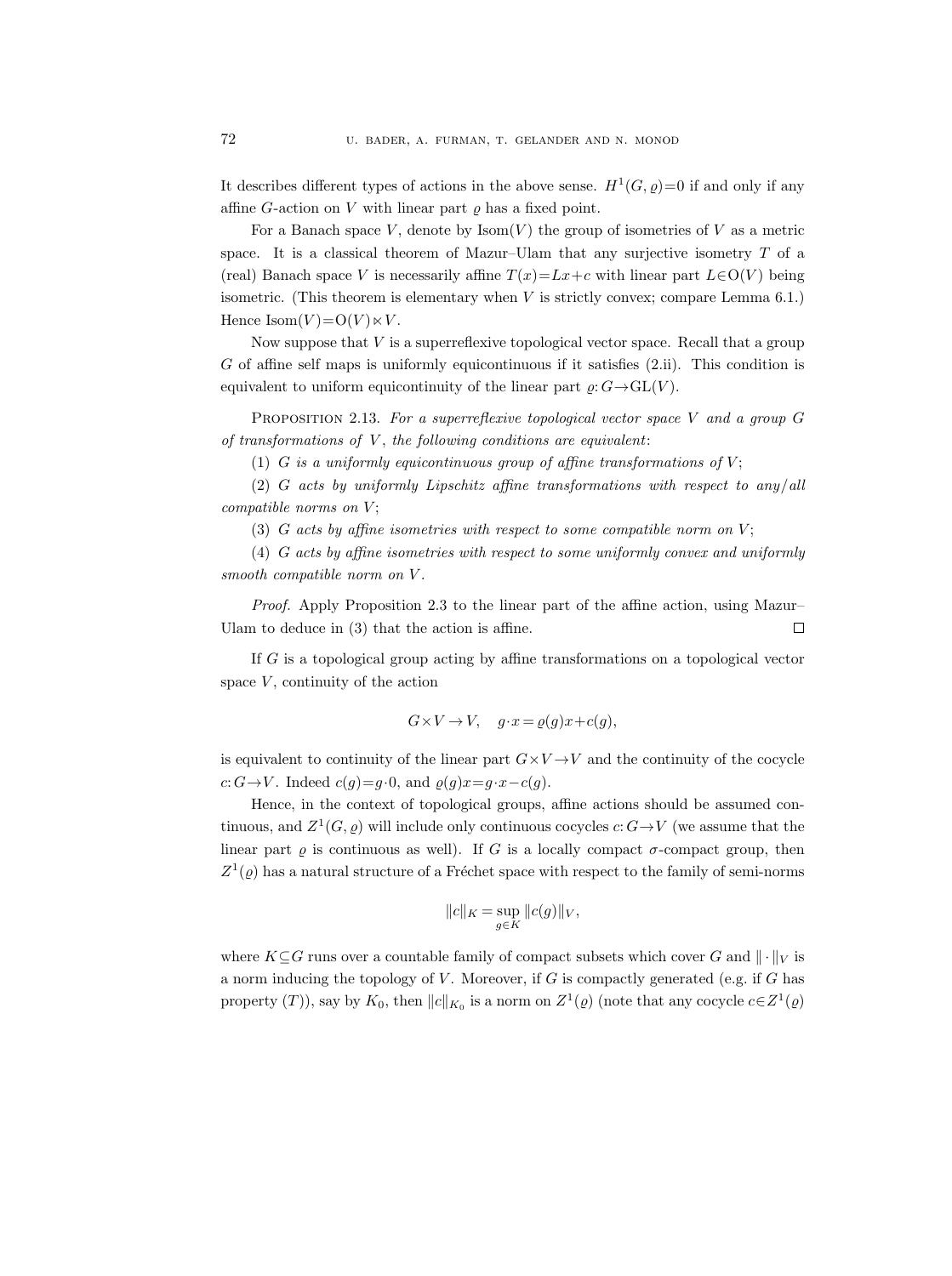is completely determined by its values on a generating set), and  $Z^1(\varrho)$  is a Banach space with respect to this norm. We remark that in general  $B^1(\varrho)$  is not closed in  $Z^1(\varrho)$  (this is the idea behind the  $(F_V) \Rightarrow (T_V)$  argument of Guichardet—see §3).

LEMMA 2.14. For a uniform equicontinuous affine action of a group  $G$  on a superreflexive space  $V$ , the following are equivalent:

- (1) there exists a bounded G-orbit;
- (2) all G-orbits are bounded;
- (3) G fixes a point in  $V$ ;
- (4) G preserves a (Borel regular) probability measure on  $V$ .

Note that the notion of a subset  $E\subseteq V$  being bounded, means that for any open neighbourhood U of  $0 \in V$  there is some  $t \in \mathbb{R}$  so that  $E \subset tU$ . This notion agrees with the notion of being bounded with respect to any compatible norm on  $V$ .

*Proof.* Introduce a G-invariant uniformly convex norm on  $V$  (Proposition 2.13). The only non-trivial implications are  $(4) \Rightarrow (1) \Rightarrow (3)$ . For the first, let  $\mu$  be a G-invariant probability on  $V$ . Since  $V$  is a countable union of closed bounded sets, there is a closed bounded set  $A \subseteq V$  with  $\mu(A) > \frac{1}{2}$ . For all  $g \in G$  we have  $\mu(gA) > \frac{1}{2}$  hence  $gA \cap A \neq \emptyset$ . It follows that the G-orbit of every point of A is bounded.

The latter implication follows by considering the circumcentre (compare §2.a) of the given bounded G-orbit.  $\Box$ 

PROPOSITION 2.15. Let  $V$  be a ucus Banach space. Then

- (1) any finite (or compact) group has properties  $(T_V)$  and  $(F_V)$ ;
- (2) properties  $(T_V)$  and  $(F_V)$  pass to quotient groups;

(3) if  $G=G_1\times...\times G_n$  is a finite product of topological groups then G has property  $(T_V)$  (resp.  $(F_V)$ ) if and only if all  $G_i$  have this property.

Proof. (1) and (2) are straightforward, (3) follows from Corollary 2.9.

### $\Box$

# 2.e. Special properties of  $L^p(\mu)$ -spaces

In this subsection we collect some special properties of the Banach spaces  $L^p(\mu)$  which will be used in the proofs.

By an  $L^p(\mu)$ , or  $L^p(X,\mu)$  space we mean the usual space of equivalence classes (modulo null sets) of measurable p-integrable functions  $f: X \to \mathbf{R}$ , where  $\mu$  is a positive σ-finite measure defined on a standard Borel space  $(X, \mathcal{B})$ . If  $1 < p < \infty$  then  $L^p(\mu)$  is ucus, whilst  $L^1(\mu)$  and  $L^{\infty}(\mu)$  are not (they are not even strictly convex). For  $1 \leq \rho < \infty$ the dual to  $L^p(\mu)$  is  $L^q(\mu)$  where  $1 < q \leq \infty$  is determined by  $q = p/(p-1)$ .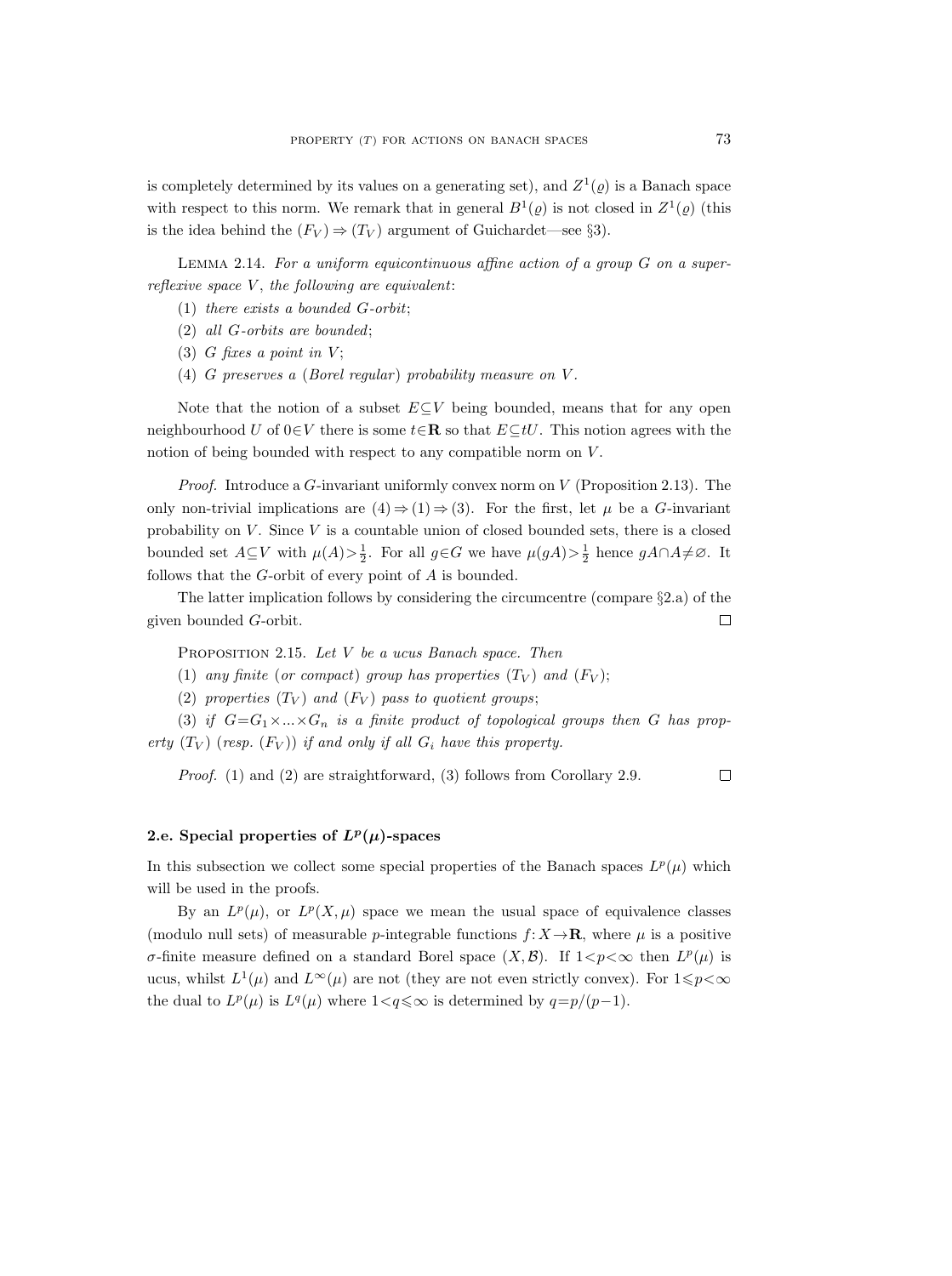The space  $L^p([0,1], \text{Lebesgue measure})$  is usually denoted by  $L^p$ . Any  $L^p(\mu)$ -space with non-atomic finite or  $\sigma$ -finite measure  $\mu$  is isometrically isomorphic to  $L^p$ . Indeed let  $\varphi \in L^1(\mu)$  be a strictly positive measurable function with integral 1, and let  $\mu_1$  be given by  $d\mu_1 = \varphi \, d\mu$ . Then

$$
L^p(\mu) \longrightarrow L^p(\mu_1),
$$
  

$$
f \longmapsto f \cdot \varphi^{-1/p},
$$

is a surjective isometry. Since any non-atomic standard probability space is isomorphic to [0, 1] as a measure space,  $L^p(\mu_1) \cong L^p$ . If  $\mu$  is purely atomic then a similar argument gives an isomorphism of  $L^p(\mu)$  with a finite- or infinite-dimensional  $\ell^p$  space. A general  $L^p(\mu)$ space is therefore isometrically isomorphic to a direct sum of  $L^p$  and  $\ell^p$  components.

More generally, for another Banach space B, one defines the spaces  $L^p(\mu, B)$  of Bvalued function classes by means of the Bochner integral. We refer the reader to [DU] for details; we recall here that the dual of  $L^p(\mu, B)$  is  $L^q(\mu, B^*)$  through the natural pairing for all  $1\leq p<\infty$ , but only when B has the Radon–Nikodým property—this includes all ucus spaces (see again [DU]). These spaces will be used in §8.b in order to induce isometric (linear or affine) actions.

Banach [Ba] and Lamperti [Li] (see also [FJ, Theorem 3.25]) classified the linear isometries of  $L^p(\mu)$  as follows.

THEOREM 2.16. (Banach, Lamperti) For any  $1 < p < \infty$ , where  $p \neq 2$ , any linear isometry U of  $L^p(X, \mathcal{B}, \mu)$  has the form

$$
Uf(x) = f(T(x))h(x)\left(\frac{dT_*\mu}{d\mu}(x)\right)^{1/p},
$$

where T is a measurable, measure-class preserving map of  $(X, \mu)$ , and h is a measurable function with  $|h(x)|=1$  almost everywhere.

Let  $\mu = \mu_a + \mu_c$  be the decomposition of  $\mu$  into its atomic and continuous parts  $(\mu_a=\mu|_A)$ , where  $A\subseteq X$  is the (at most countable) set of atoms of  $\mu$ ). Then

$$
L^p(\mu) = L^p(\mu_c) \oplus L^p(\mu_a) \cong L^p \oplus \ell^p(A), \text{ or just } L^p(\mu) \cong \ell^p(A),
$$

the latter case occurs if  $\mu = \mu_a$  is a purely atomic measure. Note that it follows from the Banach–Lamperti theorem that this decomposition is preserved by any linear isometry of  $L^p(\mu)$ . As  $\ell^p(A)$  has a much smaller group of linear (or affine) isometries than  $L^p$ , we could restrict our attention only to the latter. However we shall not make use of this "simplification".

Another useful tool in the study of  $L^p$ -spaces is the Mazur map.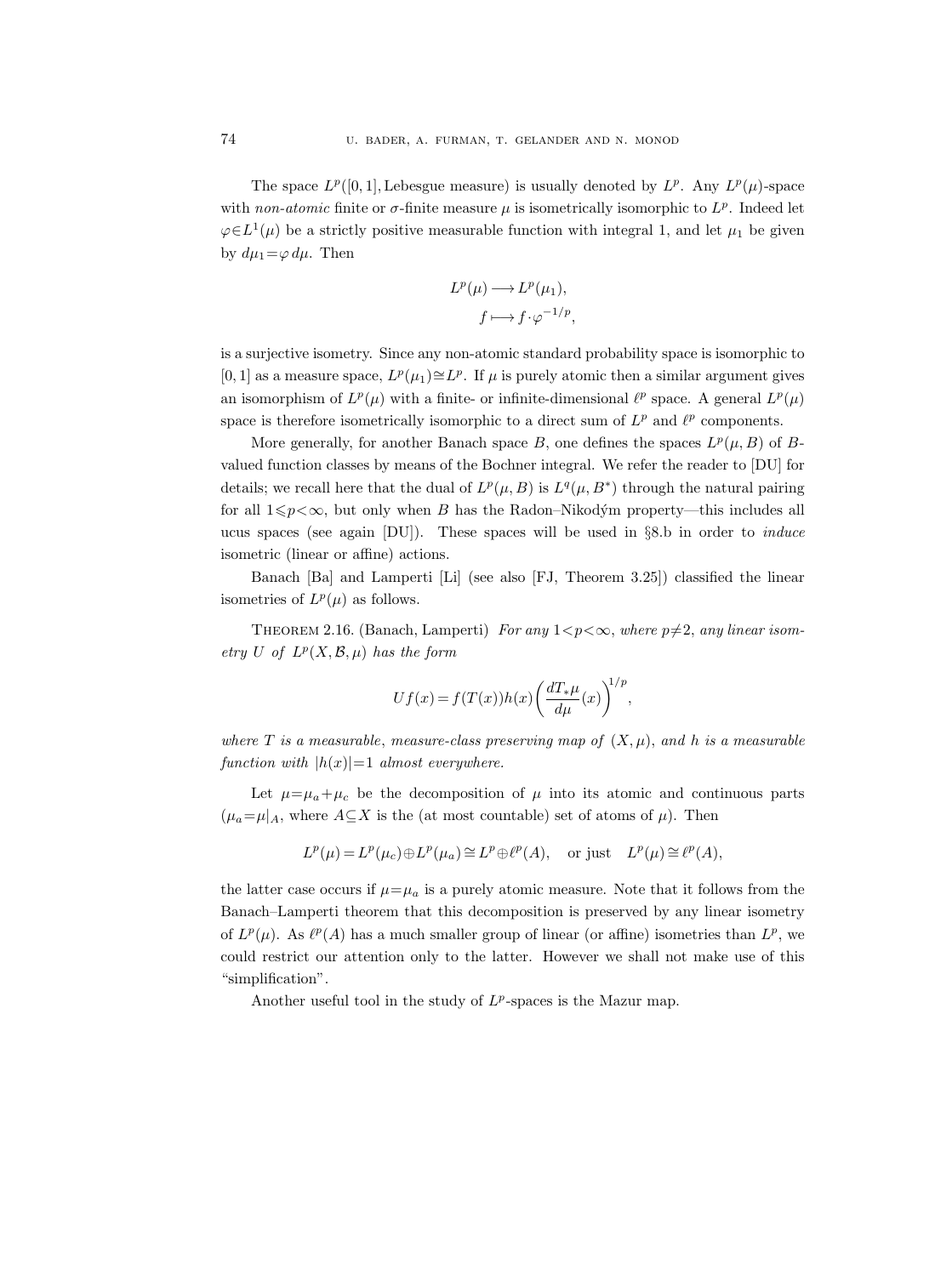THEOREM 2.17. ([BL, Theorem 9.1]) Let  $\mu$  be a  $\sigma$ -finite measure. For any  $1 \leq p, q < \infty$ the Mazur map  $M_{p,q}: L^p(\mu) \to L^q(\mu)$  defined by

$$
M_{p,q}(f) = \operatorname{sign}(f)|f|^{p/q}
$$

is a (non-linear) map which induces a uniformly continuous homeomorphism between the unit spheres  $M_{p,q}: S(L^p(\mu)) \to S(L^q(\mu)).$ 

(Note that if  $p, q\neq 1$  and  $p^{-1}+q^{-1}=1$  then the restriction of  $M_{p,q}$  to the unit spheres is just the duality map  $\ast: S(L^p(\mu)) \to S(L^p(\mu)^*).$ 

In the proofs of Theorems A and B, the results for subspaces and quotients are deduced from the  $L^p(\mu)$  case using the following theorem of Hardin about extension of isometries defined on subspaces of  $L^p(\mu)$ . The formulation we give here is not quite identical to the original, but it easily follows from it and from its proof (see [Ha, Theorem 4.2] or [FJ, Theorem 3.3.14]).

THEOREM 2.18. (Hardin) Let  $(X, \mathcal{B}, \mu)$  be a measure space. For every closed subspace  $F \subseteq L^p(X, \mu)$ , there is a canonical extension  $F \subseteq \overline{F} \subseteq L^p(\mu)$  which is isometric to  $L^p(X',\mu')$  for some other measure space  $(X',\mu')$ . Furthermore, if  $1 < p \notin 2\mathbb{Z}$ , then every linear isometry  $U: F \to L^p(Y, \nu)$  extends uniquely to a surjective linear isometry

$$
\widetilde{U} \colon \widetilde{F} \longrightarrow \widetilde{U}F \subseteq L^p(Y,\nu).
$$

Remark 2.19. If  $\mathcal{B}' \subseteq \mathcal{B}$  is the minimal sub  $\sigma$ -algebra with respect to which all the functions in F are measurable, then  $\tilde{F} = L^p(X, \mathcal{B}', \mu)$ .

A straightforward consequence is the following result.

COROLLARY 2.20. Let  $1 < p \notin 2\mathbb{Z}$ , and let  $F \subseteq L^p(X, \mu)$  be a closed subspace. Let  $\varrho$ be a linear isometric representation of the group  $G$  on  $F$ . Then there is some linear isometric G-representation  $\varrho'$  of G on some other space  $L^p(X',\mu')$ , and a linear Gequivariant isometric embedding  $F \hookrightarrow L^p(X',\mu').$ 

Another important fact about  $L^p(\mu)$ -spaces, this time for  $p \in (0, 2]$ , is that  $B = L^p(\mu)$ has an embedding  $j: B \to \mathcal{H}$  into the unit sphere of a Hilbert space so that

$$
\langle j(x), j(y) \rangle = ||x - y||^p.
$$

Having such an embedding is equivalent (via the classical result of Schoenberg, see [BHV]) to the following result.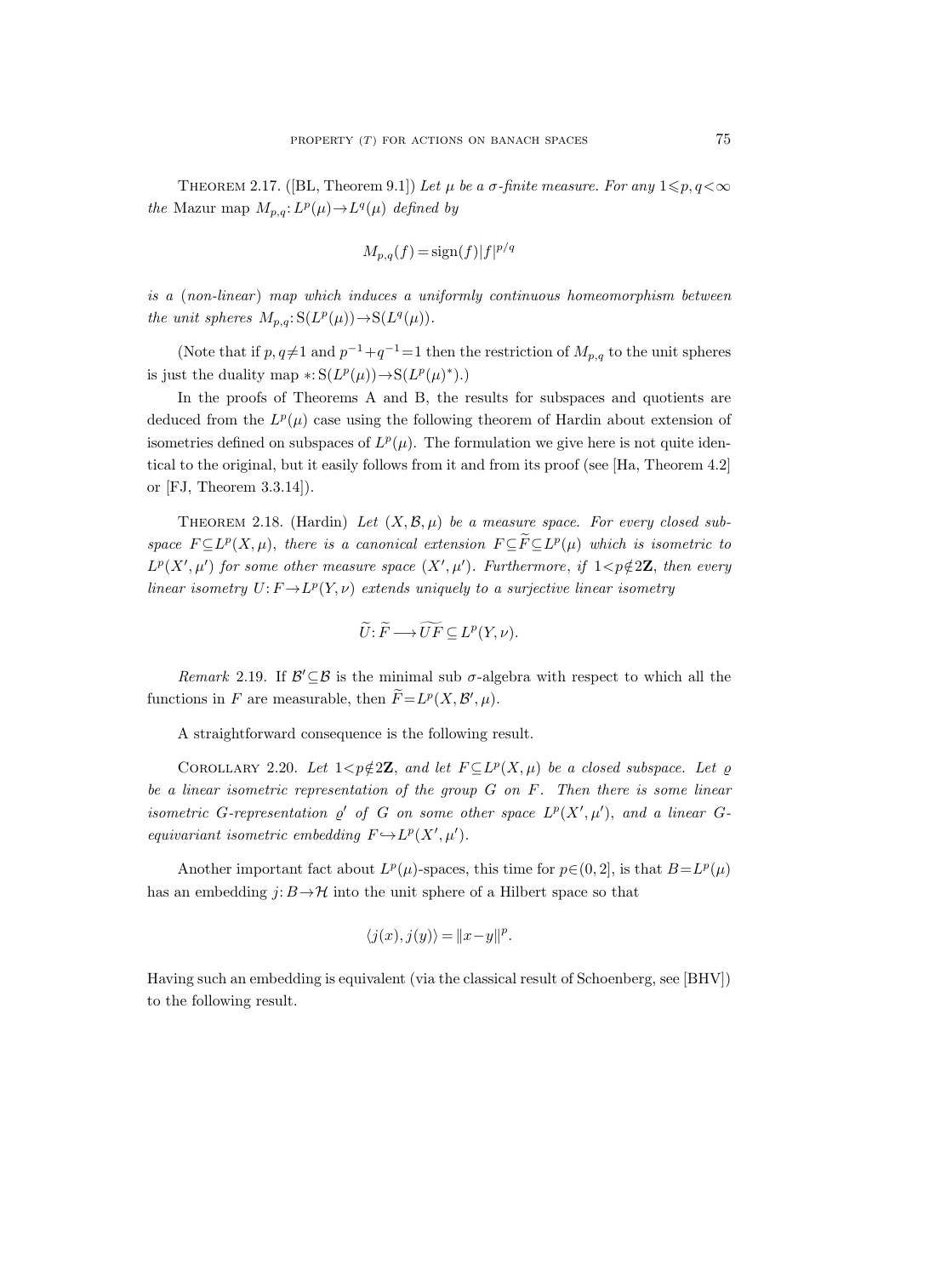PROPOSITION 2.21. For  $0 < p < 2$  and any  $s > 0$  the function  $f \mapsto e^{-s||f||^p}$  is positive definite on  $L^p(\mu)$ , i.e. for any finite collection  $f_i \in L^p(\mu)$  and any  $\lambda_i \in \mathbb{C}$ ,

$$
\sum_{i,j} e^{-s\|f_i-f_j\|^p}\lambda_i\bar\lambda_j\geqslant 0.
$$

In fact, more is known: it was shown by Bretagnolle, Dacunha-Castelle and Krivine [BDK] (cf. [WW, Theorem 5.1]) that, for  $1\leq p\leq 2$ , a Banach space X is isometric to a closed subspace of  $L^p(\mu)$  if and only if  $e^{-s\|\cdot\|^p}$  is a positive definite function on X for any  $s > 0$ .

### 2.f. Some easy counterexamples and remarks

*Example 2.22.* ( $(T_B)$   $\neq$   $(F_B)$ ) Let B be a Banach space with O(B)≅Z/2Z, i.e. a space where the only linear isometries are the identity and the antipodal map  $x \mapsto -x$ . A trivial example of such a space is the line  $B=\mathbf{R}$ , but it is not hard to construct such spaces of arbitrary dimensions even within the class of ucus Banach spaces (by considering e.g. sufficiently asymmetric convex sets in Hilbert space and choosing the corresponding norm). Clearly for such a space any group has property  $(T_B)$ . However the groups **Z** or **R** or any group G with sufficiently large Abelianization  $G/[G, G]$  would fail to have property  $(F_B)$  for it would admit an isometric action by translations:  $n \cdot x := x + nx_0$ , where  $0 \neq x_0 \in B$  is arbitrary. However groups with trivial Abelianization would also have property  $(F_B)$  on such an asymmetric Banach space  $B$ .

Example 2.23.  $((T) \neq (F_B))$  Suppose G is locally compact and non-compact (e.g.  $G=\mathrm{SL}_3(\mathbf{R})$  or  $G=\mathrm{SL}_3(\mathbf{Z})$ . Fix a Haar measure dg on G and let

$$
B = L_0^1(G) = \{ f \in L^1(G) : \int f \, dg = 0 \}
$$

be the codimension-1 subspace of functions with  $0$  mean. Then  $B$  is isometric to the affine subspace  $\{f \in L^1(G) : \int f \, dg = 1\}$  on which G acts isometrically by translations without fixed points. Hence G does not have property  $(F_B)$ . This Banach space is not ucus. Notice that in this example all orbits are bounded regardless of G.

Remark 2.24. Haagerup and Przybyszewska [HP] showed that any locally compact group G admits a proper isometric action on the strictly convex space  $\bigoplus_{n=1}^{\infty} L^{2n}(G)$ .

Example 2.25.  $((T) \neq (T_B))$  Let G be as in Example 2.23. Consider the space  $B=C_0(G)$  of continuous real-valued functions on G which tend to 0 at  $\infty$  with the sup  $(L^{\infty})$  norm. The action of G on B by translations is a linear isometric action. A function  $f \in B$  which decays very slowly forms an "almost invariant vector". On the other hand there are no non-zero invariant vectors. Hence G does not have property  $(T_B)$ .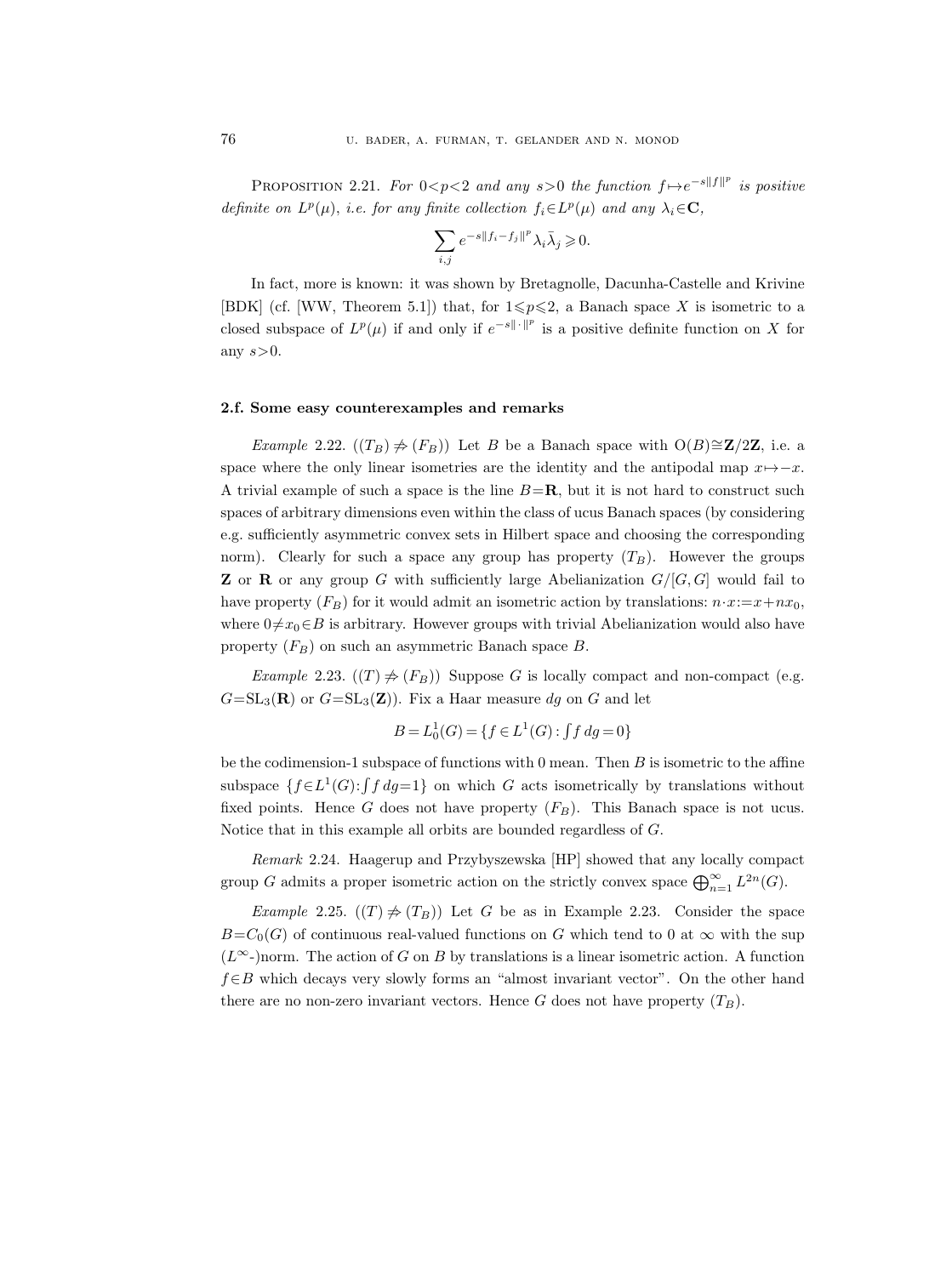Remark 2.26. Since any separable Banach space is a quotient of  $\ell^1$ , Example 2.25 shows that case (iii) of Theorem A cannot be extended to  $p=1$ .

*Example 2.27.* (Remarks 1.8(3)) Let  $G = G_1 \times G_2$  be any product of non-compact locally compact groups (e.g.  $G = \mathbf{Z} \times \mathbf{Z}$ ). Let  $B = L_0^1(G)$  as in Example 2.23. Then  $H^1(G, B) \neq 0$ , but there are no non-zero  $G_i$ -fixed vectors in the associated linear representation. Thus the product formula of Remarks 1.8 (3) cannot hold for B.

Let us make some remarks about Kazhdan's property  $(T)$  and property  $(T_B)$  as in Definition 1.1 and Remark 2.11. Given a unitary representation  $(\rho, \mathcal{H})$  of a locally compact group G, a compact subset  $K \subseteq G$  and  $\varepsilon > 0$ , one says that a vector  $0 \neq v \in H$  is  $(K, \varepsilon)$ -almost invariant if

$$
\sup_{g\in K}\|\varrho(g)v-v\|<\varepsilon\|v\|.
$$

A locally compact group G has Kazhdan's property  $(T)$  if and only if it satisfies the following equivalent conditions:

(1) For any unitary G-representation  $(\varrho, \mathcal{H})$  there exist a compact  $K \subseteq G$  and  $\varepsilon > 0$ so that the G-representation  $\varrho'$  on  $(\mathcal{H}^{\varrho(G)})^{\perp} \cong \mathcal{H}/\mathcal{H}^{\varrho(G)}$  has no  $(K,\varepsilon)$ -almost invariant vectors;

(2) There exist a compact  $K\subseteq G$  and  $\varepsilon>0$  so that all non-trivial irreducible unitary G-representations  $(\rho, \mathcal{H})$  have no  $(K, \varepsilon)$ -almost invariant vectors;

(3) There exist a compact  $K \subseteq G$  and  $\varepsilon > 0$  so that for all unitary G-representations  $(\varrho, \mathcal{H})$  the G-representation  $\varrho'$  on  $(\mathcal{H}^{\varrho(G)})^{\perp} \cong \mathcal{H}/\mathcal{H}^{\varrho(G)}$  has no  $(K, \varepsilon)$ -almost invariant vectors.

In the above, (3) clearly implies both (1) and (2). In showing  $(1) \Rightarrow (3)$  one uses the fact that the category of Hilbert spaces and unitary representations is closed under  $\ell^2$ -sums and  $L^2$ -integration. The fact that any unitary representation decomposes as an L<sup>2</sup>-integral of irreducible ones gives  $(2) \Rightarrow (3)$ .

Remark 2.28. Definition 1.1 (Remark 2.11) of property  $(T_B)$  is modeled on (1) above. There does not seem to be any reasonable theory of irreducible representations (and decomposition into irreducibles) for Banach spaces other than Hilbert ones. Hence form (2) of property (T) does not seem to have a Banach space generalization. As for (3), for any given  $1 < p < \infty$  the class of  $L^p(\mu)$ -spaces is closed under taking  $\ell^p$ -sums (and  $L^p$ -integrals) and hence for groups with property  $(T_{L^p})$  an analogue of (3) holds, namely there exist  $K \subseteq G$  and  $\varepsilon > 0$  which are good for all  $\varrho: G \to O(L^p)$ . Also, if a group G has property  $(T_B)$  for all ucus Banach spaces B (conjecturally all higher-rank groups and their lattices) then for every ucus Banach space B there is a pair  $(K, \varepsilon)$  which is good for all linear isometric representations  $G \rightarrow O(B)$ . This uses the fact that  $L^2(\mu, B)$  is ucus if  $B$  is (see Lemma 8.6 below).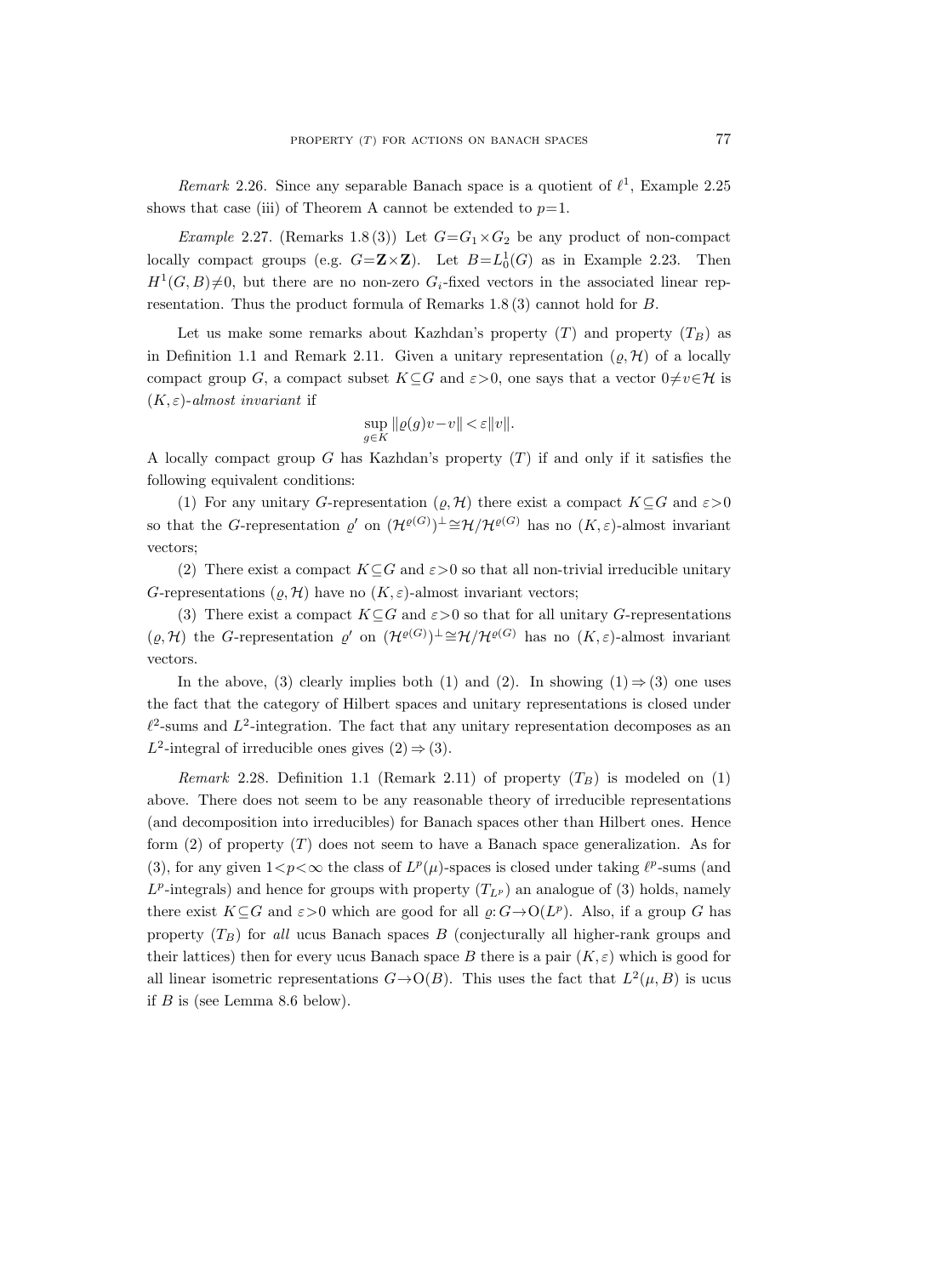Finally, we justify Remark 2.7.

Example 2.29. Let G be a discrete group and consider the Banach space  $B=\ell^{\infty}(G)$ with the (linear isometric) regular  $G$ -representation  $\rho$ . Then one shows that the space  $B^{\varrho(G)}$  (which consists of the constant functions) admits a G-invariant complement (if and) only if G is amenable. Indeed, the Riesz space (or Banach lattice) structure of B allows one to take the "absolute value" of any linear functional on  $B$ ; renormalizing the absolute value of any non-zero invariant functional would yield an invariant mean on G. Alternatively, one can argue similarly on the Banach space of continuous functions on any compact topological G-space.

We point out that nevertheless the space  $B'$  is well-defined for any topological vector G-space B; in the case at hand, we have  $B'=B$  which shows why it cannot be a complement for  $B^{\varrho(G)} \neq 0$ .

### 3. Proof of Theorem 1.3

3.a. Guichardet:  $(F_B) \Rightarrow (T_B)$ 

*Proof.* Assume that G does not have property  $(T_E)$ , where E is a Banach space, and let  $\varrho: G \to O(E)$  be a representation such that  $E/E^{\varrho(G)}$  admits almost invariant vectors. In order to show that  $H^1(G, \varrho) \neq \{0\}$  it suffices to prove that  $B^1(G, \varrho) \subseteq Z^1(G, \varrho)$  is not closed.

As was mentioned in §2, the space of  $\varrho$ -cocycles  $Z^1(G, \varrho)$  is always a Fréchet space (and even a Banach space if G is compactly generated). Note that  $B^1(G, \varrho)$  is the image of the bounded linear map

$$
\tau: E \longrightarrow Z^1(G, \varrho), \quad (\tau(v))(g) = v - \varrho'(g)v.
$$

If  $\tau(E)$  were closed, and hence a Fréchet space, the open mapping theorem would imply that  $\tau^{-1}: B^1(G, \varrho) \to E/E^{\varrho(G)}$  is a bounded map. That would mean that for some  $M < \infty$ and a compact  $K \subseteq G$ ,

$$
||v|| \leqslant M ||\tau(v)||_K = M \sup_{g \in K} ||\varrho(g)v - v||, \quad v \in E/E^{\varrho(G)},
$$

contrary to the assumption that  $\rho$  almost contains invariant vectors.

 $\Box$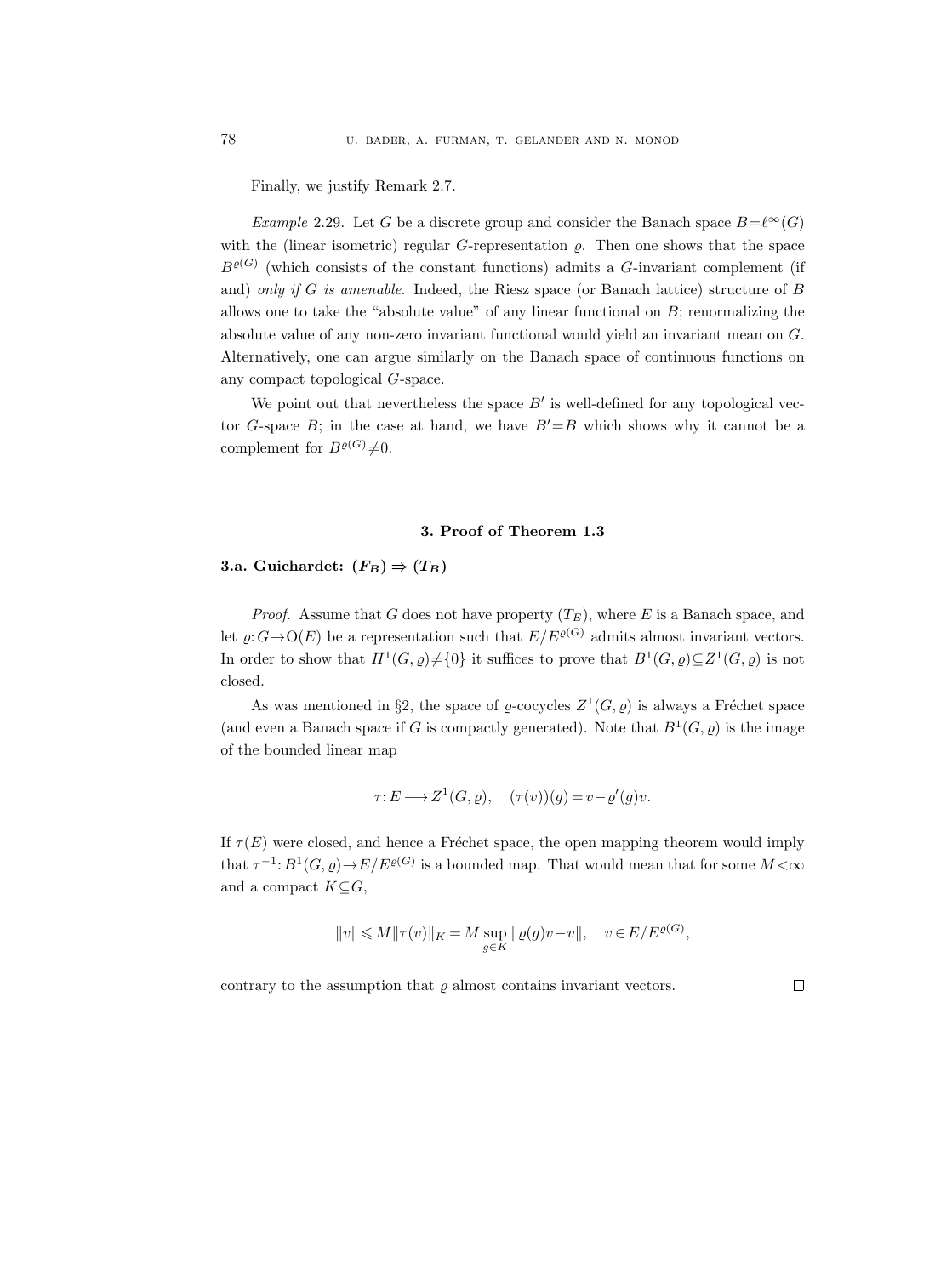### 3.b.  $(T) \Rightarrow (F_{L^p}), 0 < p \leqslant 2$

*Proof.* Let G be a locally compact group with Kazhdan's property  $(T)$  acting by affine isometries on a closed subspace  $B\subseteq L^p(\mu)$  with  $0< p\leq 2$ . Using Proposition 2.21 and a slight modification of a Delorme–Guichardet argument for  $(T) \Rightarrow (FH)$  we shall prove that such an action has bounded orbits. For  $1 < p \leq 2$  uniform convexity of  $B \subseteq L^p(\mu)$ yields a G-fixed point using Lemma 2.14.

Proposition 2.21 allows us to define a family, indexed by  $s > 0$ , of Hilbert spaces  $\mathcal{H}_s$ , embeddings  $U_s: B \to S(\mathcal{H}_s)$  and unitary representations  $\pi_s: G \to O(\mathcal{H}_s)$  with the following properties:

- (1) the image  $U_s(B)$  spans a dense subspace of  $\mathcal{H}_s$ ;
- (2)  $\langle U_s(x), U_s(y)\rangle = e^{-s\cdot||x-y||^p}$  for all  $x, y \in B$ ;
- (3)  $U_s(gx) = \pi_s(g)U_s(x)$  for all  $x \in B$  and  $g \in G$ .

Indeed, one constructs  $\mathcal{H}_s$  as the completion of the pre-Hilbert space whose vectors are finite linear combinations  $\sum_i a_i x_i$  of points  $x_i \in B$ , and the inner product is given by

$$
\left\langle \sum_i a_i x_i, \sum_j b_j y_j \right\rangle = \sum_{i,j} a_i \overline{b}_j e^{-s ||x_i - y_j||^p}.
$$

The representation  $\pi_s$  can be constructed (and is uniquely determined) by property (3).

Since G is assumed to have Kazhdan's property  $(T)$ , for some compact subset  $K \subseteq G$ and  $\varepsilon > 0$ , any unitary G-representation with  $(K, \varepsilon)$ -almost invariant vectors has a nontrivial invariant vector.

Let  $x_0 \in B$  be fixed. The isometric G-action is continuous, so  $Kx_0$  is a compact and hence bounded subset of B, hence

$$
R_0=\sup_{g\in K}\|gx_0-x_0\|<\infty.
$$

For the unit vectors  $u_s=U_s(x_0)\in S(\mathcal{H}_s)$  we have

$$
\min_{g \in K} |\langle \pi_s(g)u_s, u_s \rangle| \geqslant e^{-sR_0^p} \to 1, \quad \text{as } s \to 0.
$$

In particular, for a sufficiently small  $s>0$ ,  $\max_{g\in K} ||\pi_s(g)u_s-u_s||<\varepsilon$ . Let us fix such an s, and rely on property (T) to deduce that  $\pi_s$  has an invariant vector  $v \in S(\mathcal{H}_s)$ .

We claim that G must have bounded orbits for its affine isometric action on B. Indeed, otherwise there would exist a sequence  $g_n \in G$  so that

$$
||g_nx-y|| \to \infty
$$
 and hence  $\langle \pi_s(g_n)U_s(x), U_s(y) \rangle \to 0$ 

for all  $x, y \in B$ . This implies that  $\langle \pi_s(g_n)w, u \rangle \to 0$  for any  $w, u \in \text{span}(U_s(B))$  and, since span( $U_s(B)$ ) is dense in  $\mathcal{H}_s$ , for any  $w, u \in \mathcal{H}_s$ . Taking  $w=u=v$ , we get a contradiction. Therefore the affine isometric G-action on B has bounded orbits, and hence fixes a point in case  $1 < p \leq 2$ .  $\Box$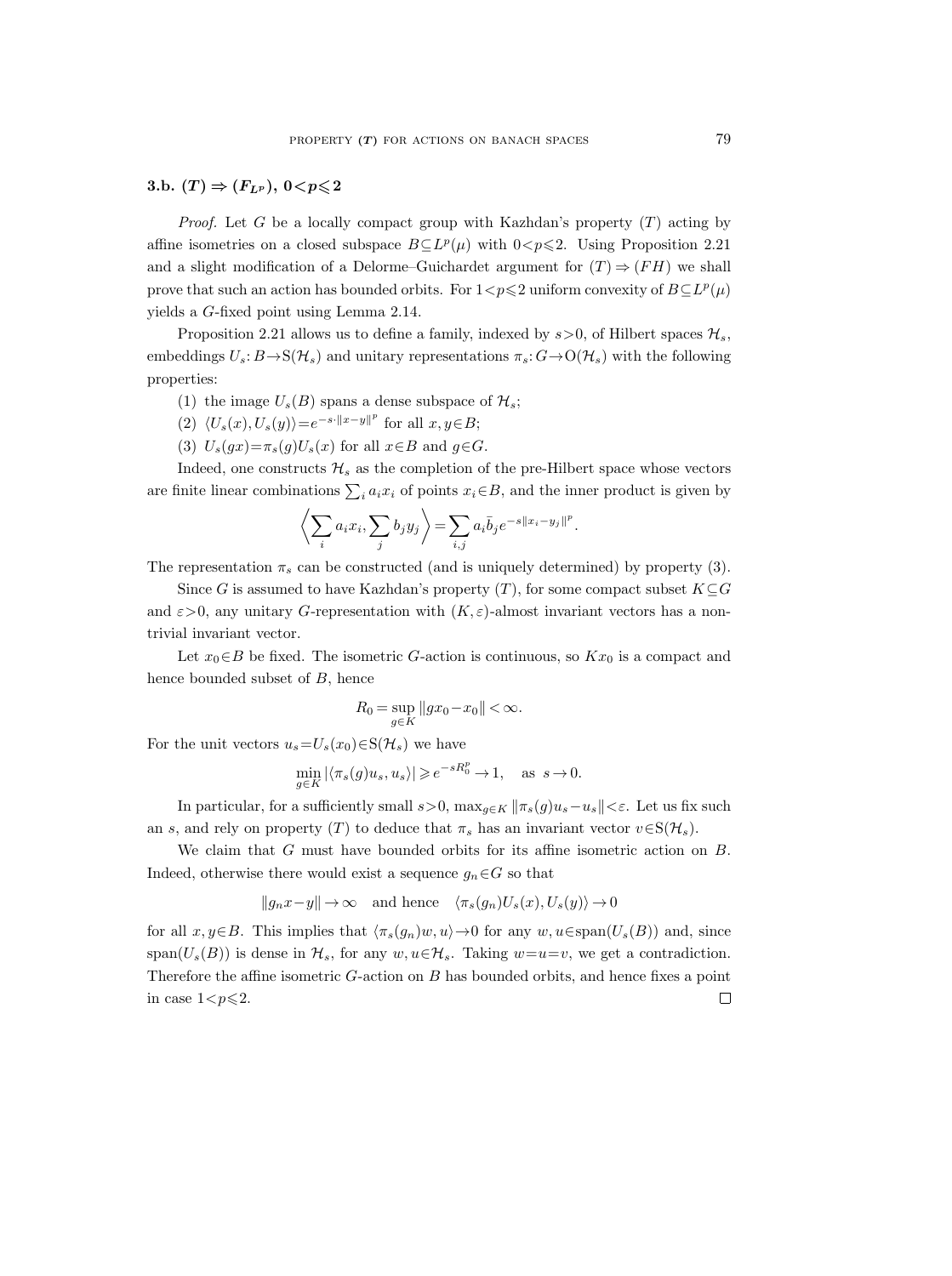## 3.c. Fisher–Margulis:  $(T) \Rightarrow (F_{L^p}), p < 2+\varepsilon(G)$

Let G have Kazhdan's property  $(T)$ . Fix a compact generating subset K of G.

LEMMA 3.1. There exist a constant  $C < \infty$  and  $\varepsilon > 0$  such that for any G-action by affine isometries on a closed subspace  $B\subseteq L^p(\mu)$  with  $p\in (2-\varepsilon, 2+\varepsilon)$  and any  $x\in B$  there exists a point  $y \in B$  with

> $||x-y|| \leq C \text{diam}(K \cdot x), \quad \text{diam}(K \cdot y) < \frac{\text{diam}(K \cdot x)}{2}$  $\frac{1}{2}$ .

*Proof.* By contradiction there exists a sequence of subspaces  $B_n \subseteq L^{p_n}$  with  $p_n \to 2$ , affine isometric G-actions on  $B_n$  and points  $x_n \in B_n$  so that, after a rescaling to achieve  $diam(K \cdot x_n)=1$ , we have

$$
diam(K \cdot y) \geqslant \frac{1}{2} \quad \text{for all } y \in B(x_n, n)
$$
\n
$$
(3.1)
$$

 $\Box$ 

Passing to an ultraproduct of the spaces  $B_n$  with the marked points  $x_n$  and the corresponding G-actions, one obtains an isometric (hence also affine) G-action on a Hilbert space  $H$ , because the limit of  $L^p$ -parallelograms as  $p\rightarrow 2$  is the parallelogram identity, which characterizes Hilbert spaces. (The action is well-defined because  $K$  generates  $G$ and we ensured diam( $K \cdot x_n$ )=1.) If G is a topological group, one needs to ensure continuity of the limit action by selecting uniformly  $K$ -equicontinuous sets of vectors (as in  $[Sh, Lemma 6.3]$ ; compare also  $[CCS]$ ). Due to  $(3.1)$ , this  $G$ -action has no fixed points, contradicting property  $(FH)$ , and hence  $(T)$ , of  $G$ .  $\Box$ 

*Proof of*  $(F_B)$  for  $B \subseteq L^p(\mu)$ ,  $2 \leq p < 2+\varepsilon(G)$ . Now consider an arbitrary affine isometric G-action on a closed subspace  $B\subseteq L^p$  with  $|p-2|<\varepsilon$ , where  $\varepsilon=\varepsilon(G)>0$  is as in the lemma. Define a sequence  $x_n \in B$  inductively, starting from an arbitrary  $x_0$ . Given  $x_n$ , let  $R_n = \text{diam}(K \cdot x_n)$ . Then, applying the lemma, there exists  $x_{n+1}$  within the ball  $B(x_n, CR_n)$  so that

$$
\operatorname{diam}(K \cdot x_{n+1}) < \frac{R_n}{2}.
$$

We get  $R_n < R_0/2^n$  and

$$
\sum_{n=1}^{\infty} ||x_{n+1} - x_n|| < \infty.
$$

The limit of the Cauchy sequence  $\{x_n\}_{n=1}^{\infty}$  is a G-fixed point.

Question 3.2. For a given group G with property  $(T)$ , what can be said about the following invariant?

 $p(G) := \inf\{p : G \text{ fails to have } (F_B) \text{ for some closed subspace } B \subseteq L^p\}.$ 

For instance, Pansu's aforementioned result [Pa] shows that for  $G = \mathrm{Sp}_{n,1}(\mathbf{R})$  one has

$$
p(G) \leqslant 4n + 2.
$$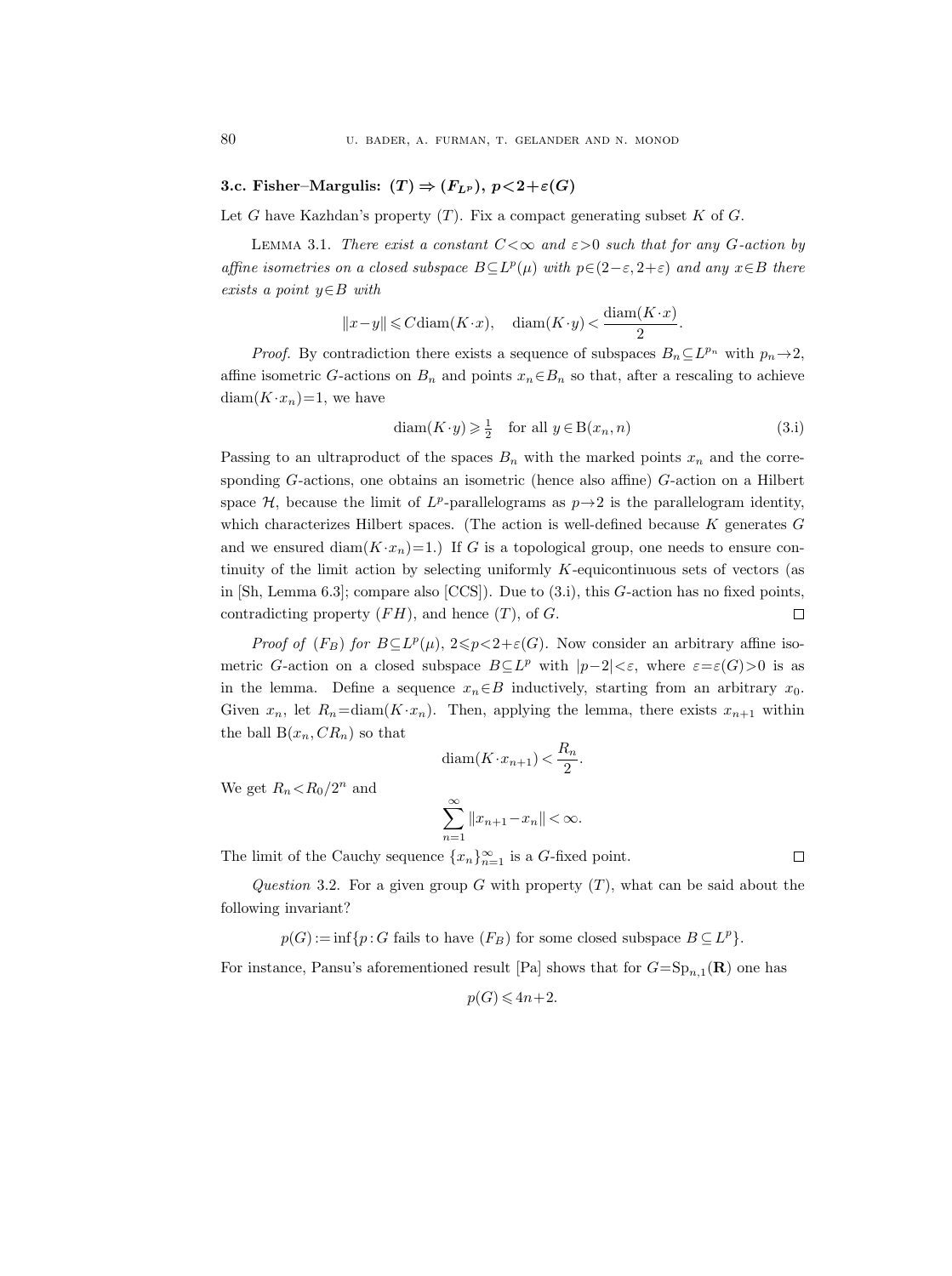### 4. Proof of Theorem A

We start with the first assertion of the theorem:  $(T) \Rightarrow (T_B)$  for B being an  $L^p$ -related space as in (i), (ii) or (iii) in the theorem. We first reduce to the case (i), where  $B=$  $L^p(\mu)$  with  $1 \leq p < \infty$ . Then, using Corollary 2.20 of Hardin's extension theorem,  $(T_{L^p(\mu)})$ implies  $(T_B)$  for subspaces  $B \subseteq L^p(\mu)$ , where  $p \neq 4, 6, ...$  as in (ii), and the duality argument (Corollary 2.12) gives the result for quotients of  $L^q(\mu)$  with  $q \neq \frac{4}{3}, \frac{6}{5}, \dots$  as in (iii). Hence it suffices to prove  $(T) \Rightarrow (T_{L^p(\mu)})$  for  $1 \leq p < \infty$ . We give two proofs for this implication.

Let us note that our restriction on  $p$  and  $q$  when taking subspaces/quotients comes from our use of Hardin's theorem.

Question 4.1. Does property  $(T)$  imply property  $(T_B)$  for any closed subspace and any quotient B of  $L^p(\mu)$  for any  $1 < p < \infty$ ?

## 4.a. Property (T) implies  $(T_{L^p(\mu)})$

*Proof.* Assuming that a locally compact group G fails to have property  $(T_{L^p(\mu)})$  for some  $1 \leqslant p < \infty$ , we are going to show that G does not have  $(T)$ . We may and will assume  $p\neq 2$ ; write  $B=L^p(\mu)$  and  $\mathcal{H}=L^2(\mu)$ . Using Remark 2.11, there is a representation

$$
\varrho: G \longrightarrow \mathcal{O}(B)
$$

so that for the canonical complement  $B'$  of  $B^{\varrho(G)}$  the restriction  $\varrho' : G \to O(B')$  almost has invariant vectors, i.e. there exist unit vectors  $v_n \in S(B')$  so that

$$
f_n(g) = ||\varrho(g)v_n - v_n||
$$

converges to 0 uniformly on compact subsets of G.

We shall obtain a related unitary, or orthogonal, representation  $\pi: G \to O(\mathcal{H})$  using the following lemma.

LEMMA 4.2. For  $p\neq 2$ , the conjugation  $U \rightarrow M_{p,2} \circ U \circ M_{2,p}$  by the non-linear Mazur map sends  $O(B)$  to  $O(H)$ .

*Proof.* This follows from Banach–Lamperti's description of  $O(B)$  (Theorem 2.16) by calculation.  $\Box$ 

Let us then define  $\pi: G \to O(\mathcal{H})$  by  $\pi(g)=M_{p,2} \circ \varrho(g) \circ M_{2,p}$ . Note that  $M_{p,2}$  maps  $B^{\varrho(G)}$  onto  $\mathcal{H}^{\pi(G)}$ .

As  $S(B')$  is uniformly separated (in fact is at distance 1) from  $B<sup>\varrho(G)</sup>$ , the uniform continuity of the Mazur map (Theorem 2.17) implies that  $u_n=M_{p,2}(v_n)$  is a sequence in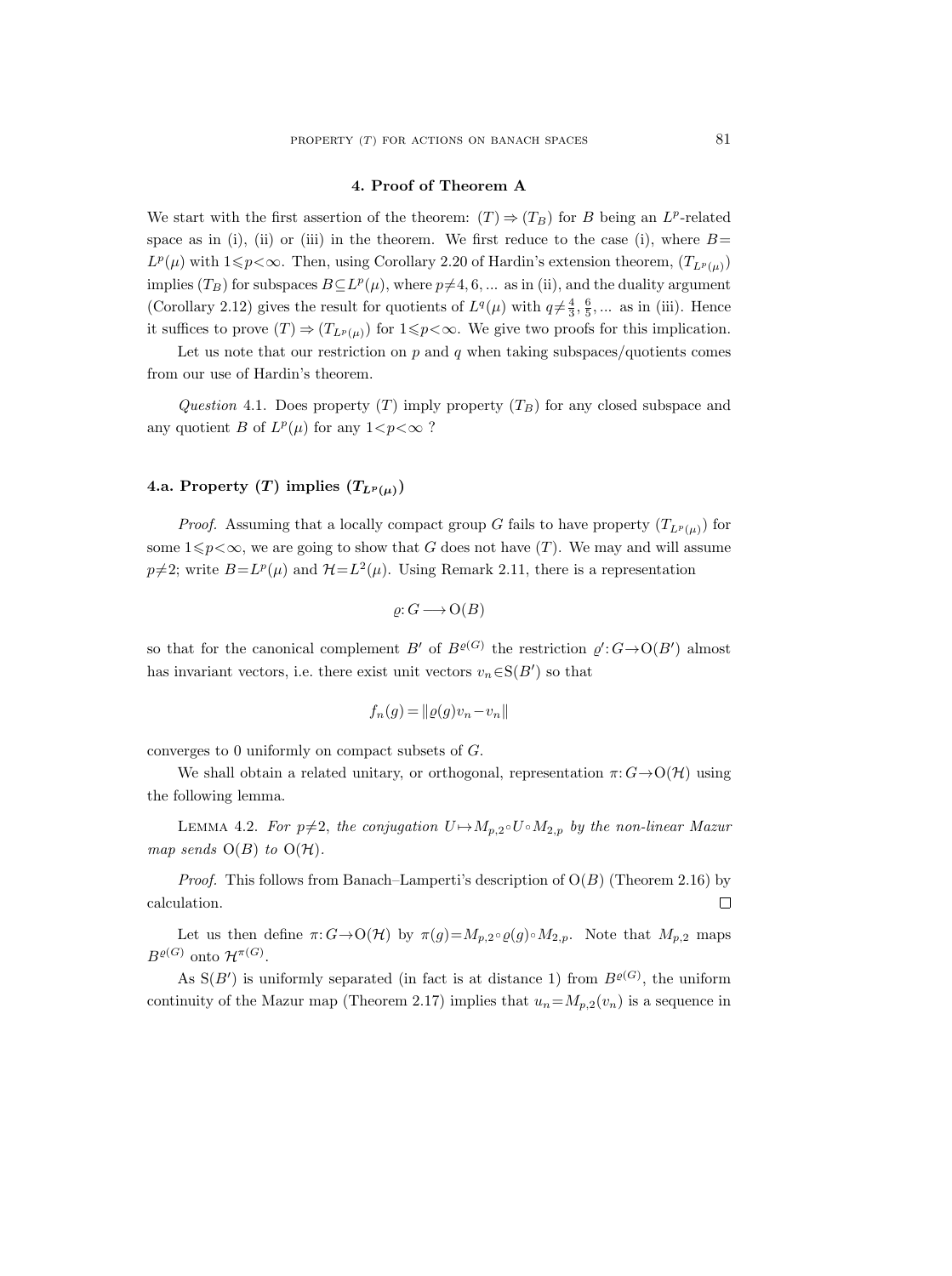S(H) such that  $dist(u_n, \mathcal{H}^{\pi(G)}) \ge \delta > 0$  and  $\varphi_n(g) = ||\pi(g)u_n - u_n|| \to 0$  uniformly on compact subsets of G. Let  $w_n$  denote the projections of  $u_n$  to  $\mathcal{H}=(\mathcal{H}^{\pi(G)})^{\perp}$ . Then

$$
||w_n|| \ge \delta > 0
$$
 and  $||\pi(g)w_n - w_n|| \le \varphi_n(g) \to 0$ 

uniformly on compact sets. Thus the restriction  $\pi'$  of  $\pi$  to  $\mathcal{H}'$  does not have G-invariant vectors, but almost does. Hence  $G$  does not have Kazhdan's property  $(T)$ .  $\Box$ 

Remark 4.3. In fact, the above proof has established the following more specific statement. Let G act measurably on a  $\sigma$ -finite measure space. Denote by  $\varrho_p$  the associated linear isometric representation on  $L^p$ , namely the quasi-regular representation twisted by the pth root of the Radon–Nikodým derivative. Then, the existence of almost invariant vectors in  $L^p/(L^p)^{e_p(G)}$  is independent of  $1 \leq p < \infty$ .

# 4.b. Property (T) implies  $(T_{L^p(\mu)})$

*Proof.* For  $1 < p \leq 2$  we have  $(T) \Rightarrow (F_{L^p(\mu)}) \Rightarrow (T_{L^p(\mu)})$  by Theorem 1.3 (1) and (2). Using duality (Corollary 2.12), this implication extends to  $L^p(\mu)$  with  $2 < p < \infty$ .  $\Box$ 

## 4.c. Property  $(T_{L^p})$  implies  $(T)$

*Proof.* Assume that G is not Kazhdan, i.e. G admits a unitary representation  $\pi$ almost containing (but not actually containing) non-trivial invariant vectors. Connes and Weiss [CW] showed how to find such a representation of the form  $L_0^2(\mu)$ . More precisely, they construct a measure-preserving, ergodic G-action on a probability space  $(X, \mu)$  which admits a sequence  ${E_n}_{n=1}^{\infty}$  of asymptotically invariant measurable subsets, namely

for all 
$$
g \in G
$$
,  $\mu(gE_n \triangle E_n) \to 0$  whilst  $\mu(E_n) = \frac{1}{2}$ . (4.1)

Consider the unitary G-representation  $\pi'$  on  $L_0^2(\mu)$ —the space of zero mean square integrable functions, which is the orthogonal complement of the constants. Then  $\pi'$  does not have non-trivial invariant vectors because of ergodicity; but it almost does, namely  $f_n=2\cdot{\bf 1}_{E_n}-1.$ 

For a given  $1 \leq p < \infty$ , consider the linear isometric G-representation  $\varrho$  on  $B = L^p(\mu)$ ,  $\varrho(g)f(x) = f(g^{-1}x)$ . Then  $B^{\varrho(G)} = \mathbf{R}1$ —the constants, and its canonical complement is

$$
B' = L_0^p(\mu) = \{ f \in L^p(\mu) : \int f \, d\mu = 0 \}.
$$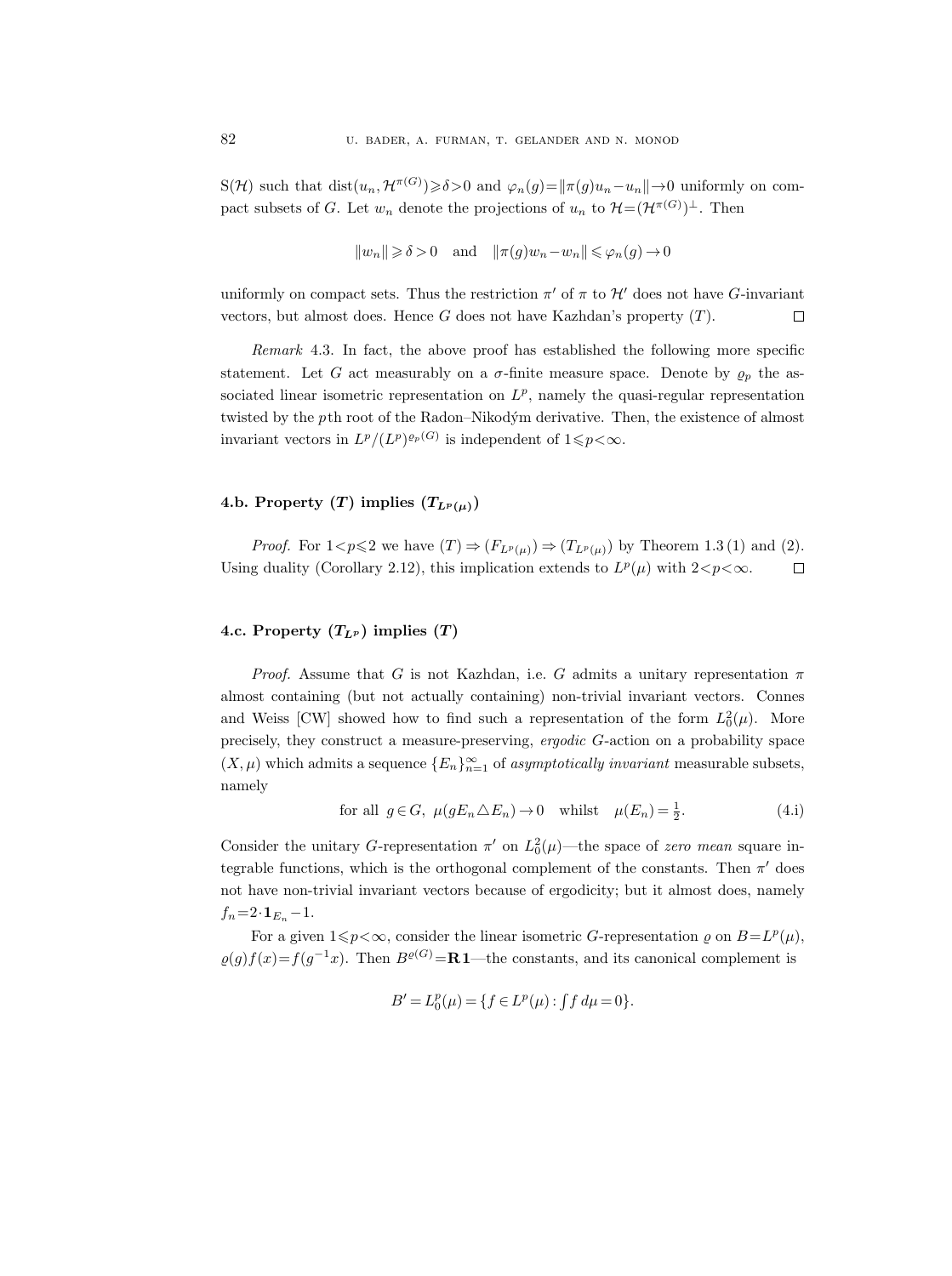The above sequence  $\{f_n\}_{n=1}^{\infty}$  lies in  $L_0^p(\mu)$ , consists of unit vectors and still satisfies

$$
\|\varrho(g)f_n - f_n\|_p \to 0.
$$

Hence failing to have Kazhdan's property (T) a group G does not have  $(T_{L^p(\mu)})$  either.

In the original paper [CW], Connes and Weiss considered discrete groups. In a similar context the case of locally compact groups was also considered by Glasner and Weiss (see [GW, §3] and references therein). One way to treat the non-discrete case, is the following: start from a unitary representation  $\pi$  of a given locally compact secondly countable G which has almost invariant vectors but no invariant ones, and apply the original Connes–Weiss Gaussian construction to the restriction  $\pi|_{\Gamma}$  of  $\pi$  to some dense countable subgroup  $\Gamma \subseteq G$ . This gives an ergodic measure-preserving Γ-action on a probability space  $(X, \mu)$  with an asymptotically invariant sequence  $\{E_n\}_{n=1}^{\infty}$  on X. The fact that the representation  $\pi|_{\Gamma}$  came from G is manifested by the fact that it is continuous in the topology on  $\Gamma$  induced from G. It can be shown to imply that the  $\Gamma$ -representation on  $L_0^2(X,\mu)$  is also continuous, hence extends to G, and thus the  $\Gamma$ -action on  $(X,\mu)$  extends to a measurable G-action. This construction gives a uniform convergence in (4.i) on compact subsets of G.  $\Box$ 

### 5. Fixed-point property for higher-rank groups

5.a. The goal of this section is to prove Theorem B; we start with some preliminaries for the linear part.

The first ingredient needed for the proof is an analogue of Howe–Moore's theorem on vanishing of matrix coefficients, or rather its corollary analogous to Moore's ergodicity theorem, extended to the framework of uniformly equicontinuous representations on superreflexive Banach spaces. The ucus Banach space version of Howe–Moore is due to Shalom (unpublished). With his kind permission we have included the argument in Appendix 9. Here we shall use the following corollary, which we formulate for the case of simple groups.

COROLLARY 5.1. (Banach space analogue of Moore's theorem) Let  $k$  be a local field and let  $G = G(k)$  be the k-points of a Zariski connected isotropic simple k-algebraic group **G**. Let  $G^+$  be the image of the simply connected form  $G = G(k)$  in G under the cover map. Let  $H \subseteq G^+$  be a closed non-compact subgroup.

Then for any superreflexive space B and any continuous uniformly equicontinuous linear G-representation  $\varrho: G^+ \to GL(B)$ ,  $B^{\varrho(H)} = B^{\varrho(G^+)}$  and the canonical complements with respect to both  $\varrho(G^+)$  and  $\varrho(H)$  coincide, and can be denoted just by B'.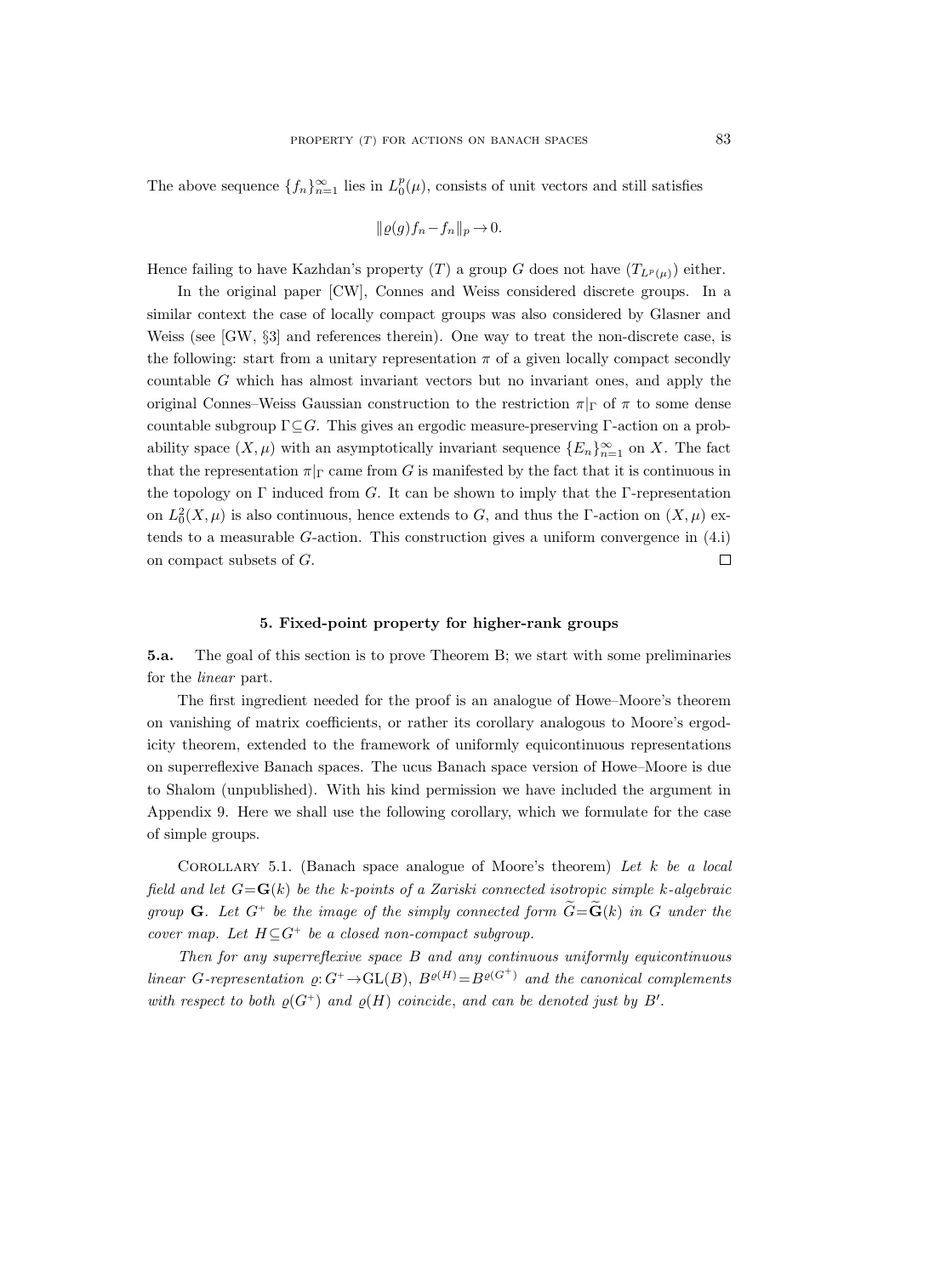*Proof.* By Proposition 2.3, we may assume that B is a ucus Banach space and  $\rho$  is a linear isometric representation  $\rho: G \rightarrow O(B)$ . Now the statement follows readily from Theorem 9.1.  $\Box$ 

5.b. The second ingredient is the *strong relative property*  $(T)$ . It will be used to prove Claim 5.5 below which is the only part that is specific to  $L^p$ -like spaces. The rest of the argument applies to all affine isometric actions on ucus Banach spaces, or all uniformly equicontinuous affine actions on a superreflexive space.

Definition 5.2. Let  $H \ltimes U$  be a semi-direct product of locally compact groups. We shall say that it has

• the *strong relative property* (T) if for any unitary representation  $\pi$  of  $H \times U$  for which  $H$  almost has non-trivial invariant vectors,  $U$  has invariant vectors;

• the *strong relative property*  $(T_B)$ , where B is a Banach space, if for any linear isometric representation  $\rho: H \times U \to O(B)$  the linear isometric H-representation

$$
\varrho': H \longrightarrow \mathcal{O}(B/B^{\varrho(U)})
$$

does not almost have non-trivial invariant vectors.

Remarks 5.3. (1) The first definition is a variant of the "relative property  $(T)$ ". The latter usually refers to a pair of groups  $G_0 \subseteq G$  and requires that any unitary G-representation with G-almost invariant vectors, has non-trivial  $G_0$ -invariant vectors. The strong relative property (T) for  $H \times U$  implies, but is not equivalent to, the relative property (T) for  $(H \ltimes U, U)$ . In fact  $SL_2(\mathbf{R}) \ltimes \mathbf{R}^2$  has the strong relative property (T), and thus the relative property (T) as well, whilst its lattice  $SL_2(\mathbf{Z}) \ltimes \mathbf{Z}^2$  does not have the strong relative property (T) even though the pair  $(SL_2(\mathbf{Z}) \ltimes \mathbf{Z}^2, \mathbf{Z}^2)$  has the relative property  $(T)$ . (For the latter, cf. Burger's appendix in [HV]. For the former, consider the representation on  $\ell^2(\mathbf{Z}^2)$  induced by the affine action on  $\mathbf{Z}^2$ .)

(2) If B is a ucus Banach space, then the canonical splitting with respect to  $\rho(U)$ , namely  $B=B^{\varrho(U)}\oplus B'$  is preserved by  $\varrho(H)$  which normalizes  $\varrho(U)$  (Corollary 2.8). Hence, as in Remark 2.11, for a ucus space B the strong relative property  $(T_B)$  requires that the restriction of  $\rho(H)$  to B' does not almost have invariant vectors. The strong relative property  $(T_H)$  for a Hilbert space H is equivalent to the strong relative property  $(T)$ .

LEMMA 5.4. A semi-direct product  $H \times U$  with the strong relative property  $(T)$  has the strong relative property  $(T_B)$  for all  $L^p$ -related Banach spaces B of types (i), (ii) and (iii) as in Theorem A.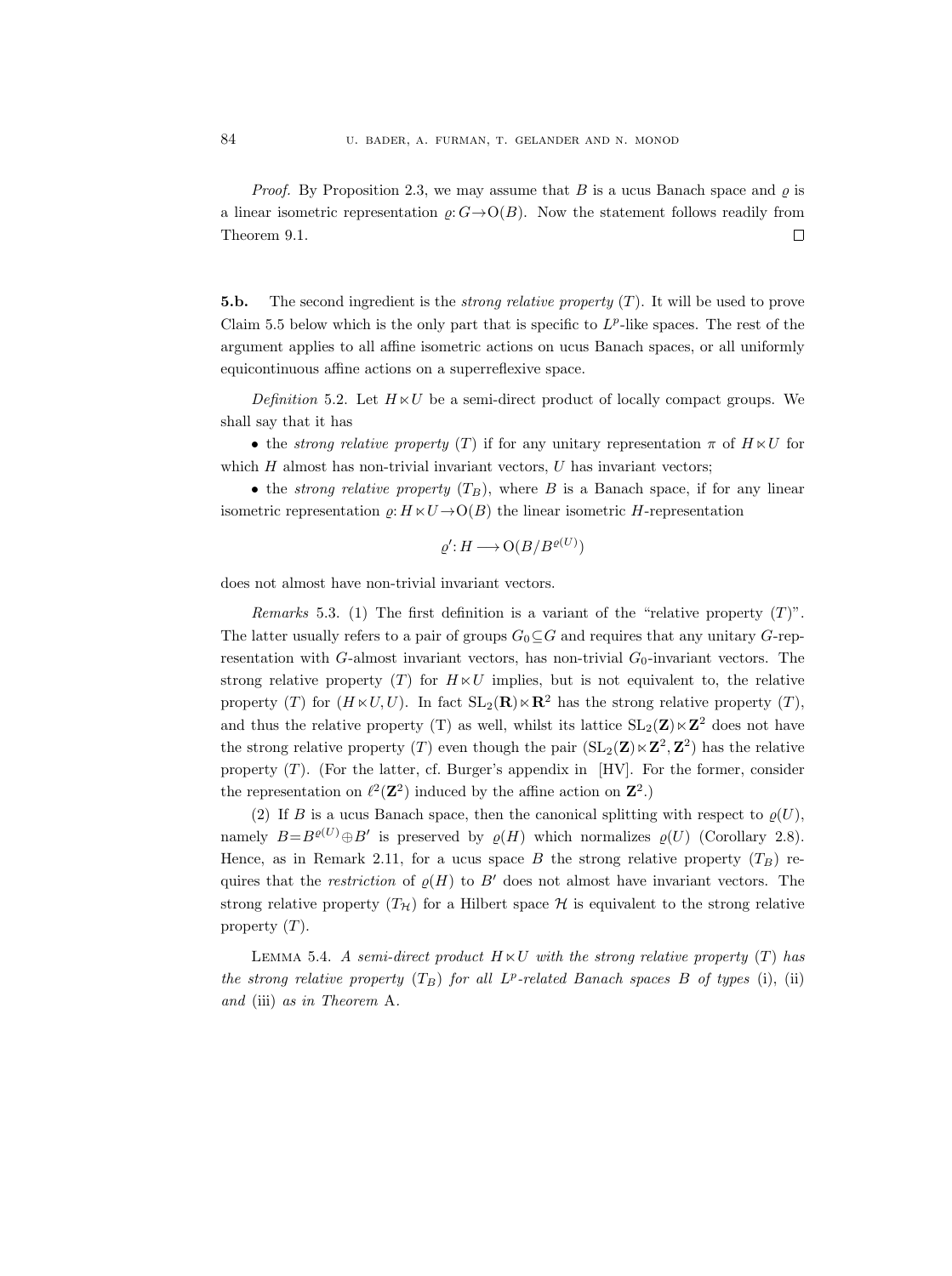*Proof.* This is analogous to the proof of  $(T) \Rightarrow (T_B)$  given in §4.a. First observe that the extension Theorem 2.20 and a duality argument (based on Proposition 2.10) reduce the statement to the case (i) of  $B = L^p(\mu)$ .

Thus we assume that  $B = L^p(\mu)$  with  $p \neq 2$ , and  $\varrho: H \ltimes U \to O(B)$  is a linear isometric representation. Let  $B=B^{\varrho(U)}\oplus B'$  be the canonical splitting with respect to U. It is preserved by  $\varrho(H)$  because H normalizes U. Now let  $\pi = M_{p,2} \circ \varrho \circ M_{2,p}$  be the conjugate of  $\varrho$  by the Mazur map. Then  $\pi$  is an orthogonal representation  $\pi: H \ltimes U \to O(\mathcal{H})$ , where  $\mathcal{H} = L^2(\mu)$  (Lemma 4.2).

If  $H \ltimes U$  fails to have the strong relative property  $(T_B)$ , then there exist  $x_n \in S(B')$  so that  $\|\varrho(h)x_n-x_n\|$  → 0 uniformly on compact subsets of H. Uniform continuity of  $M_{p,2}$ and the fact that  $dist(S(B'), S(B^{\varrho(U)}))=1$ , imply that for  $v_n = M_{p,2}(x_n)$ ,

$$
dist(v_n, \mathcal{H}^{\varrho(U)}) \ge \delta > 0
$$
 and  $\|\pi(h)v_n - v_n\| \to 0$ 

uniformly on compact subsets of H. Taking projections of  $v_n$  to  $\mathcal{H}'$ , we show that in this case  $H \ltimes U$  does not have the strong relative property  $(T)$ .  $\Box$ 

### 5.c. Proof of Theorem B

We first show that we can assume that  $G$  is (the  $k$ -points of a) connected and simply connected algebraic group. Assuming that Theorem B is known for  $G_0$  and lattices therein, we will prove it for  $G$  and its lattices. For any affine isometric action of  $G$  on  $B$ there is an associated action of  $\tilde{G}_0$ , inflated via the covering map  $\tilde{G}_0 \rightarrow G$ .  $\tilde{G}_0$  has a fixed point by assumption, hence  $G$  has a compact orbit, as the cokernel of the covering map is compact  $[M5, Theorem I.2.3.1 (b)].$  It follows that G has a fixed point as well. A similar argument applies to lattices: For a given lattice  $\Gamma$  in G its inverse image  $\Gamma$  by the covering map is a lattice in  $\tilde{G}_0$ , and its projection is of finite index in Γ. Every affine isometric action of  $\Gamma$  gives rise to an affine isometric action of  $\Gamma$ , which, by assumption, has a fixed point. It follows that  $\Gamma$  has a finite orbit, and therefore fixes a point.

Hereafter we will assume that  $G$  is (the k-points of a) connected and simply connected group. In that case G decomposes into a direct product of simply connected almost simple groups  $G = \prod_i G_i$  [M5, Proposition I.1.4.10].

In view of (the independent) §8.a and §8.b, more specifically Proposition 8.8 (2) and the discussion following Definition 8.2, property  $(F_B)$  for  $G = \prod_i G_i$  is inherited by its lattices. Thus it suffices to consider the ambient group  $G = \prod_i G_i$  only. By Proposition 2.15 (3) the statement reduces to that about almost-simple factors  $G_i$ .

So we are left proving the theorem for  $G = \mathbf{G}(k)$ , a higher-rank connected, simplyconnected, almost-simple algebraic group. Using Proposition 2.13, we assume that B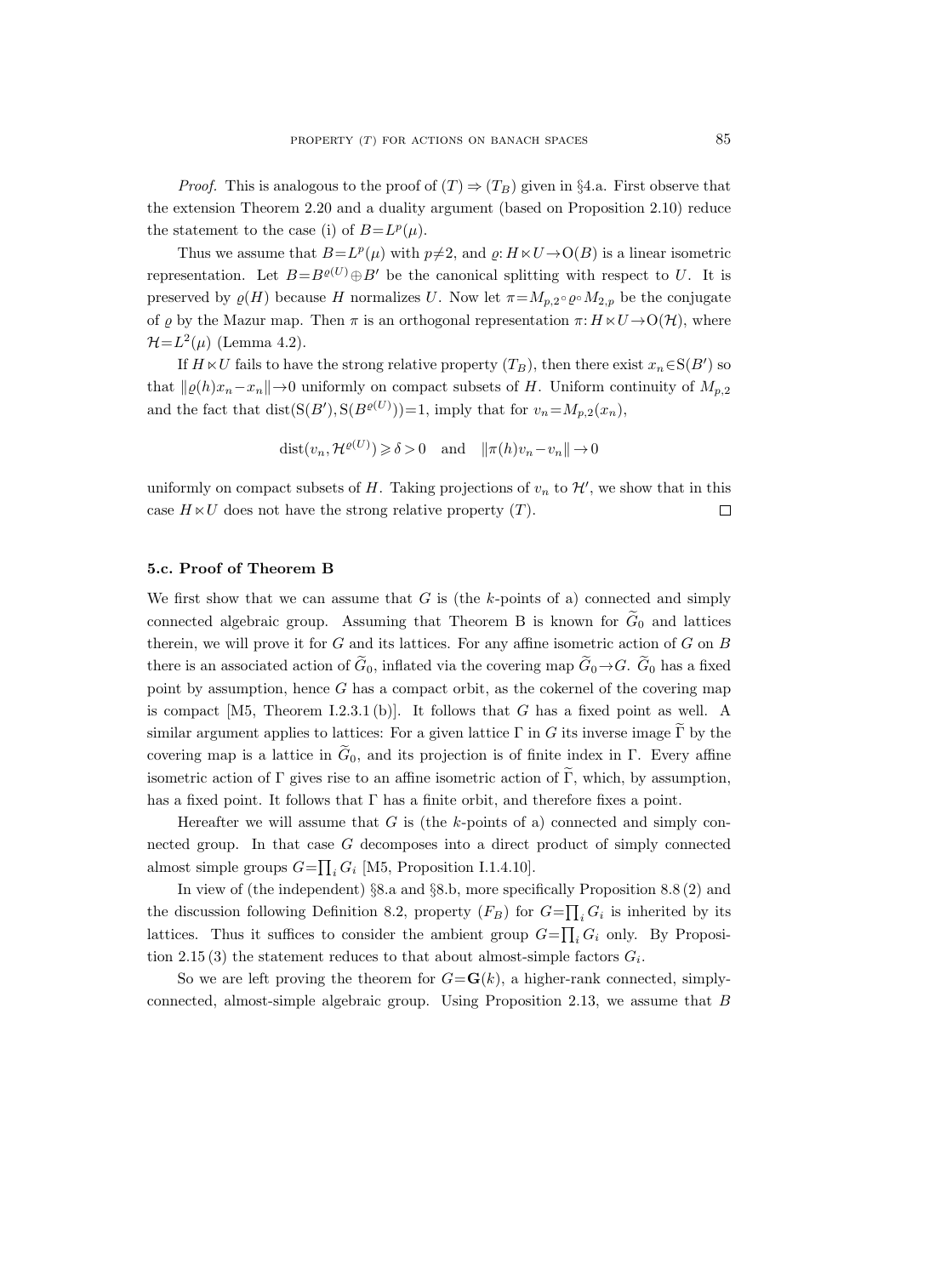is a ucus Banach space and we consider a  $G$ -action on  $B$  by affine isometries, with  $\omega: G \to O(B)$  denoting the linear part of the action. Let  $B=B^{\rho(G)}\oplus B'$  be the canonical decomposition and  $\varrho' : G \to O(B')$  denote the corresponding subrepresentation.

- *Claim* 5.5. (For  $L^p$ -like spaces) G contains a direct product  $A \times H$  so that
- (1) the restriction  $\varrho'|_H: H \to O(B')$  does not almost contain invariant vectors;
- (2) A is a 1-dimensional split torus, and in particular it is not compact.

*Proof.* Any higher-rank almost-simple group  $G = G(k)$  is known to contain a subgroup whose simply-connected cover is isomorphic to either  $G_0 = SL_3(k)$  or  $G_0 = Sp_4(k)$ [M5, Theorem I.1.6.2]. In the first case,  $G_0 = SL_3(k)$  contains the semi-direct product  $H_0 \ltimes U_0 = SL_2(k) \ltimes k^2$  embedded in  $SL_3(k)$  as

$$
\left\{ \begin{pmatrix} a & b & x \\ c & d & y \\ 0 & 0 & 1 \end{pmatrix} : ad-bc = 1 \right\},\,
$$

where  $U_0 \cong k^2$  is the subgroup given by  $a = d = 1$  and  $b = c = 0$ . It is normalized by the copy  $H_0$  of  $SL_2(k)$  embedded in the upper left corner. Let  $A_0 \subseteq SL_3(k)$  be the subgroup diag[ $\lambda, \lambda, \lambda^{-2}$ ],  $\lambda \in k^*$ , which centralizes  $H_0$  in  $G_0$ , and let A and  $H \ltimes U$  denote the corresponding subgroups in  $G$ .

The semi-direct product  $SL_2(k) \times k^2$  is known to have the strong relative property (T). Hence it also has the strong relative property  $(T_B)$  for  $L^p$ -related spaces B (Lemma 5.4). By Corollary 5.1, we have  $B^{\varrho(G)} = B^{\varrho(U)}$  and we have denoted by B' the common canonical complement. Then (1) follows from the strong relative property  $(T_B)$ for  $H \ltimes U$ , while (2) is clear from the construction.

In the second case, G contains a copy of  $G_0 = \mathrm{Sp}_4(k)$ , which is usually defined as a subgroup of  $SL_4(k)$  by

$$
Sp_4(k) = \{ g \in SL_4(k) : {}^t g J g = J \}, \text{ where } J = \begin{pmatrix} 0 & I \\ -I & 0 \end{pmatrix}.
$$

The semi-direct product  $H_0 \ltimes U_0$  embedded in  $SL_4(k)$  is

$$
\left\{ \begin{pmatrix} A & B \\ 0 & {}^t\!A^{-1} \end{pmatrix} : A \in \text{SL}_2(k) \text{ and } {}^t\!B = A^{-1}B(^t\!A) \right\},
$$

with  $H_0$  denoting the image  $A \mapsto diag[A, {}^t A^{-1}]$  of  $SL_2(k)$ , and  $U_0$  the normal Abelian subgroup

$$
\left\{ \begin{pmatrix} I & B \\ 0 & I \end{pmatrix} : {}^{t}B = B \right\}.
$$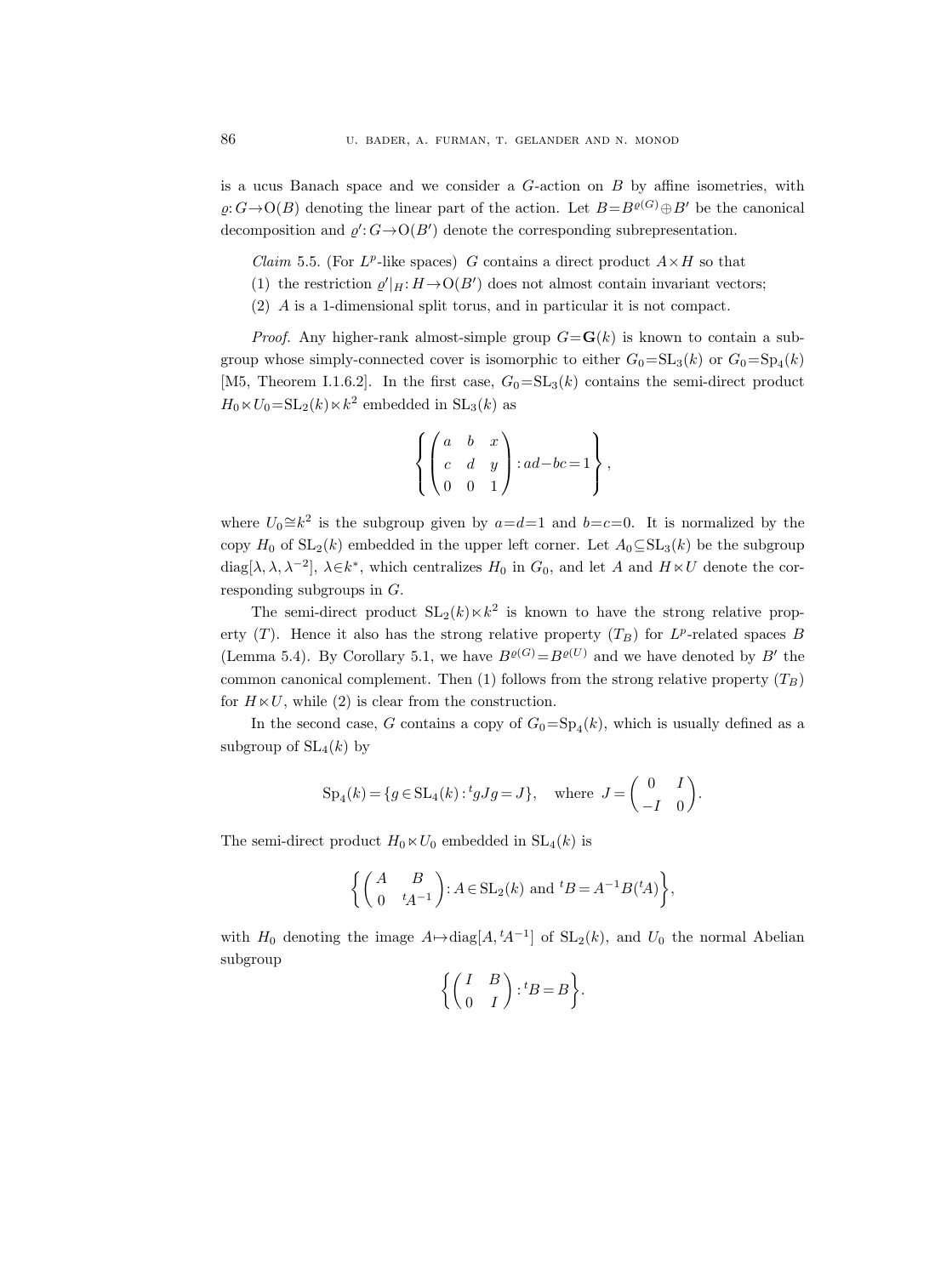The semi-direct product  $H_0 \ltimes U_0$  actually lies in  $Sp_4(k)$ , it is isomorphic to  $SL_2(k) \ltimes S^2(k)$ , where  $S^2(k)$  is the space of symmetric bilinear forms on  $k^2$  with the natural  $SL_2(k)$ action. This semi-direct product is also known to have the strong relative property  $(T)$ , and therefore the strong relative property  $(T_B)$ .  $H_0$  is centralized by

$$
A_0 = \{ \text{diag}[\lambda, \lambda, \lambda^{-1}, \lambda^{-1}] : \lambda \in k^* \}.
$$

As in the  $G_0=\mathrm{SL}_3(k)$  case, we conclude that the corresponding product  $A\times H\subseteq G$  satisfies (1) and (2). The claim is proved.  $\Box$ 

We now turn to the affine isometric G-action defined by a  $\varrho$ -cocycle  $c \in Z^1(\varrho)$ . We shall prove that  $c \in B^1(\rho)$ , i.e. that G has a global fixed point. Write  $c(g) = c_0(g) + c'(g)$ with  $c_0(g) \in B^{\varrho(G)}$  and  $c'(g) \in B'$ , where  $B=B^{\varrho(G)} \oplus B'$  is the canonical splitting. Then  $c_0: G \rightarrow B$  is a homomorphism into the (additive) Abelian group. As G has compact Abelianization,  $c_0(g) \equiv 0$ , which means that the affine G-action preserves each affine subspace  $p+B'$ . Hence both the affine G-action and the representation can be restricted to  $B'$ .

Claim 5.5 provides an input for the following general lemma.

LEMMA 5.6. Let a direct product of topological groups  $A \times H$  act by affine isometries on a Banach space B. Suppose that the associated linear isometric representation  $\rho$ restricted to H does not almost have invariant vectors. Then the affine action of A has bounded orbits in  $B$ . In particular, if  $B$  is uniformly convex, then  $A$  has a fixed point in B.

Remark 5.7. In the uniformly convex case, this follows of course from the stronger splitting theorem (Theorem C); compare also with Theorem 7.1 below for the weaker assumption that the product does not almost have invariant vectors.

*Proof.* Let  $\varrho: A \times H \to O(B)$  and  $c \in Z^1(\varrho)$  denote the associated linear isometric representation and the translation cocycle. The commutation relation between any  $h \in H$ and  $a \in A$  gives

$$
c(h) + \varrho(h)c(a) = c(ha) = c(ah) = c(a) + \varrho(a)c(h),
$$

which can be rewritten as

$$
(I - \varrho(h))c(a) = (I - \varrho(a))c(h).
$$

By the assumption on  $\varrho(H)$ , there exist a compact subset  $K\subseteq H$  and  $\varepsilon>0$  so that  $\max_{h\in K} ||\varrho(h)v-v|| \geq \varepsilon ||v||$  for all  $v\in B$ . Let  $R=\max_{h\in K} ||c(h)|| < \infty$ . Then for  $a\in A$ ,

$$
\varepsilon\|c(a)\|\leqslant \max_{h\in K}\|(I-\varrho(h))c(a)\|\leqslant 2R.
$$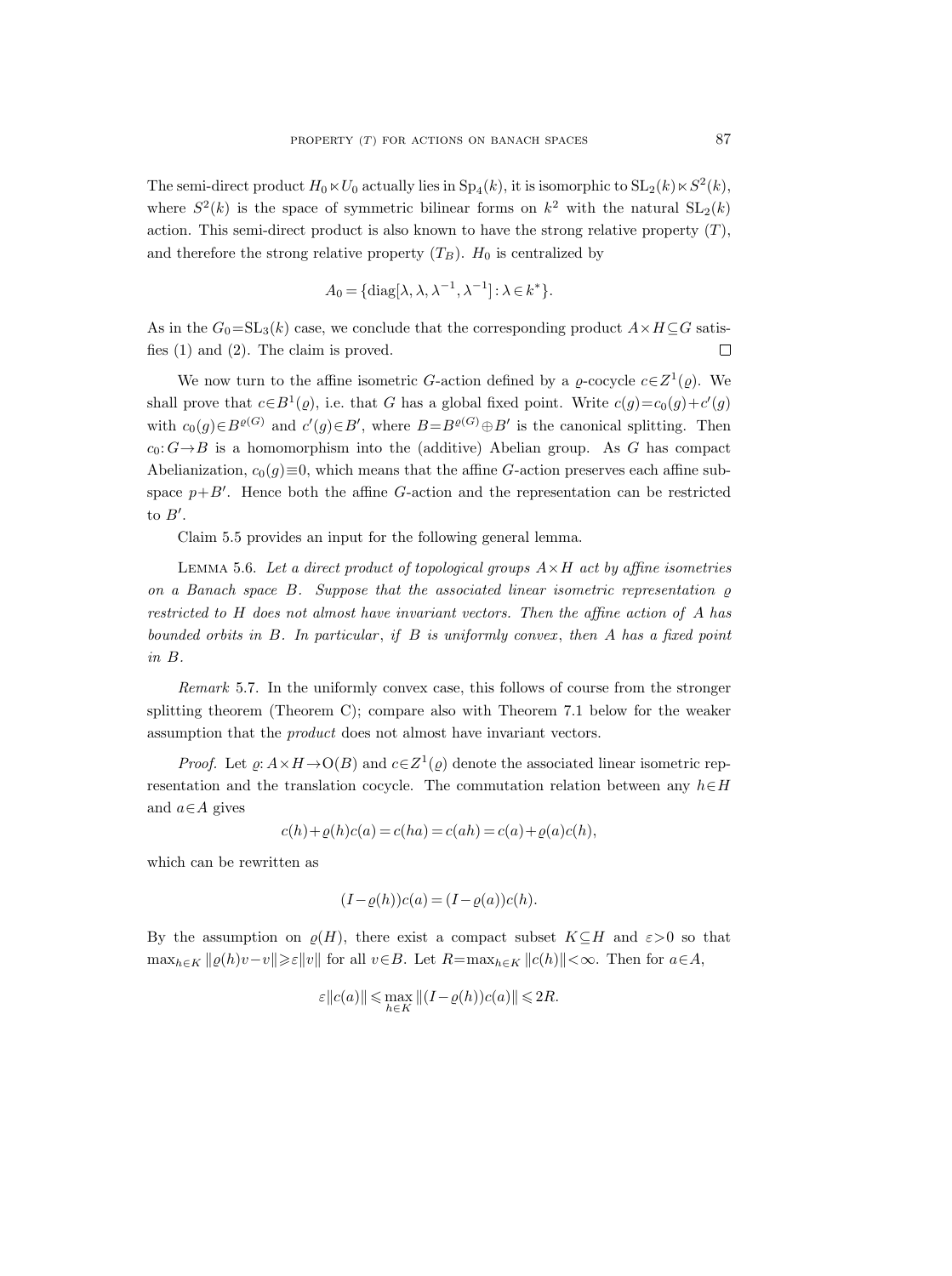Hence  $\sup_{a\in A} ||c(a)|| \leq 2R/\varepsilon$ , i.e. the A-orbit of 0 is bounded. If B is uniformly convex then the circumcentre of this orbit is an A-fixed point as in Lemma 2.14.  $\Box$ 

We restrict the  $G$ -action to  $B'$ , since  $G$  has no additive characters. It follows from Claim 5.5 and Lemma 5.6 that for some (1-dimensional) split torus  $A$ , there is an  $A$ fixed point. This point is unique; indeed, if x and y are A-fixed, then  $x-y\in B'$  is an A-invariant vector for the linear representation  $\rho$ . Since A is non-compact, the ucus analogue of Moore's ergodicity (Corollary 5.1) implies that  $B^{\varrho(A)} = B^{\varrho(G)}$ . Hence  $x - y = 0$ , as claimed. Being unique, it is also fixed by any element commuting with A.

Let now  $S \supseteq A$  be a maximal split torus. Recall (Cartan decomposition) that there is a compact subgroup  $M < G$  such that  $G = MSM$ . (We refer to [M5, Theorem I.2.2.1], recalling that we placed ourselves in the case of simply connected algebraic groups; in fact, there is even a "positive semigroup"  $S^+\subseteq S$  such that  $G=MS^+M$ , but we shall not need this.)

At this point, we observe that if any group G of isometries of any metric space can be written as a product of finitely many subgroups with bounded orbits, then G itself has bounded orbits. Since  $S \supseteq A$  is commutative, it fixes the unique A-fixed point. In particular, S has bounded orbits. Since M is compact, it has bounded orbits. In conclusion, it follows that  $G=MSM$  has bounded orbits and hence a fixed point (Lemma 2.14), concluding the proof of Theorem B.

#### 6. Minimal sets

Let B be a strictly convex reflexive Banach space and  $G$  a group acting on  $B$  by affine isometries. Consider the ordered category  $\mathcal C$  of non-empty closed convex  $G$ -invariant subsets of  $B$  endowed with  $G$ -equivariant isometric maps and inclusion order. The goal of this section is to study minimal elements of C (regardless of whether they exist). In  $\S7$ we shall prove their existence, under conditions (see Corollary 7.5).

The Mazur–Ulam theorem states that a surjective isometry between (real) Banach spaces is affine. It is not known (and probably not true under no further assumptions) whether the analogue of the Mazur–Ulam theorem holds in the general context of convex subsets of Banach spaces. However, for subsets of strictly convex spaces it is obviously true.

LEMMA 6.1. Let  $C \subseteq B$  be a convex subset. Then every isometric map  $C \rightarrow B$  is affine.

*Proof.* It is enough to show that for all  $x, y \in C$  and for every  $0 < t < 1$  the point  $p=tx+(1-t)y$  is determined metrically. This is true since, by strict convexity,

$$
\bar{B}(x,(1-t)\|x-y\|) \cap \bar{B}(y,t\|x-y\|) = \{p\}.
$$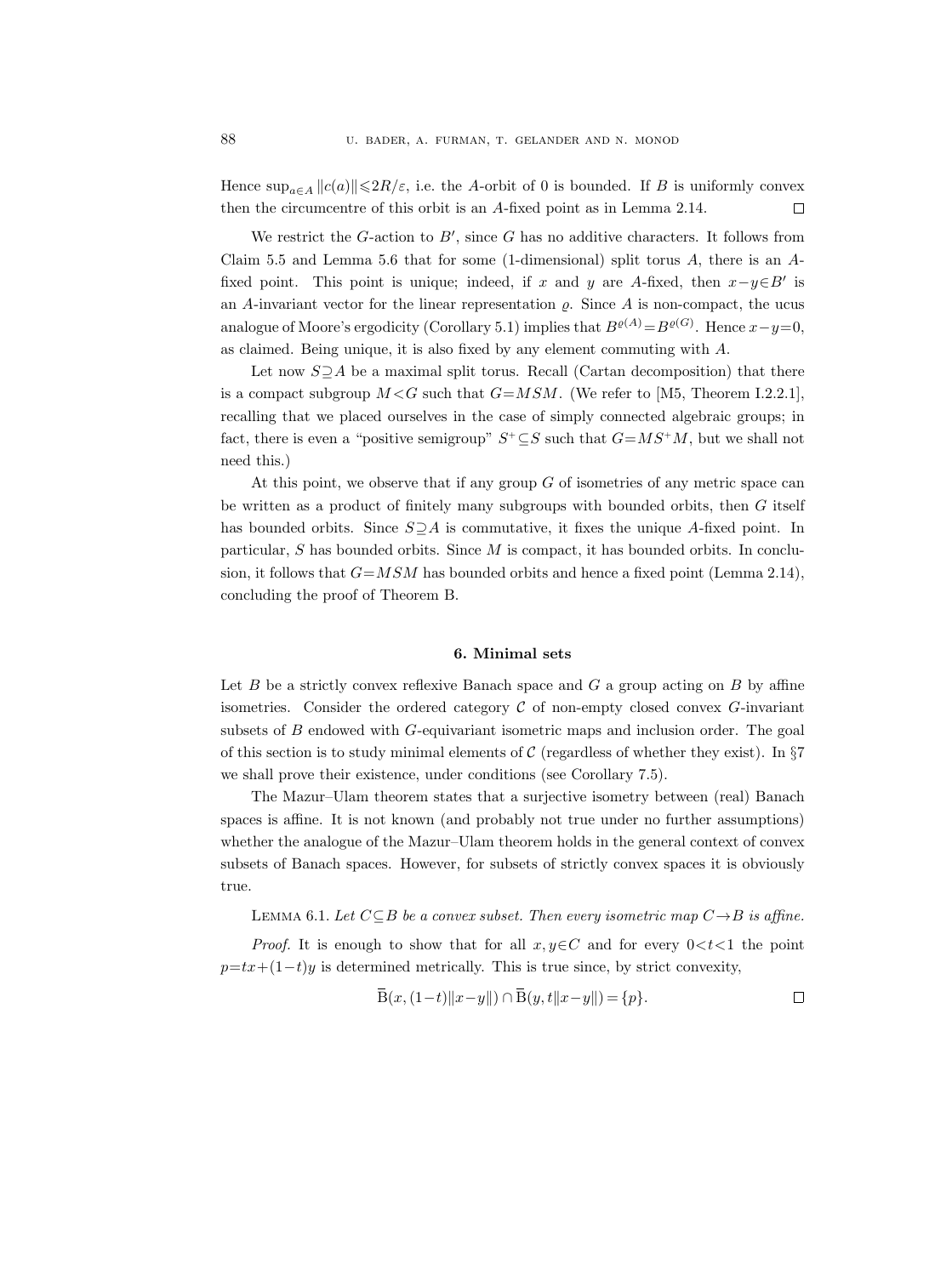In particular the morphisms of  $C$  are affine. Another useful geometric property of closed convex sets in B is the existence of a nearest point projection.

LEMMA 6.2. Let C be a non-empty closed convex subset of B. Then for every  $x \in B$ there exists a unique point  $\pi_C(x) \in C$  such that  $||x-\pi_C(x)||=d(x, C)$ .

Proof. The uniqueness follows from strict convexity. By the Hahn–Banach theorem, C is weakly closed since it is closed and convex; therefore, by reflexivity and the Banach–Alaoglu theorem, we have a nested family  $C \cap \overline{B}(x, d)$  of weakly compact sets as  $d\setminus d(x, C)$ ; its intersection yields existence.  $\Box$ 

The map  $\pi_{C}: B \rightarrow C$  is called the *nearest point projection* on C. We remark that it is not continuous in general. It is continuous for uniformly convex Banach spaces and non-expanding for Hilbert spaces. Still, the distance between a point and its projection is always a 1-Lipschitz function.

LEMMA 6.3. Let  $C$  be a non-empty closed convex subset of  $B$ . Then the function

$$
x \longmapsto \|\pi_C(x) - x\|
$$

from  $B$  to  $\bf{R}$  is 1-Lipschitz.

*Proof.* For any  $x, y \in B$ ,

$$
\Vert \pi_C(x) - x \Vert \leqslant \Vert \pi_C(y) - x \Vert \leqslant \Vert \pi_C(y) - y \Vert + \Vert y - x \Vert. \qquad \qquad \Box
$$

LEMMA 6.4. If  $C \in \mathcal{C}$  is a minimal element, then any convex G-invariant continuous (or lower semi-continuous) function  $\varphi: C \to \mathbf{R}$  is constant.

*Proof.* If  $\varphi$  were to assume two distinct values  $s < t$ , then  $\varphi^{-1}((-\infty, s])$  would be a strictly smaller element of C.  $\Box$ 

LEMMA 6.5. Let  $C, C' \in \mathcal{C}$  with C minimal. Then the nearest point projection

$$
\pi\,{=}\,\pi_{C'}|_C{:}\,C\,{\longrightarrow}\,C'
$$

is affine.

*Proof.* For every  $x, y \in C$  and  $t \in [0, 1]$ , the definition of  $\pi$  implies that

$$
\|\pi(tx+(1-t)y)-(tx+(1-t)y)\| \le \|(t\pi(x)+(1-t)\pi(y))-(tx+(1-t)y)\|
$$
  

$$
\le t\|\pi(x)-x\|+(1-t)\|\pi(y)-y\|.
$$
 (6.1)

It follows that the function  $C \rightarrow \mathbf{R}$ ,  $x \mapsto ||\pi(x)-x||$ , is convex. Clearly it is Ginvariant, and by Lemma 6.3 it is continuous, hence Lemma 6.4 implies that  $\|\pi(x)-x\|$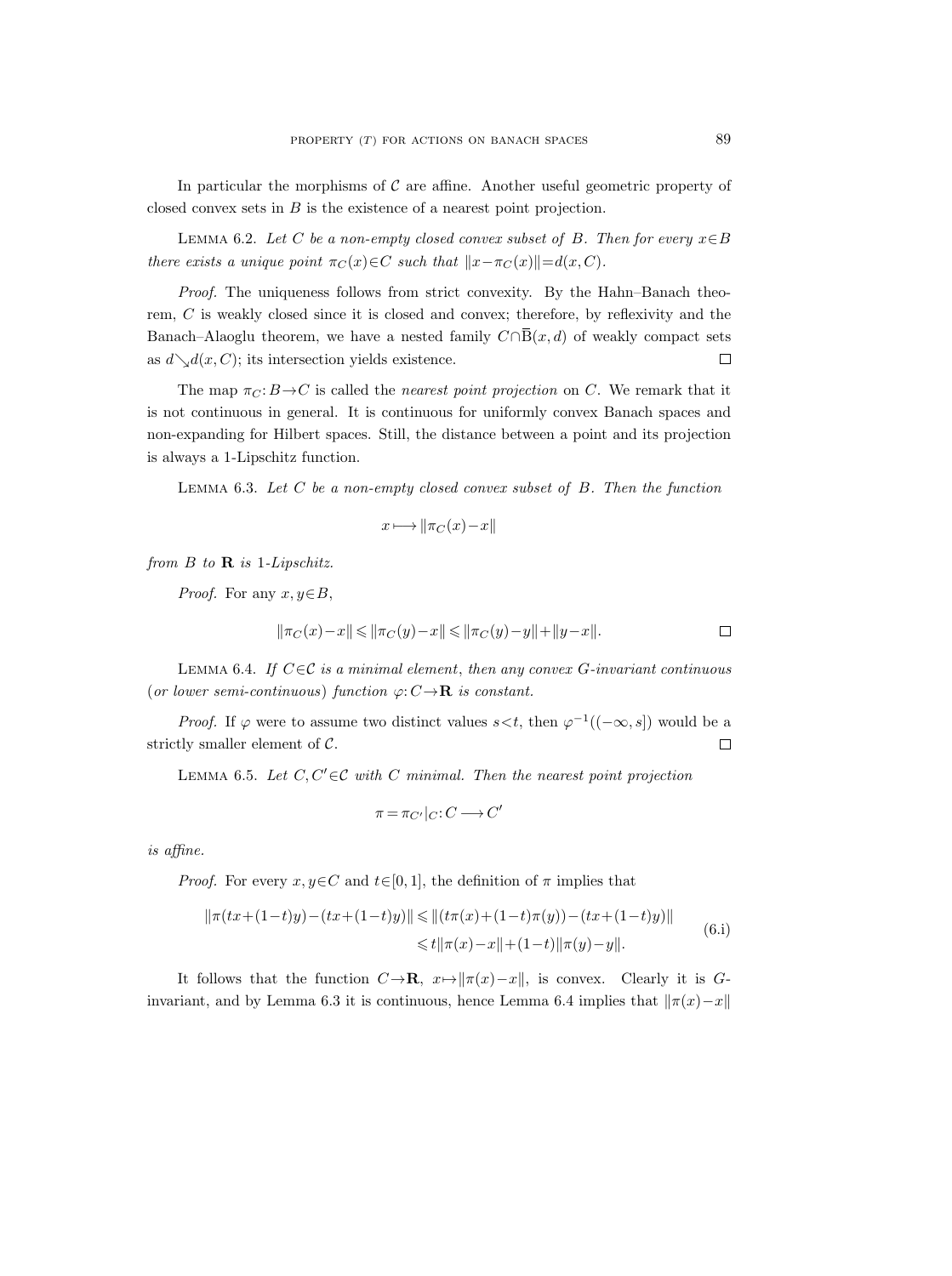is constant on C. This constant must be  $d(C, C')$ ; as both the right-hand side and the left-hand side in  $(6.i)$  equal  $d(C, C')$ , it follows that

$$
||(t\pi(x)+(1-t)\pi(y))-(tx+(1-t)y)||=||\pi(tx+(1-t)y)-(tx+(1-t)y)||.
$$

Therefore, by the uniqueness part of Lemma 6.2, we must have

$$
t\pi(x) + (1-t)\pi(y) = \pi(tx + (1-t)y).
$$

LEMMA 6.6. If  $C \in \mathcal{C}$  is minimal and  $T: C \rightarrow B$  is a G-equivariant affine map, then there exists a  $\varrho(G)$ -invariant vector  $b \in B$  such that  $T(c) = c + b$  for all  $c \in C$ .

*Proof.* The map  $C \rightarrow \mathbf{R}$ ,  $x \mapsto ||Tx - x||$ , is G-invariant, continuous and convex, hence by Lemma 6.4 it has a constant value  $d \geqslant 0$ . Since B is strictly convex and C is convex, the affine map  $\sigma(x)=Tx-x$  from C to the sphere of radius d in B must be constant. Its value  $b = \sigma(C)$  is the desired ( $\varrho(G)$ -invariant) translation vector.  $\Box$ 

COROLLARY 6.7. The map  $\pi_C: C \rightarrow C'$  from Lemma 6.5 is in fact a translation.

COROLLARY 6.8. If  $C, C' \in \mathcal{C}$  are minimal, then they are equivariantly isometric. Moreover, any equivariant isometry  $C \rightarrow C'$  is a translation by a  $\varrho(G)$ -invariant vector.

*Proof.* By Corollary 6.7,  $\pi_{C'}|_C: C \to C'$  is an isometry; it is G-equivariant and hence onto, by the minimality of  $C'$ . The second claim follows from Lemmas 6.1 and 6.6.  $\Box$ 

### 7. Actions of product groups and splitting

7.a. The main goal of this section is to prove Theorem C. By Proposition 2.13, we may assume the affine action to be isometric with respect to a ucus norm on a Banach space  $B$ . The main step is the following theorem.

THEOREM 7.1. Let  $G = G_1 \times G_2$  be a product of topological groups with a continuous action by affine isometries on a uniformly convex Banach space B without G-fixed point. Assume that the associated linear  $G$ -representation  $\rho$  does not almost have non-zero invariant vectors. Then there exists a non-zero  $p(G_i)$ -invariant vector for some  $i \in \{1, 2\}$ .

The proof of Theorem 7.1 uses minimal sets (in analogy to [Mo2]); notice that we are in the setting of §6, since uniformly convex spaces are reflexive and strictly convex [BL, Appendix A]. More precisely, we show the following result.

PROPOSITION 7.2. Let G and B be as above. Then there exists a minimal nonempty closed convex  $G_1$ -invariant subset in  $B$ . In fact, any non-empty closed convex  $G_1$ -invariant subset contains such a minimal subset.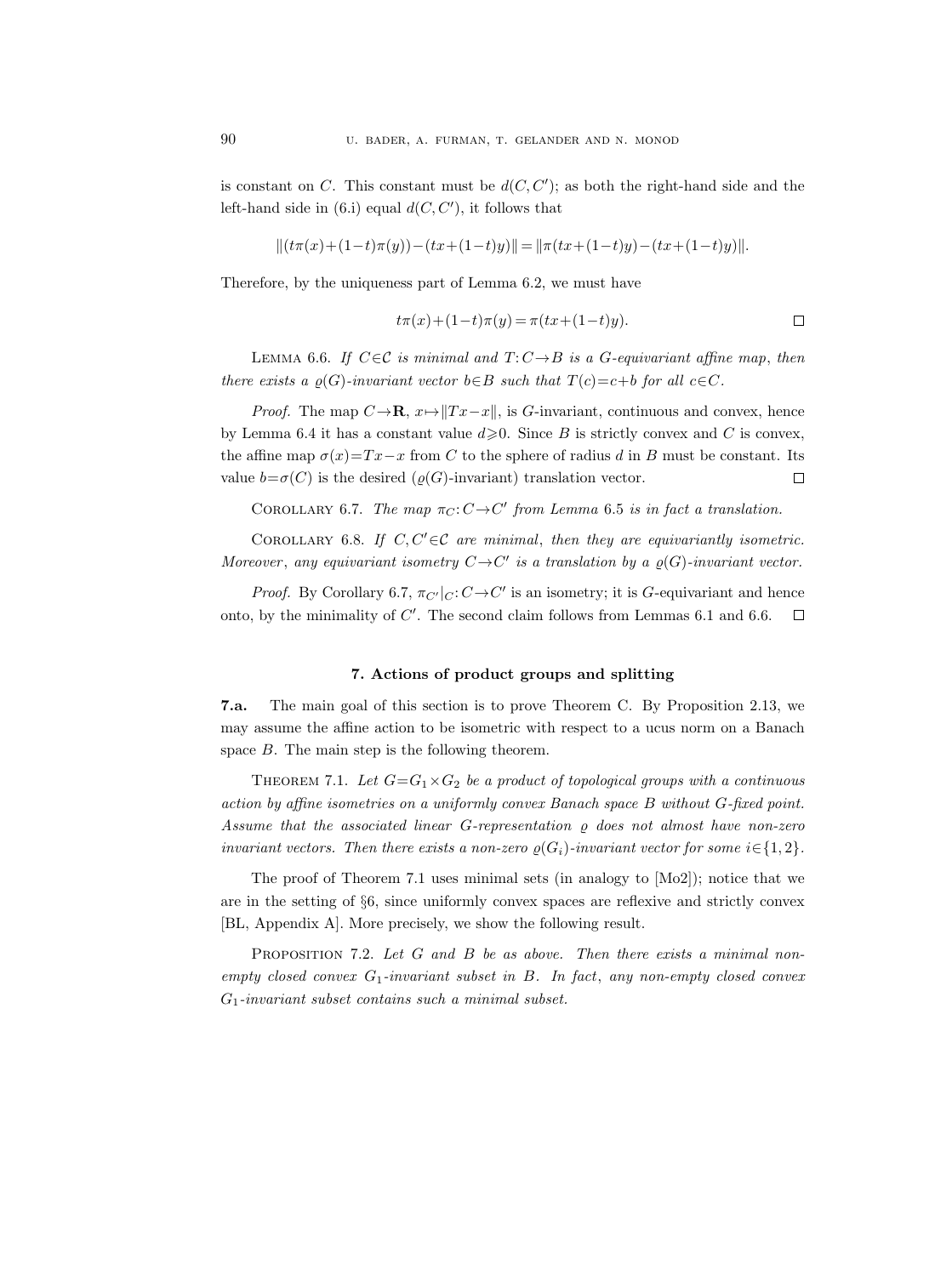Proof of Theorem 7.1. Proposition 7.2 provides a minimal non-empty closed convex G<sub>1</sub>-invariant set  $C \subseteq B$ . If there is no non-zero  $\rho(G_1)$ -invariant vector, Lemma 6.6 (applied to  $G_1$ ) shows that  $G_2$  fixes every point of C. Since  $G_1$  preserves C and G has no fixed point, C cannot consist of a single point. Picking two distinct points  $x, y \in C$ yields the non-zero  $\varrho(G_2)$ -invariant vector  $x-y$ .  $\Box$ 

Recall that uniform convexity is characterized by the positivity  $\delta$  defined in §2.a. Moreover,  $\delta$  is a positive, non-decreasing function which tends to zero at zero. Defining

$$
\delta^{-1}(t) = \sup \{\varepsilon : \delta(\varepsilon) \leq t\},\
$$

 $δ^{-1}$  is easily seen to share the same properties. Furthermore, for every  $ε > 0$ ,  $δ^{-1} \circ δ(ε) ≥ ε$ .

*Proof of Proposition* 7.2. Let  $C_0 \subseteq B$  be any non-empty closed convex  $G_1$ -invariant subset; we will show that  $C_0$  contains a minimal subset (if no initial  $C_0$  was prescribed, one may choose  $C_0 = B$ ).

Pick any  $p \in C_0$  and let  $C_1 \subseteq C_0$  be the closed convex hull of the  $G_1$ -orbit of p. By Hausdorff's maximal principle, we can chose a maximal chain  $\mathcal D$  of non-empty closed convex  $G_1$ -invariant subsets of  $C_1$ . If  $b_C := \pi_C(0)$  is bounded as C ranges over  $\mathcal{D}$ , then for some  $R>0$  we have a nested family of non-empty sets  $\overline{B}(0, R) \cap C$  which are weakly compact by reflexivity, the Hahn–Banach theorem and the Banach–Alaoglu theorem. In particular the intersection  $\bigcap \mathcal{D}$  is non-empty, thus providing a minimal set for  $G_1$ . Therefore, we may from now on assume, by contradiction, that the (non-decreasing) net  $R_C := ||b_C||$  is unbounded over  $C \in \mathcal{D}$ . Let  $\mathcal{D}' \subseteq \mathcal{D}$  be the cofinal segment defined by  $R_C > 0$ . We will obtain a contradiction by showing that for every compact  $K \subseteq G$ ,  $\text{diam}(\varrho(K)\hat{b}_C)$ tends to zero along  $C \in \mathcal{D}'$ , where  $\hat{b}_C = b_C / R_C$ .

Indeed, choose  $K_i \subseteq G_i$  compact with  $K \subseteq K_1 \times K_2$  and let  $L=\max_{g \in K_1 \times K_2} ||g \cdot 0||$ . The choice of  $b_C$  implies that  $g \cdot b_C \neq 0$  and  $R_C \leq ||(b_C + g \cdot b_C)/2||$  for all  $g \in G$ . Therefore, setting  $x=b_C/\|g\cdot b_C\|$  and  $y=g\cdot b_C/\|g\cdot b_C\|$ , the convexity modulus  $\delta_{C,g} := \delta(\|x-y\|)$  gives

$$
R_C \leq \left\| \frac{b_C + g \cdot b_C}{2} \right\| \leq \left\| \frac{x+y}{2} \right\| \left\| g \cdot b_C \right\| \leq (1 - \delta_{C,g})(\left\| g \cdot b_C - g \cdot 0 \right\| + \left\| g \cdot 0 \right\|)
$$
  

$$
\leq (1 - \delta_{C,g})(R_C + L) \leq R_C \left( 1 + \frac{L}{R_C} - \delta_{C,g} \right)
$$

for all  $g \in K_1$ . Therefore  $\delta_C := \sup_{g \in K_1} \delta_{C,g} \le L/R_C \to 0$  along  $C \in \mathcal{D}'$ , and hence

$$
\sup_{g \in K_1} \frac{\|g \cdot b_C - b_C\|}{\|g \cdot b_C\|} \leq \delta^{-1}(\delta_C) \to 0.
$$

Using  $||g \cdot b_C|| \le ||g \cdot b_C - g \cdot 0|| + L \le R_C + L$ , it follows that

$$
\sup_{g \in K_1} \frac{\|g \cdot b_C - b_C\|}{R_C} \to 0 \quad \text{along } C \in \mathcal{D}'.\tag{7.1}
$$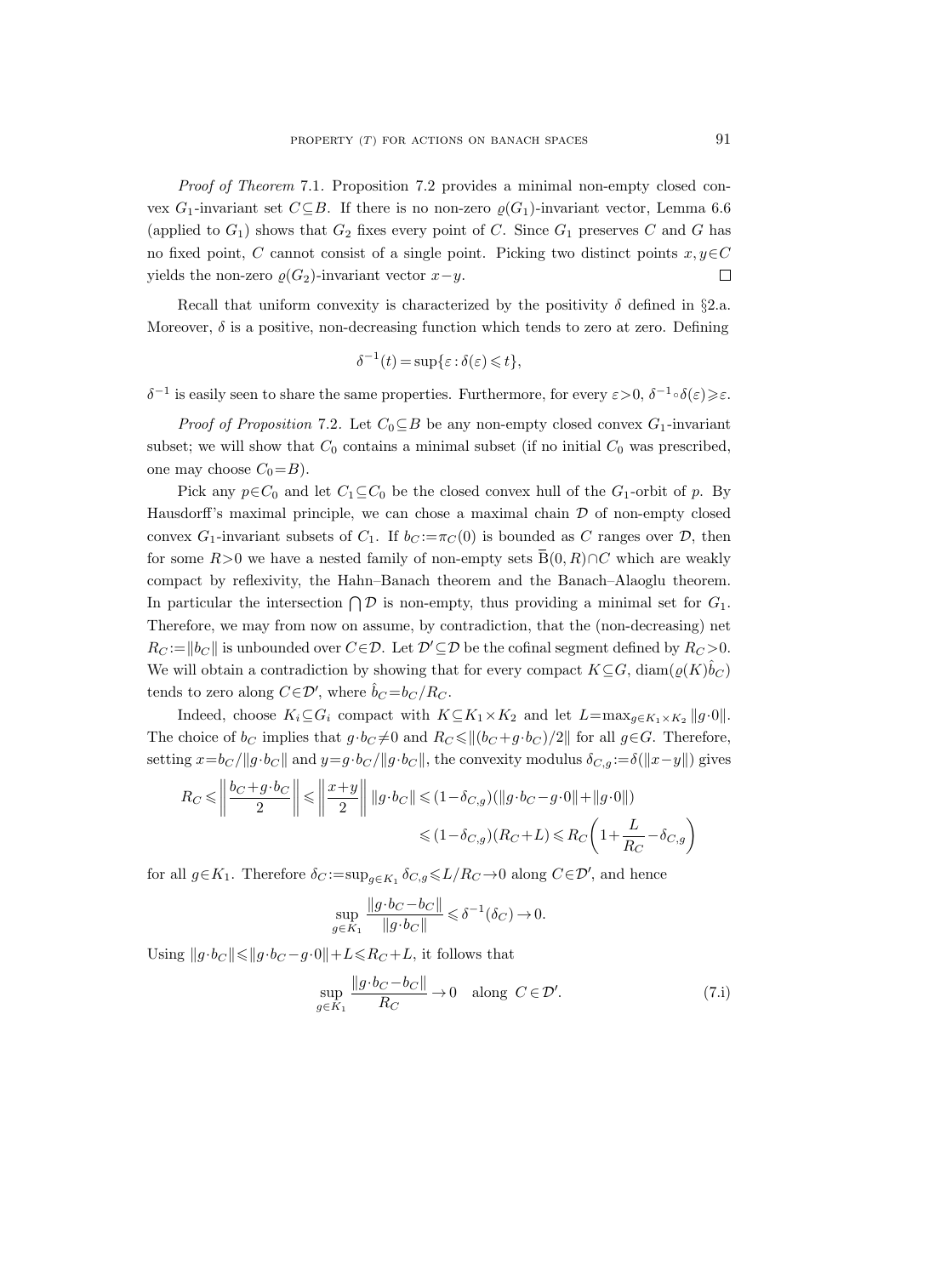On the other hand, for every  $g\in G_2$ , the function  $z\mapsto||g\cdot z-z||$  is continuous, convex and G<sub>1</sub>-invariant; therefore, it is bounded by  $||g \cdot p - p||$  on C<sub>1</sub>. Setting  $L' = \max_{g \in K_2} ||g \cdot p - p||$ , it follows now that for all  $k=(g_1, g_2)\in K$  we have

$$
\begin{aligned} R_C\|\varrho(k)\cdot \hat{b}_C - \hat{b}_C\| & = \|k\cdot b_C - b_C - k\cdot 0\| \le \|g_1\cdot b_C - b_C\| + \|g_2g_1\cdot b_C - g_1\cdot b_C\| + L \\ & \le \|g_1\cdot b_C - b_C\| + L' + L. \end{aligned}
$$

Thus, in view of (7.i),  $\text{diam}(\varrho(K)\hat{b}_C)$  goes to zero, as claimed.

Proof of Theorem C. We adopt the notation and the assumptions of the theorem; let  $\varrho$  be the linear part of the action. Assume first that  $n=2$ . Since we have in particular  $B^{\varrho(G)}=0$ , Corollary 2.9 yields a canonical splitting  $B=B^{\varrho(G_1)}\oplus B^{\varrho(G_2)}\oplus B_0$  invariant under  $\rho(G)$ . Decomposing the cocycle  $G \rightarrow B$  along this splitting shows that up to affine isometry we may assume that the affine  $G$ -space  $B$  splits likewise as affine product of affine spaces with corresponding linear parts. However, Theorem 7.1 shows that the resulting affine G-action on  $B_0$  must have a fixed point, since  $B_0^{\varrho(G_i)}=0$ . Therefore, we obtain a G-invariant affine subspace G-isometric to  $B^{\varrho(G_1)} \oplus B^{\varrho(G_2)}$  in B, as claimed.

In order to obtain the general case  $n\geqslant 2$ , we only need to observe that Corollary 2.9  $\Box$ applied to the product  $G_1 \times \prod_{i \geqslant 2} G_i$  allows us to apply induction on n.

Remark 7.3. The above proof characterizes the subspaces  $B_i \subseteq B$  appearing in the statement of Theorem C as follows: upon possibly replacing the  $B_i$ 's with the corresponding linear subspaces (which corresponds to replacing the cocycles with cohomologous cocycles), we have  $B_i = B^{\varrho(G_i')}$  for  $G_i' = \prod_{j \neq i} G_j$ .

# 7.b. A more geometric approach to Theorem B and a step towards Conjecture 1.6

Before continuing towards the superrigidity theorem, let us explain a more geometric, and seemingly more general, approach to prove  $(T_B) \Rightarrow (F_B)$ , which is based on minimal sets. First we shall formulate a very general statement in the vein of Conjecture 1.6.

Theorem 7.4. Let B be a ucus Banach space and G be a topological group with property  $(T_B)$  and compact Abelianization. Then for any continuous affine isometric action of G on B there is a minimal non-empty closed convex subset  $C \subseteq B$ . Moreover, Aut<sub>G</sub>(C) is trivial,  $C \subseteq B'$  and C is unique, up to translations by a  $\varrho(G)$ -invariant vector.

The proof of Theorem 7.4 relies on the following consequence of our discussion of minimal sets.

$$
\Box
$$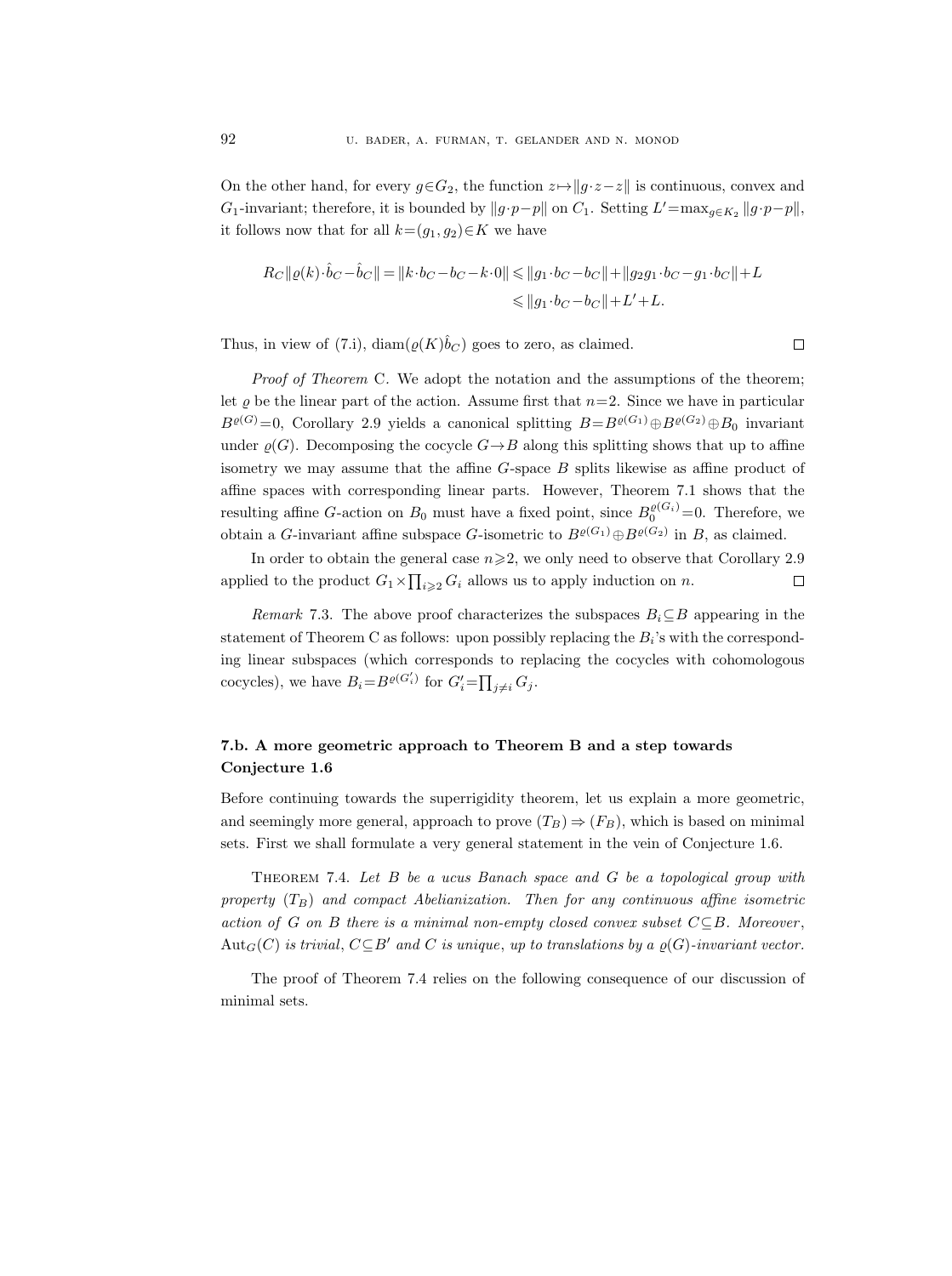COROLLARY 7.5. Let  $G$  be a topological group with a continuous action by affine isometries on a uniformly convex Banach space B. Assume that the associated linear representation does not almost have non-zero invariant vectors. Then there exists a unique minimal non-empty closed convex G-invariant subset  $C_0 \subseteq B$ . Moreover, there are no non-trivial  $G$ -equivariant isometries of  $C_0$ .

Remark 7.6. In view of the additional statement of Proposition 7.2, the set  $C_0$  is contained in every non-empty closed convex G-invariant subset. Thus it is indeed the (non-empty) intersection of all those subsets.

*Proof.* For the existence of  $C_0$ , we may apply Proposition 7.2 if  $G = G_1 \times 1$  has no fixed point, or otherwise take such a fixed point for  $C_0$ . Both uniqueness and the additional statement follow now from Corollary 6.8.  $\Box$ 

*Proof of Theorem* 7.4. Since G has compact Abelianization, the  $\varrho(G)$ -invariant subspace  $B'$  is in fact G-invariant as an affine space, as the projection of the cocycle to  $B^{\varrho(G)}$ must be a homomorphism. It follows that every minimal non-empty closed convex Ginvariant set is contained in some coset of  $B'$ . The existence and uniqueness of such a subset  $C$  inside  $B'$  follows from Corollary 7.5. The fact that any two such sets are different by a  $\rho(G)$ -invariant vector is a consequence of Corollary 6.8.  $\Box$ 

Let us now describe an alternative proof for Theorem B. Let  $B$  be an  $L^p$ -related Banach space as in Theorem B. We reduce to the case where  $G$  is (the k-points of a) connected, simply-connected and almost-simple as in  $\S5$ . Now G either contains a copy of  $SL_3(k)$  or a copy of  $Sp(4, k)$  which, in each case, contains a semidirect product  $H \ltimes U$ with the strong relative property  $(T_B)$  (see Lemma 5.4 and the proof of Claim 5.5). We decompose  $B=B^{\varrho(U)}\oplus B'$  according to that U-action; note that, by the Howe–Moore theorem,  $B^{\varrho(U)} = B^{\varrho(G)}$ . Then B' is invariant under the affine action of G, and H does not almost has invariant vectors in  $B'$ . Hence, by Corollary 7.5 there is a unique minimal nonempty closed convex H-invariant subset  $C\subseteq B'$  and it has no non-trivial automorphisms which commute with the  $H$ -action. Since, by Claim 5.5, the centralizer of  $H$  is noncompact, it follows by the Howe–Moore theorem that  $C$  is reduced to a point. Now one finishes the proof as in §5 using a Cartan decomposition.

### 8. Induction and superrigidity

Let  $\Gamma \subset G = G_1 \times ... \times G_n$  be a lattice in a product of  $n \geq 2$  locally compact groups. Under an irreducibility assumption, the splitting theorem (Theorem C) implies a superrigidity result for uniformly equicontinuous affine Γ-actions on superreflexive spaces B. As before, such an action can be viewed as an affine isometric Γ-action on a ucus Banach space B.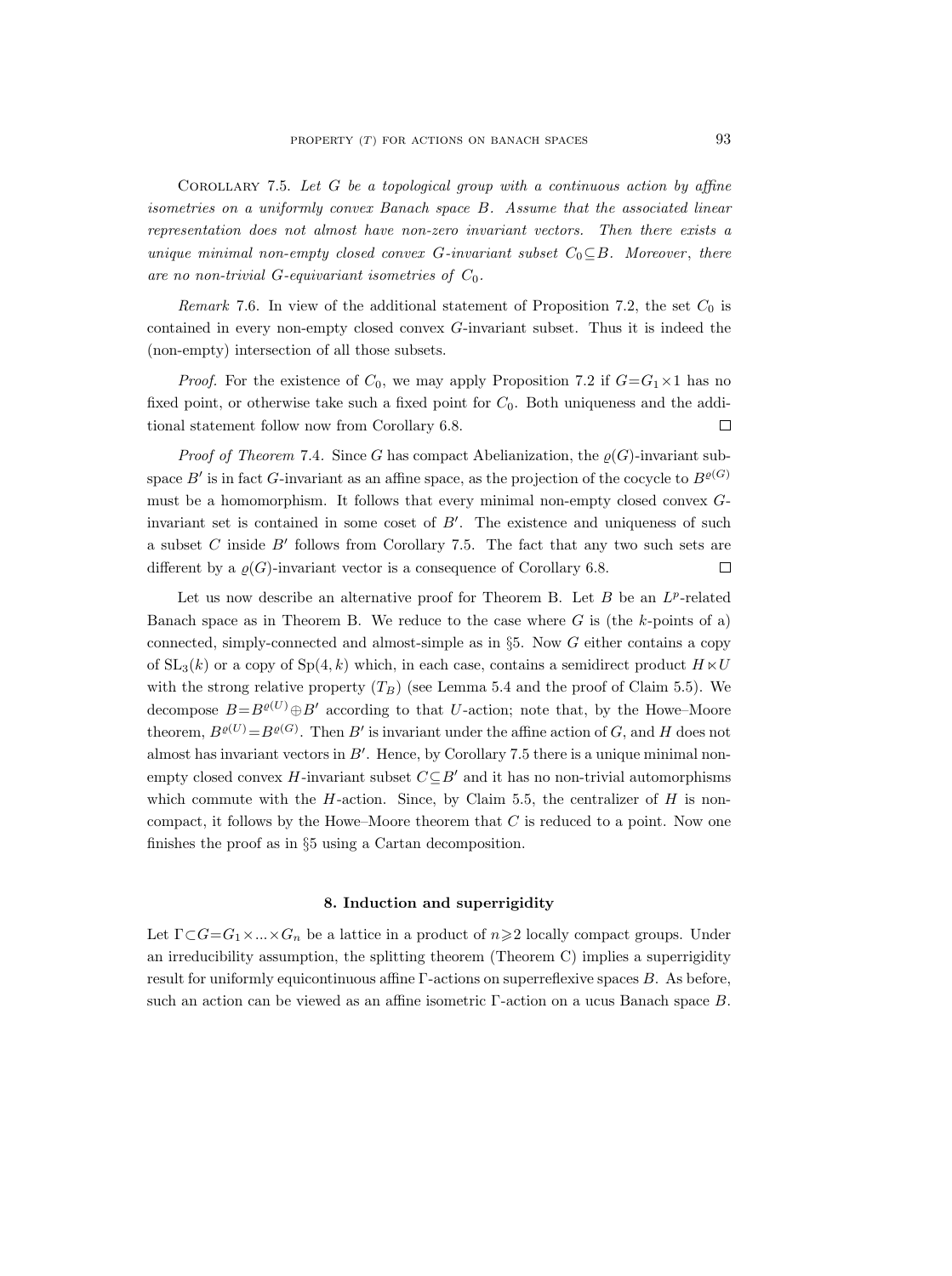It therefore suffices to apply the splitting theorem to the induced G-action on an induced space  $L^p(G/\Gamma, B)$  (compare [Sh] for the Hilbertian case).

The goal of this section is to address the various (mostly technical) issues that arise when carrying out this programme. We begin by preparing for a statement (Theorem 8.3) below) that will then imply a more general form of Theorem D.

**8.a.** Let G be a locally compact group and  $\Gamma \subset G$  a lattice. The induction procedure will work smoothly if Γ is uniform (i.e. cocompact); in order to treat some non-uniform cases, one introduces the following definition.

Definition 8.1. ([M5, §III.1.8]) The lattice  $\Gamma$  is weakly cocompact if the G-representation  $L_0^2(G/\Gamma)$ , i.e. the canonical complement of the trivial representation in  $L^2(G/\Gamma)$ , does not almost have non-zero invariant vectors.

One verifies that any cocompact lattice is weakly cocompact. If G has property  $(T)$ , then all its lattices are weakly cocompact. This also holds if  $G$  is any (topologically) connected semisimple Lie group ([Bk], compare also [M5, Remark III.1.12]). By Remark 4.3, this definition does not depend on considering  $L^2(G/\Gamma)$  rather than  $L^p(G/\Gamma)$  for some other  $1 \leqslant p < \infty$ .

Definition 8.2. (See [Sh, §1.II]) Let  $p>0$ . The lattice  $\Gamma$  is  $p$ -integrable if either (i) it is uniform, or (ii) it is finitely generated and for some (or equivalently any) finite generating set  $S \subseteq \Gamma$ , there is a Borel fundamental domain  $\mathcal{D} \subseteq G$  (with null boundary) such that

$$
\int_{\mathcal{D}} \|\chi(g^{-1}h)\|_{S}^{p} dh < \infty \quad \text{for all } g \in G,
$$

where  $\|\cdot\|_S$  is the word-length associated to S and  $\chi: G \to \Gamma$  is defined by

$$
\chi^{-1}(e) = \mathcal{D}
$$
 and  $\chi(g\gamma^{-1}) = \gamma \chi(g)$ .

This formulation is a bit awkward so as to include all uniform lattices, since (ii) would otherwise fail when  $G$  is not compactly generated. Condition (ii) holds (with any  $p\geq 1$ ) for all irreducible lattices in higher-rank semisimple Lie/algebraic groups, see [Sh, §2]; it holds likewise for Rémy's Kac–Moody lattices [Ry].

Finally, given a product structure  $G=G_1\times...\times G_n$ , we say that a lattice  $\Gamma\subset G$  is irreducible if its projection to each  $G_i$  is dense.

THEOREM 8.3. Let  $\Gamma$  be an irreducible lattice in a locally compact  $\sigma$ -compact group  $G = G_1 \times ... \times G_n$ . Assume that  $\Gamma$  is weakly cocompact and p-integrable for some  $p > 1$ . Let B be a ucus Banach space with a  $\Gamma$ -action by affine isometries.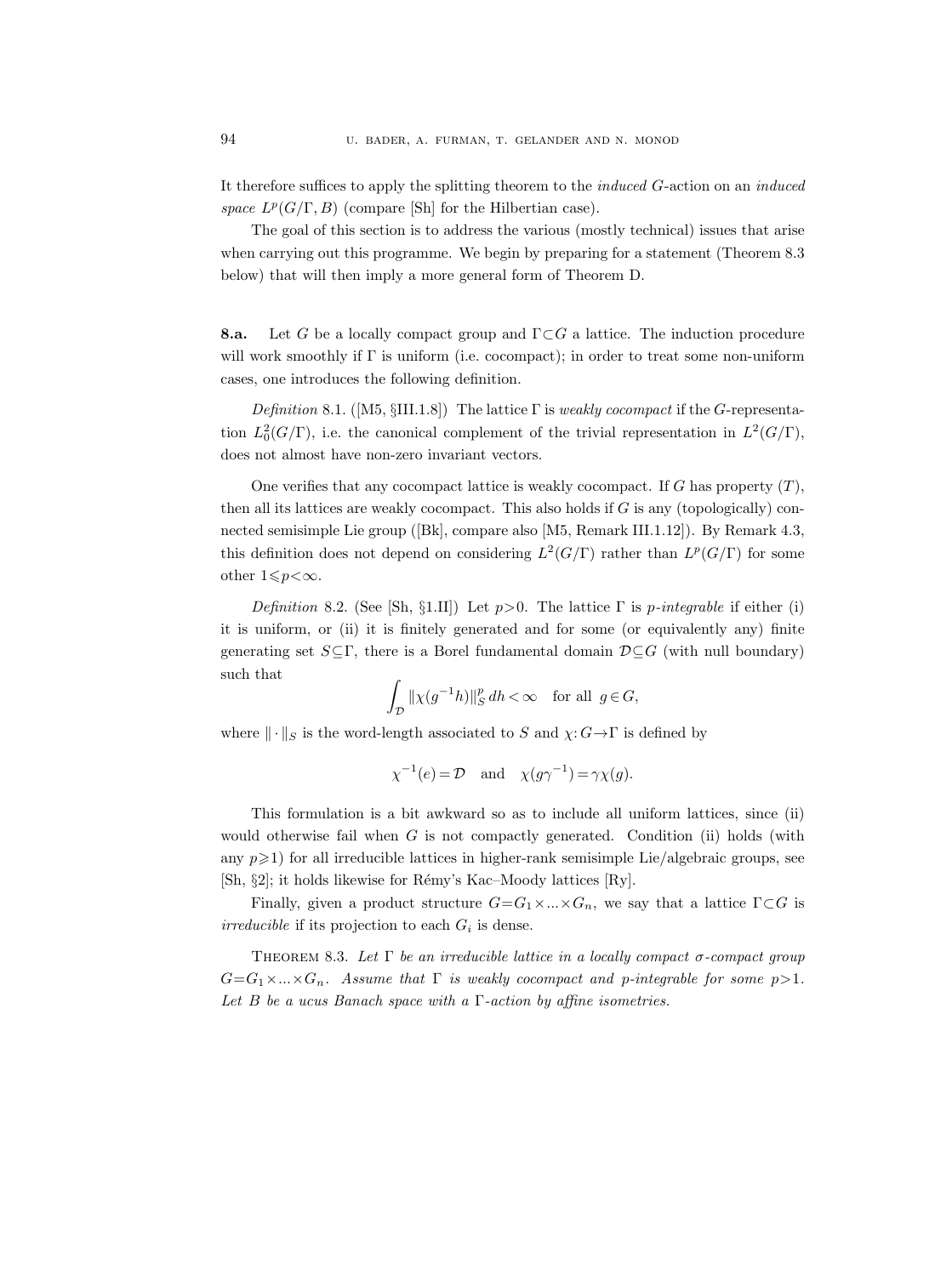If the associated linear  $\Gamma$ -representation does not almost have invariant vectors, then there is a  $\Gamma$ -closed complemented affine subspace of B on which the  $\Gamma$ -action is a sum of actions extending continuously to G and factoring through  $G \rightarrow G_i$ . (Compare Remark 1.9.)

Theorem 8.3 indeed implies Theorem D in the wider generality of weakly cocompact p-integrable lattices, since Proposition 2.13 allows us to assume that the topological vector space of Theorem D is in fact a ucus Banach space with a Γ-action by affine isometries.

A (simpler) application of the same techniques implies the following result.

THEOREM 8.4. Let  $\Gamma$  be an irreducible lattice in a locally compact  $\sigma$ -compact group  $G=G_1\times...\times G_n$ . Assume that  $\Gamma$  is weakly cocompact and p-integrable for some  $p>1$ . Then any homomorphism  $\Gamma \rightarrow \mathbf{R}$  extends continuously to G.

This result was established by Shalom in the case of cocompact lattices [Sh, Theorem 0.8] (actually, his proof holds in the setting of square-integrable lattices). It is therefore not surprising that our results imply the generalisation stated in Theorem 8.4 above (see the end of this section).

# 8.b. Induction

Throughout this section, G is a locally compact second countable group and  $\Gamma \subset G$  is a lattice. In particular, the Haar measure induces a standard Lebesgue space structure on  $G/\Gamma$ .

Remark 8.5. Even though Theorem 8.3 and Theorem D were stated in the more general setting of  $\sigma$ -compact groups, it is indeed enough to treat the second countable case: one can reduce to the latter by a structural result of Kakutani–Kodaira [KK] (the details of the straightforward reduction are expounded at length in [Mo2]).

Let B be any Banach space and  $1 < p < \infty$ . We consider the Banach space  $E=$  $L^p(G/\Gamma, B)$ , as in §2.e.

LEMMA 8.6. If  $B$  is uniformly convex or ucus, then so is  $E$ .

Proof. This follows from a result of Figiel and Pisier; see Theorem 1.e.9, point (i) in [LT2, Vol. II].  $\Box$ 

Suppose now that B is endowed with a linear isometric Γ-representation  $\rho$ . Then E can be canonically isometrically identified with the space of those Bochner-measurable Γequivariant function classes  $f: G \to B$  such that  $||f||_B: G/\Gamma \to \mathbf{R}$  is p-integrable (the latter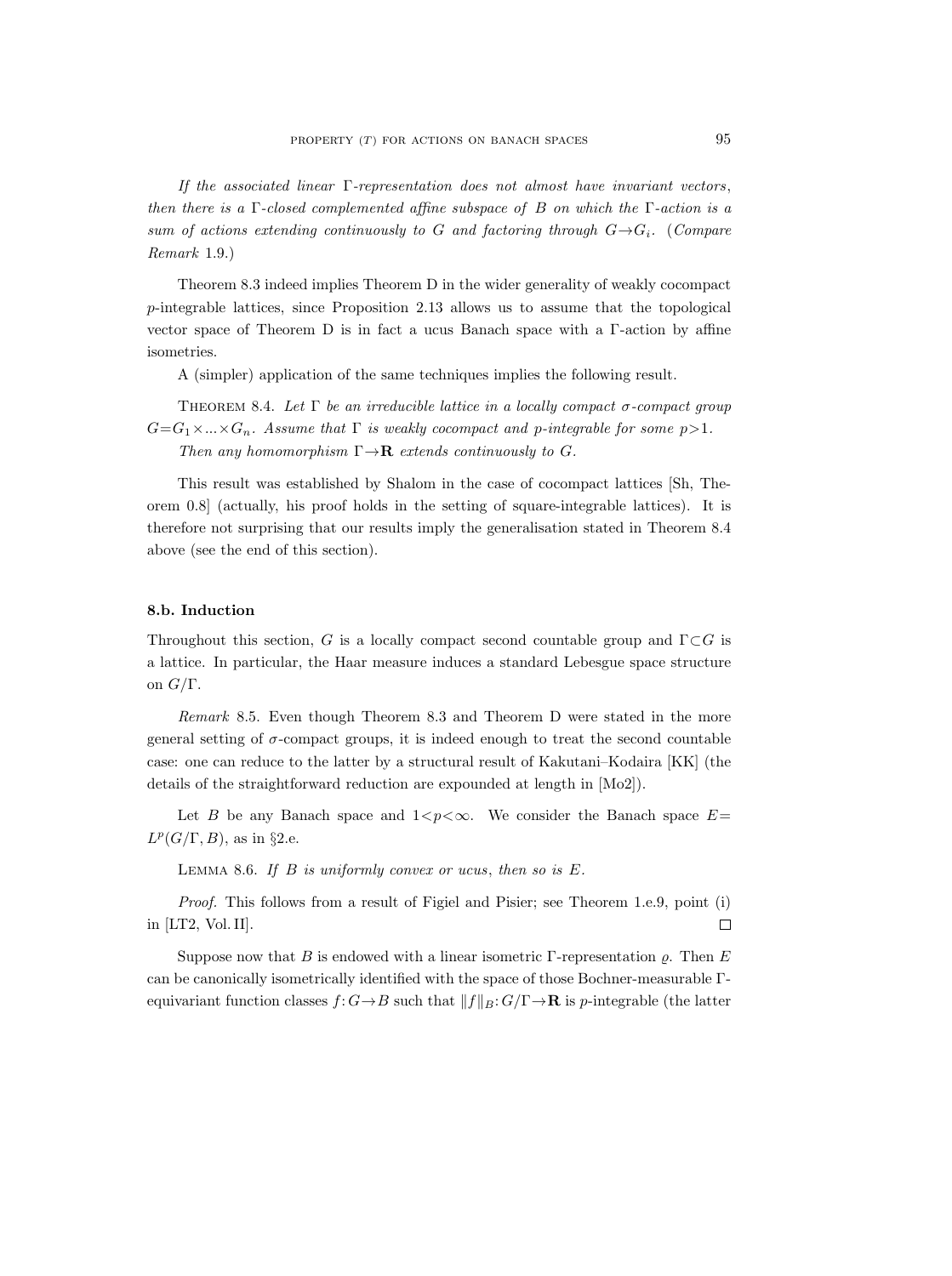condition is symbolized by the notation  $L^{[p]}$ :

$$
E \cong L^{[p]}(G, B)^{\varrho(\Gamma)}.
$$
\n(8.1)

Here, we choose to interpret  $\Gamma$ -equivariance as  $f(g\gamma) = \varrho(\gamma)^{-1} f(g)$ . The isomorphism (8.i) can be e.g. realized by restricting equivariant maps to any Borel fundamental domain  $\mathcal{D}\subseteq G$  for Γ, since  $\mathcal{D}\cong G/\Gamma$  as Lebesgue spaces. This identification allows us to endow E with a continuous linear isometric G-representation by left multiplication. This G-representation is called the *induced representation*. If we choose a fundamental domain  $\mathcal{D}\subseteq G$ and consider the corresponding map  $\chi$  as in Definition 8.2, then this G-representation reads as follows for  $f \in E = L^p(G/\Gamma, B)$ :

$$
(hf)(g\Gamma) = \varrho(\chi(g)^{-1}\chi(h^{-1}g))f(h^{-1}g\chi(h^{-1}g)\Gamma)
$$
\n(8.ii)

(a good indication that the model (8.i) is more natural!).

LEMMA 8.7. Assume  $\Gamma$  to be weakly cocompact in G. If the linear  $\Gamma$ -representation does not almost have invariant vectors, then the induced linear G-representation does not either.

Proof. The proof given by Margulis in the unitary case [M5, Proposition III.1.11] holds without changes (recalling that we can apply weak cocompactness in the  $L^p$  setting by Remark 4.3).  $\Box$ 

Suppose now that  $B$  is endowed with an isometric  $\Gamma$ -action—not necessarily linear anymore. We want to endow  $E$  with a continuous affine isometric  $G$ -action by identifying E with a space of  $\Gamma$ -equivariant function classes  $G \rightarrow B$  as before, except that equivariance is now understood with respect to the affine Γ-action. Formally, there is nothing to change to the special case of linear action considered above; the action is defined by left G-translation of equivariant maps, so that, via the natural identification, we get for  $f \in E = L^p(G/\Gamma, B)$  the action

$$
(hf)(g\Gamma) = \chi(g)^{-1}\chi(h^{-1}g)f(h^{-1}g\chi(h^{-1}g)\Gamma),
$$
\n(8.iii)

in complete analogy with  $(8.ii)$ . However, the  $L^p$  integrability property might be lost. The condition (ii) of Definition 8.2 is a straightforward sufficient condition to retain integrability; cocompactness of  $\Gamma$  is also enough, because it ensures that one can choose  $\mathcal D$ in such a way that for any compact  $C \subseteq G$  the set  $\{\eta \in \Gamma : \mathcal{D}\eta \cap C \neq \emptyset\}$  is finite [B2, §VII.2, Example 12. Compare [Sh,  $\S2$ ] (and [Mo2, Appendix B]).

In conclusion, we may always consider the continuous *induced* (affine) isometric  $G\text{-}action$  on E when  $\Gamma$  is p-integrable.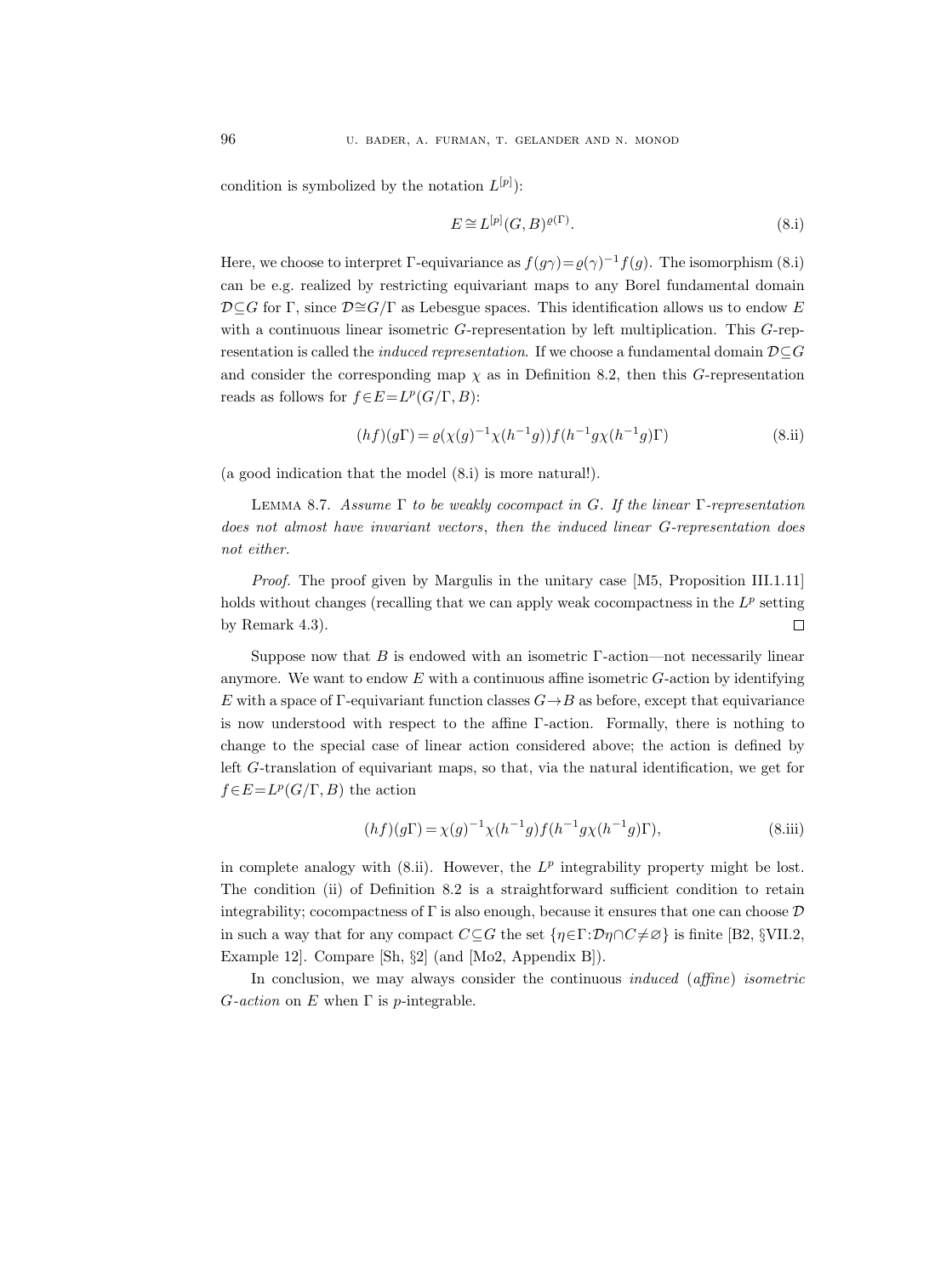By construction, the linear part of the induced affine action coincides with the induced linear G-representation on E considered earlier. If we denote by  $b: \Gamma \rightarrow B$  the cocycle of the original affine Γ-action, then comparing (8.ii) with (8.iii) shows that the cocycle  $\tilde{b}: G \to E$  of the induced affine action is given by

$$
\tilde{b}(h)(g\Gamma) = b(\chi(g)^{-1}\chi(h^{-1}g)).\tag{8.iv}
$$

Moreover, the correspondence  $b \mapsto \tilde{b}$  induces a (topological) isomorphism

$$
H^1(\Gamma, B) \longrightarrow H^1(G, E).
$$

At this point, we record the following result.

PROPOSITION 8.8. Keep the notation of this section.

- (1) If  $\Gamma$  has property  $(F_B)$ , then so does G.
- (2) If G has property  $(F_E)$  and  $\Gamma$  is p-integrable, then  $\Gamma$  has property  $(F_B)$ .

*Proof.* For  $(1)$ , consider any continuous affine isometric G-action on B; then there is a Γ-fixed point  $b \in B$ . The corresponding orbit map  $G \rightarrow B$  descends to a continuous map  $G/\Gamma \rightarrow B$ . The image of the normalized invariant measure on  $G/\Gamma$  in B being preserved by  $G$ , it follows from Lemma 2.14 that there is a  $G$ -fixed point.

For (2), consider an affine isometric  $\Gamma$ -action on B and endow E with the induced affine action as in the discussion above. Then there is a G-fixed point  $f \in E$ . It follows from the description of  $E$  as space of equivariant maps that  $f$  is essentially constant and that its essential value is a  $\Gamma$ -fixed point of B.  $\Box$ 

### 8.c. Superrigidity

In order to prove Theorem 8.3, we now analyse the interplay between the induction constructions and the setting of irreducible lattices

$$
\Gamma \subset G = G_1 \times \ldots \times G_n,
$$

as in the beginning of this section. We will roughly imitate the arguments given by Shalom when he deduces Corollary 4.2 in [Sh].

Keep all the above notation and write  $G_i' = \prod_{j \neq i} G_j$ . First we observe that the irreducibility of  $\Gamma$  implies that for each i it is a well-posed definition to consider the maximal (possibly zero) linear subspace  $B_i \subseteq B$  on which the linear Γ-representation  $\varrho$  extends to a continuous G-representation  $\varrho_i: G \to G_i \to O(B_i)$  factoring through  $G_i$ ; moreover  $B_i$  is automatically closed by maximality.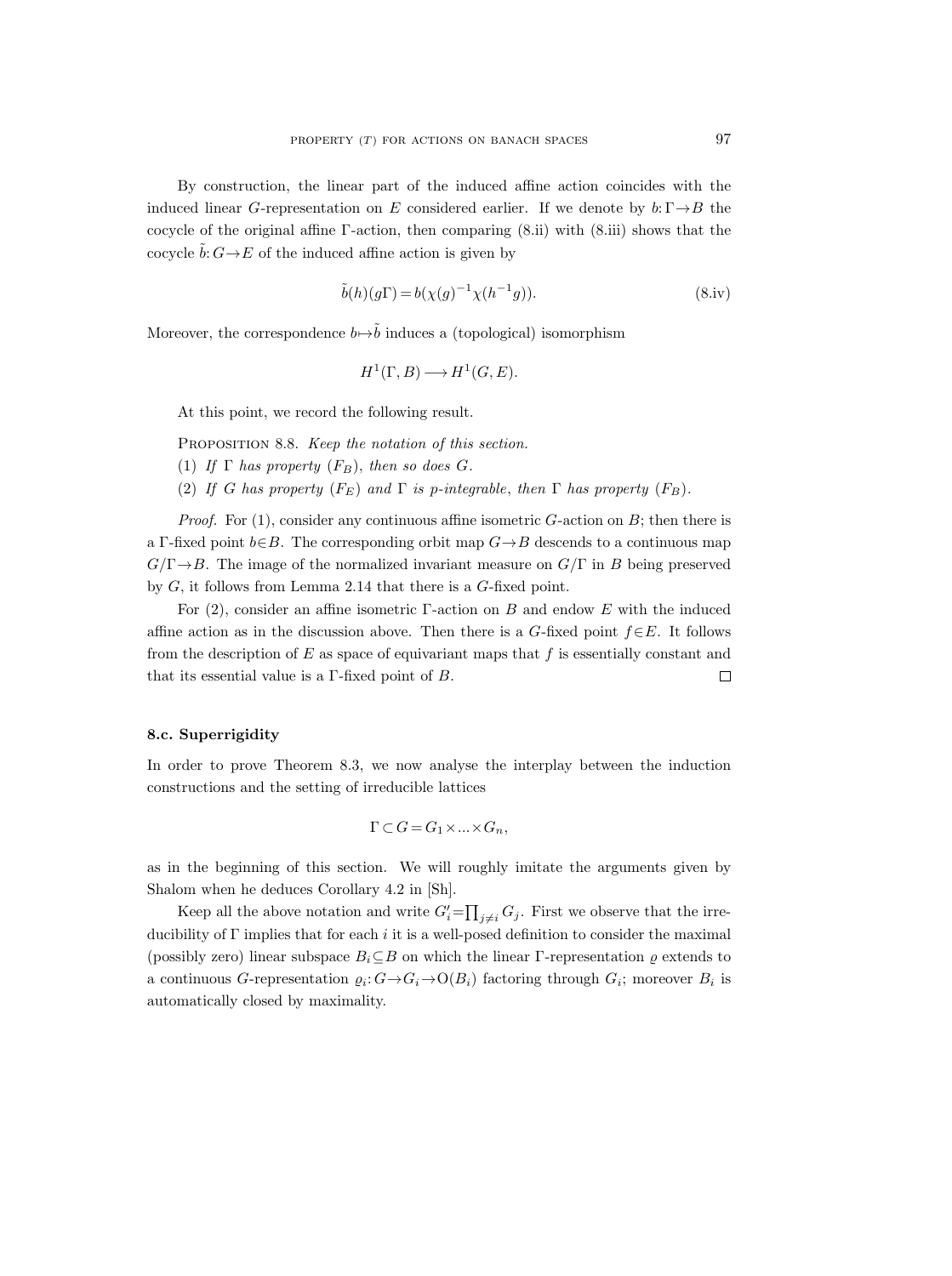The induced space E is ucus by Lemma 8.6. The isometric (affine)  $G$ -action on E has no fixed point, by the very same argument given to prove Proposition 8.8 (2). On the other hand, the linear part does not have almost invariant vectors, by Lemma 8.7. Thus Theorem C applies: there is a G-invariant closed complemented affine subspace  $E ⊆ E$  and an affine isometric G-equivariant isomorphism  $E \cong E_1 \oplus ... \oplus E_n$ , where each  $E_i$ is a ucus space with an affine isometric G-action factoring through  $G \rightarrow G_i$ . In view of Remark 7.3, there is no loss of generality in assuming that  $E_i$  is the space of  $G_i'$ -fixed points under the induced linear representation. One verifies readily the following lemma.

LEMMA 8.9. The map  $B_i \to E \cong L^{[p]}(G, B)^{\varrho(\Gamma)}$ , which with  $v \in B_i$  associates the function  $G \rightarrow B$  defined by  $g \mapsto \varrho_i(g^{-1})v$ , yields an isometric isomorphism of (linear)  $G$ -spaces  $B_i \cong E_i$ .

Indeed, since the image of  $\Gamma$  in  $G_i$  is dense, the Fubini–Lebesgue theorem implies that any map  $f: G \to B$  in E that is  $G_i'$ -invariant in the linear representation on E is an orbit map, as in the lemma.

At this point we observe that if the subspaces  $B_i$  had trivial intersection, we would indeed have found a subspace  $\bigoplus_i B_i \cong \bigoplus_i E_i$  of B on which the affine  $\Gamma$ -action extends continuously to G as requested. In general, we have a  $\Gamma$ -equivariant affine map

$$
\bigoplus_i E_i \longrightarrow \sum_i B_i \subseteq B
$$

induced by the maps of Lemma 8.9. Alternatively, we can think of this map as follows. The cocycle induced as in (8.iv) decomposes as a sum of cocycles

$$
\tilde{b} = \bigoplus_i \tilde{b}_i : G \longrightarrow E, \quad \tilde{b}_i : G \longrightarrow G_i \longrightarrow E_i,
$$

and in turn, by Lemma 8.9, each  $\tilde{b}_i$  is the cocycle induced under the correspondence (8.iv) from a cocycle  $b_i: \Gamma \to B_i$ ; the affine  $\Gamma$ -action on  $\sum_i B_i$  is determined by the cocycle  $\sum_i b_i$ . This completes the proof of Theorem 8.3.

Remark 8.10. As mentionned in Remark 1.9, the obstruction to extending the affine Γ-action on some subspace of B is confined within a compact group. Indeed, the only reason we might end up with a sum of actions extending to G through various  $G_i$ , rather than with a direct sum (which then extends globally to  $G$ ), is the possibility that  $B_i \cap B_j \neq 0$  for some  $i \neq j$ . But then the linear representation of  $\Gamma$  on  $B_i \cap B_j$  extends continuously to G in two different ways, *both* through  $G_i$  and through  $G_j$ . This may indeed happen but forces the image of  $\Gamma$  in  $O(B_i \cap B_j)$  to be compact; see examples and discussion in [Mo2].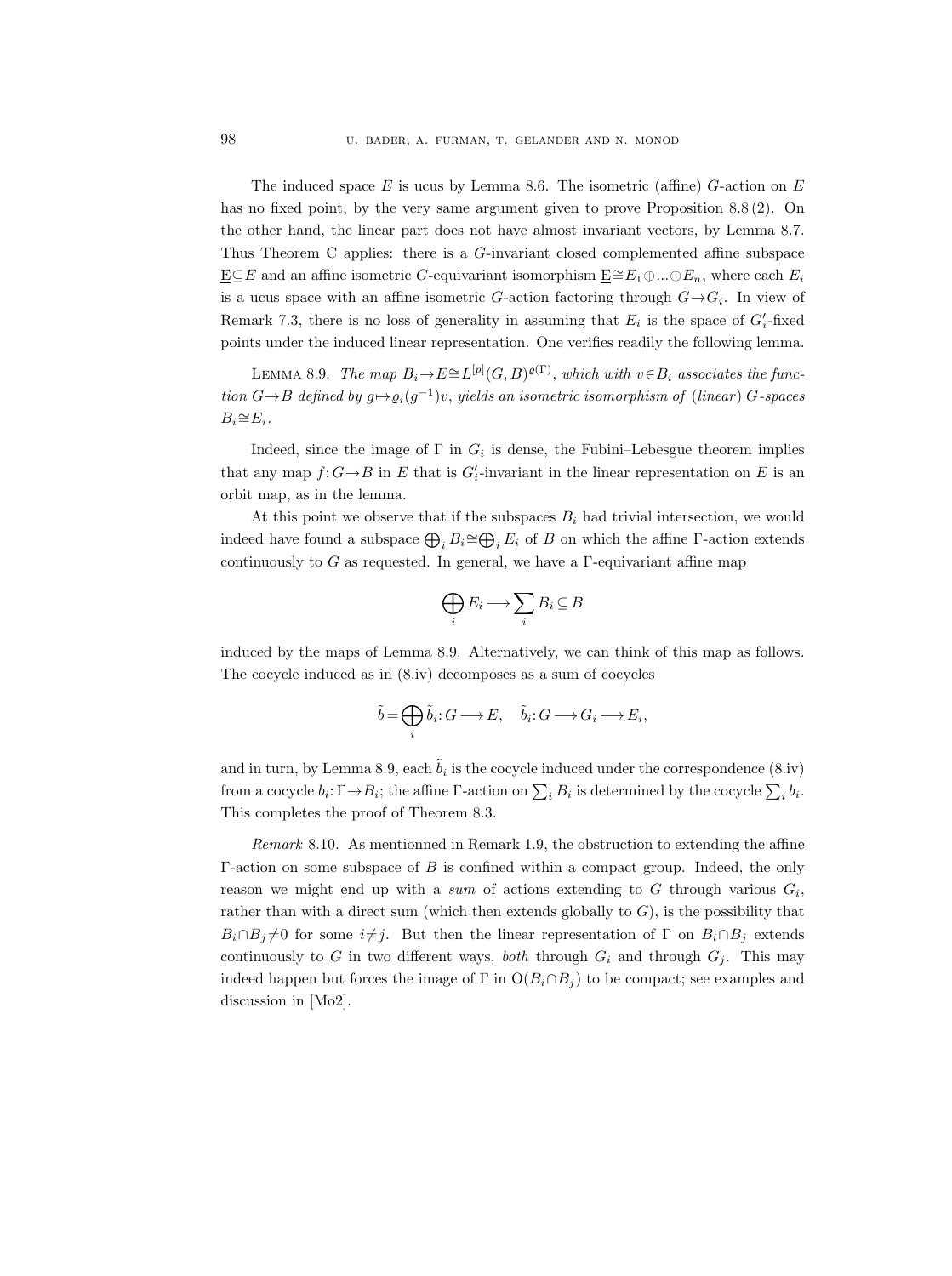Let us only mention the most basic example:  $\Gamma \subset G = G_1 \times G_2$  with  $G_i = \mathbf{Z} \times \{\pm 1\}$ and  $\Gamma = \mathbb{Z}^2 \rtimes {\pm 1}$ . Then  $\Gamma$  acts affinely isometrically without fixed point on  $B = \mathbb{R}$  (by  $(n, m; \varepsilon) \cdot x = \varepsilon x + n + m$ ) and the associated linear representation does not almost have invariant vectors. However, it is easy to check that this action does not extend to G. Instead, it is a sum of actions extending to  $G_i$  with sum map  $\mathbf{R} \oplus \mathbf{R} \to B = \mathbf{R}$ . Here  $B_1=B_2=B$ .

*Proof of Theorem 8.4.* Recall that the space of homomorphisms  $\Gamma \rightarrow \mathbf{R}$  is precisely the space of affine isometric  $\Gamma$ -actions on **R** with the trivial representation as linear part. By Remark 4.3, the G-representation on  $L_0^p(G/\Gamma)$  does not almost have invariant vectors. Therefore, using p-integrable induction, one deduces Theorem 8.4 from Theorem C very exactly as Shalom deduced [Sh, Theorem 0.8] from [Sh, Theorem 3.1].  $\Box$ 

### Appendix 9. The Howe–Moore theorem on Banach spaces

In this appendix we sketch the proof of a version of the well known Howe–Moore theorem on vanishing of matrix coefficients for unitary representations, extended to the framework of ucus Banach spaces. This generalization is due to Shalom (unpublished) and we state it here with a sketch of the proof for the reader's convenience.

THEOREM 9.1. Let I be a finite set,  $k_i$ ,  $i \in I$ , be local fields,  $G_i$  be connected semisimple simply-connected  $k_i$ -groups,  $G_i = G_i(k_i)$  be the locally compact group of  $k_i$ -points, and

$$
G=\prod_{i\in I}G_i.
$$

Let B be a ucus Banach space and  $\rho: G \rightarrow O(B)$  be a continuous isometric linear representation, such that  $B^{o(G_i)} = \{0\}$  for each i $\in I$ . Then all matrix coefficients

$$
c_{x,\lambda}(g) = \langle \varrho(g)x, \lambda \rangle, \quad x \in B, \ \lambda \in B^*,
$$

vanish at infinity, i.e.  $c_{x,\lambda} \in C_0(G)$ .

Notice that we can (and will) assume that the  $G_i$  have no  $k_i$ -anisotropic factors, since the group of  $k_i$ -points of such factors are compact.

*Proof.* By contradiction, assume that for some  $g_n \to \infty$  in  $G$ ,  $v \in S(B)$  and  $\lambda \in S(B^*)$ one has

$$
\inf |\langle \varrho(g_n)x, \lambda \rangle| = \varepsilon > 0.
$$

We shall prove that at least one simple factor  $G_i$  of G has a non-trivial  $\varrho(G_i)$  invariant vector.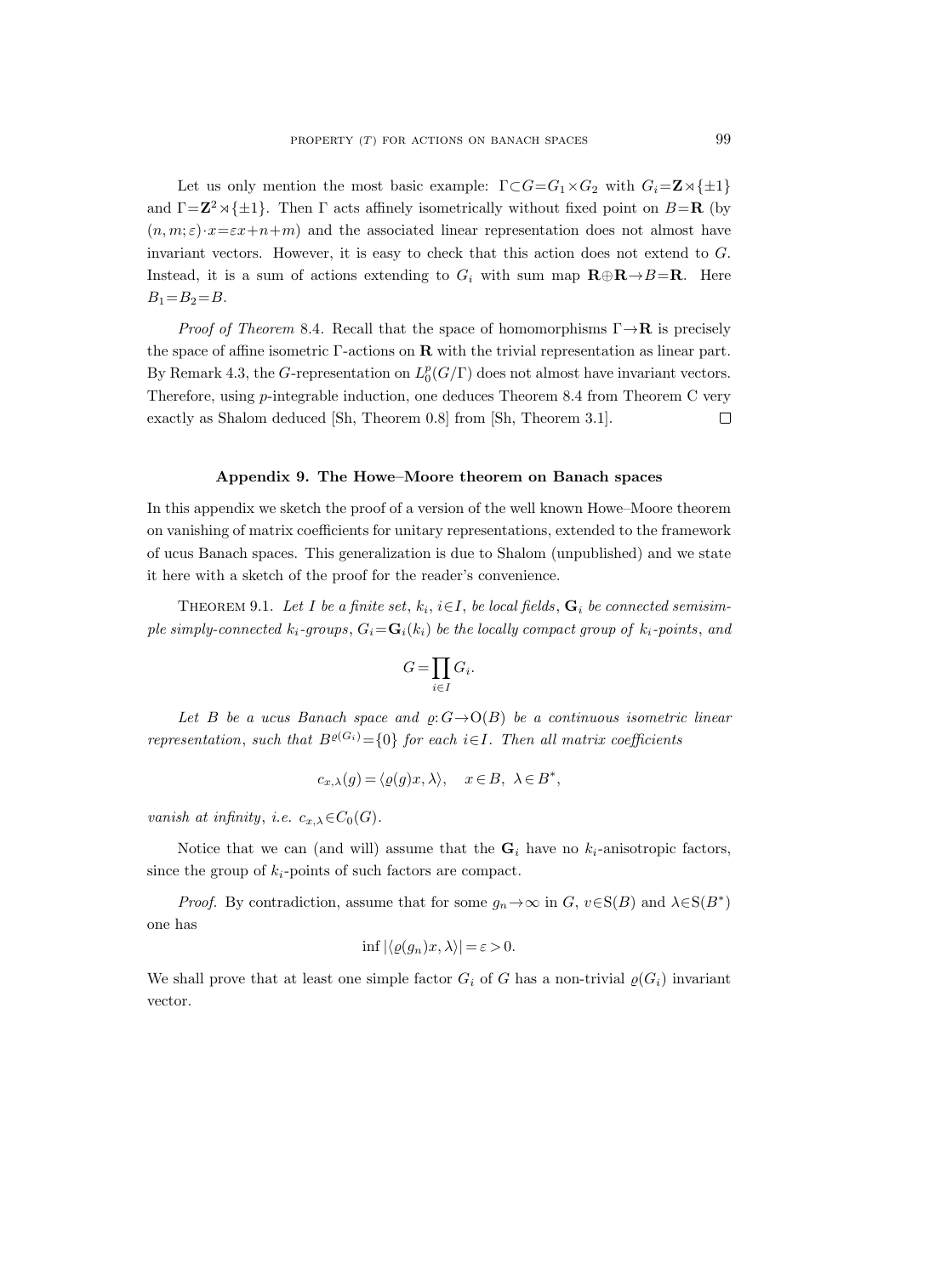Let  $G=KAK$  be a Cartan decomposition of G (here  $K=\prod_i K_i$  and  $A=\prod_i A_i$ , where  $G_i = K_i A_i K_i$  is the Cartan decomposition for  $G_i$ ). We first show that without loss of generality one may assume that  $g_n \in A$ .

LEMMA 9.2. (KAK reduction) There exists a sequence  $a_n \rightarrow \infty$  in the Cartan subgroup  $A \subseteq G$  and non-zero vectors  $y, z \in B$  so that

$$
\varrho(a_n)y \xrightarrow{w} z \neq 0,
$$

where  $\stackrel{w}{\longrightarrow}$  denotes the weak convergence.

*Proof.* Write  $g_n = k_n a_n k'_n$ , where  $k_n, k'_n \in K$  and  $a_n \in A$ . Then  $a_n \to \infty$  since  $g_n \to \infty$ . Upon passing to a subsequence,  $k'_n \to k' \in K$  and  $k_n \to k \in K$ . Let

$$
y_n = \varrho(k'_n)x
$$
,  $y = \varrho(k')x$ ,  $\mu_n = \varrho^*(k_n^{-1})\lambda$  and  $\mu = \varrho^*(k^{-1})\lambda$ ,

where  $\varrho^*$  is the dual (contragradient) G-representation on  $B^*$ . Using the weak-compactness of the unit ball of  $B$ , we may also assume that

$$
\varrho(a_n)y \xrightarrow{w} z.
$$

We shall show that  $\langle z, \mu \rangle = \lim_{n \to \infty} \langle \varrho(g_n)x, \lambda \rangle$  which is bounded away from zero, hence implying that  $z\neq0$ .

Recall that in a uniformly convex Banach space  $B$  the weak and the strong topologies agree on the unit sphere S(B): indeed if  $y_n \xrightarrow{w} y$  are unit vectors, then

$$
1 - \delta(||y_n - y||) \ge \frac{||y_n + y||}{2} \ge \left\langle \frac{y_n + y}{2}, y^* \right\rangle \to 1.
$$

Hence  $\delta(\|y_n-y\|) \to 0$  and  $\|y_n-y\| \to 0$ . For the same reason, we also have  $\|\mu_n-\mu\| \to 0$ in  $S(B^*)$ . For an arbitrary  $\xi \in B^*$ ,

$$
|\langle \varrho(a_n)y_n, \xi \rangle - \langle \varrho(a_n)y, \xi \rangle| \leq \|y_n - y\| \|\xi\| \to 0.
$$

Hence  $\varrho(a_n)y_n \xrightarrow{w} z$ . In general, if  $z_n \xrightarrow{w} z$  in B and  $\mu_n \xrightarrow{w} \mu$  in B<sup>\*</sup> then  $\langle z_n, \mu_n \rangle \rightarrow \langle z, \mu \rangle$ , because weakly convergent sequences are bounded in norm and

$$
|\langle z_n,\mu_n\rangle-\langle z,\mu\rangle|\leqslant|\langle z_n,\mu_n-\mu\rangle|+|\langle z_n-z,\mu\rangle|\leqslant\left(\sup_n\|z_n\|\right)\|\mu_n-\mu\|^*+|\langle z_n-z,\mu\rangle|\to 0.
$$

Therefore,

$$
\langle \varrho(g_n)x, \lambda \rangle = \langle \varrho(a_n k'_n)x, \varrho^*(k_n^{-1})\lambda \rangle = \langle \varrho(a_n)y_n, \mu_n \rangle \to \langle z, \mu \rangle,
$$

implying that  $|\langle z, \mu \rangle| \geq \varepsilon$ , which in particular means that  $z\neq0$ .

 $\Box$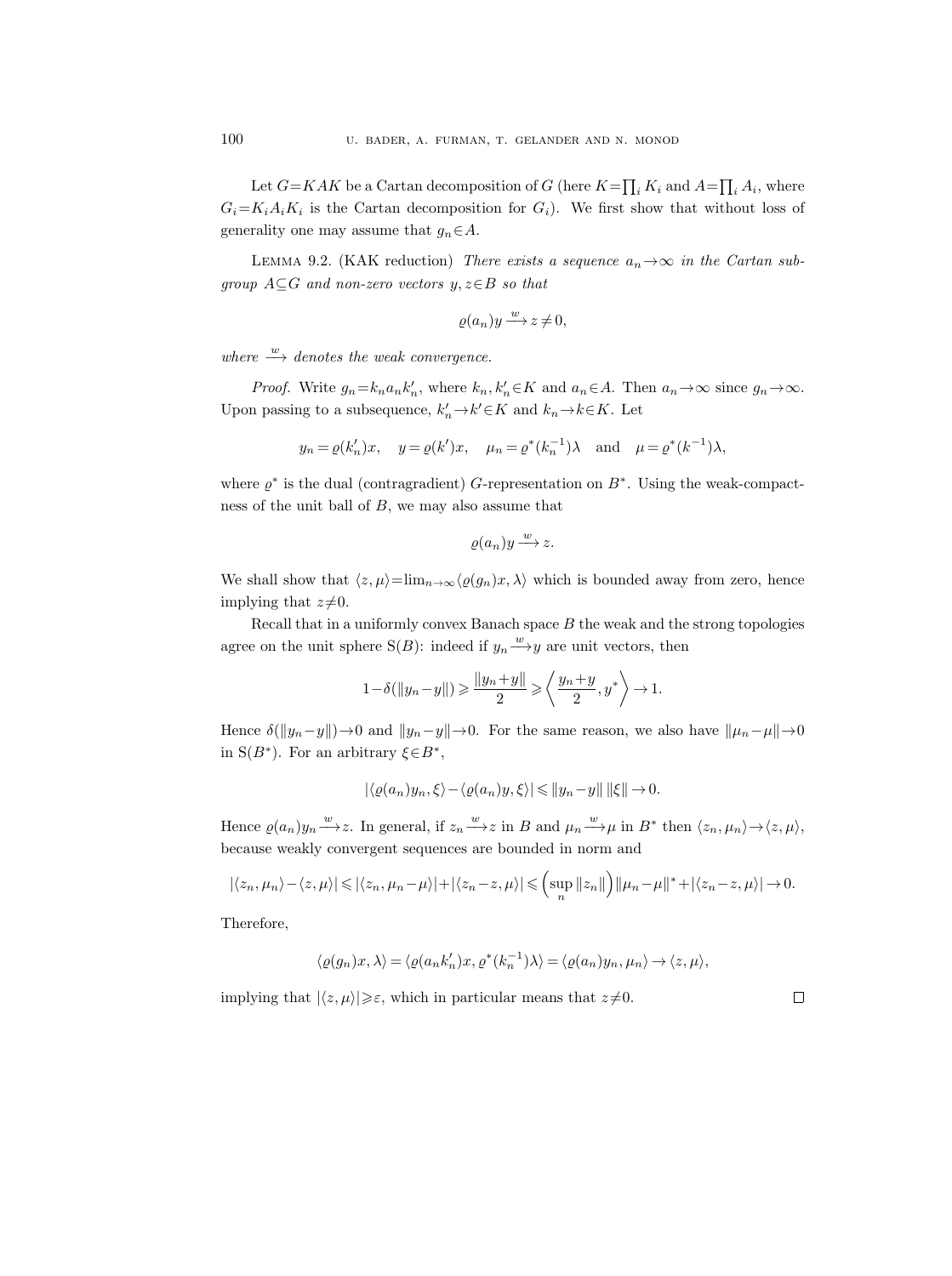LEMMA 9.3. (Generalized Mautner lemma) Suppose that  $\{a_n\}_{n=1}^{\infty}$  and h in G satisfy  $a_n^{-1}ha_n \to 1_G$  in G. If  $y, z \in B$  are such that  $\varrho(a_n)y \xrightarrow{w} z$  then  $\varrho(h)z=z$ . In particular, if  $\varrho(a_n)z=z$  then  $\varrho(h)z=z$ .

*Proof.* (Strong) continuity of  $\varrho$  gives

$$
\|\varrho(ha_n)y - \varrho(a_n)y\| = \|\varrho(a_n^{-1}ha_n)y - y\| \to 0.
$$

At the same time  $\varrho(a_n)y \xrightarrow{w} z$  and  $\varrho(ha_n)y \xrightarrow{w} \varrho(h)z$ . Hence  $\varrho(h)z=z$ .

We can now prove Theorem 9.1 in the case of  $G=\mathrm{SL}_2(k)$ , where k is a local field. Assuming that  $\varrho: SL_2(k) \to O(B)$  has some matrix coefficient not vanishing at infinity, we get, by Lemma 9.2, a sequence  $a_n \to \infty$  in A, and non-zero vectors  $y, z \in B$  with

$$
\varrho(a_n)y\overset{w}{\longrightarrow}z.
$$

Let H be the unipotent (horocyclic) subgroup defined by  $H = \{h \in G : a_n^{-1}ha_n \to e\}.$ It is normalized by  $a_n$ , and, by Lemma 9.3, z is a (non-trivial)  $\varrho(H)$ -invariant vector. We may assume that  $||z||=1$ . The matrix coefficient  $f(g) = \langle \varrho(g)z, z^* \rangle$  is a continuous function on  $G$ , which is bi- $H$ -invariant:

$$
f(gh) = \langle \varrho(g)\varrho(h)z, z^* \rangle = \langle \varrho(g)z, z^* \rangle = f(g), \tag{9.1}
$$

$$
f(hg) = \langle \varrho(g)z, \varrho^*(h^{-1})z^* \rangle = \langle \varrho(g)z, z^* \rangle = f(g)
$$
\n(9.ii)

for all  $g \in G$  and  $h \in H$ . The proof can now be completed as in the original unitary Howe–Moore theorem. By (9.i), f can be viewed as a continuous function  $f_0$  on the punctured plane  $G/H = k^2 \setminus \{(0, 0)\}\$ , and, by (9.ii),  $f_0$  is constant on each horizontal line  $\ell_s=\{(t, s):t\in\mathbb{R}\}, s\neq 0,$  where we identify H with the upper triangular unipotent subgroup, by choosing an appropriate basis for  $k^2$ . By continuity,  $f_0$  is a constant on  $\{(t, 0): t \neq 0\}$ . Since  $f_0(0, 1) = f(e) = 1$ , this constant is 1.

This implies that z is  $\varrho(A)$ -invariant, because  $\langle \varrho(a)z, z^* \rangle = f(a) = f(e) = 1$  whilst  $z^*$ attains its norm only on z.

Thus z is fixed by the upper triangular group  $AH \subseteq G$  and f descends to a continuous function  $f_1$  on the projective line  $\mathbf{P}(k^2) = G/AH$ . The H-action on  $\mathbf{P}(k^2)$  has a dense orbit. Thus  $f_1$  is constant 1, and so is  $f$ :

$$
\langle \varrho(g)z, z^* \rangle = f(g) = f(e) = 1, \quad g \in G.
$$

Thus the unit vector z is  $\varrho(G)$ -invariant, completing the proof in the case of  $G=\mathrm{SL}_2(k)$ .

The proof of the unitary Howe–Moore theorem for a semisimple Lie group  $G = \prod_i G_i$ (cf. Zimmer [Z] and Margulis [M5]) relies only on the reduction to the Cartan subgroup (Lemma 9.2), the structure of such groups, the case of  $SL_2(k)$  and on the Mautner lemma. Thus the "unitary" argument can be applied almost verbatim to the present setup of ucus Banach spaces. $\Box$ 

 $\Box$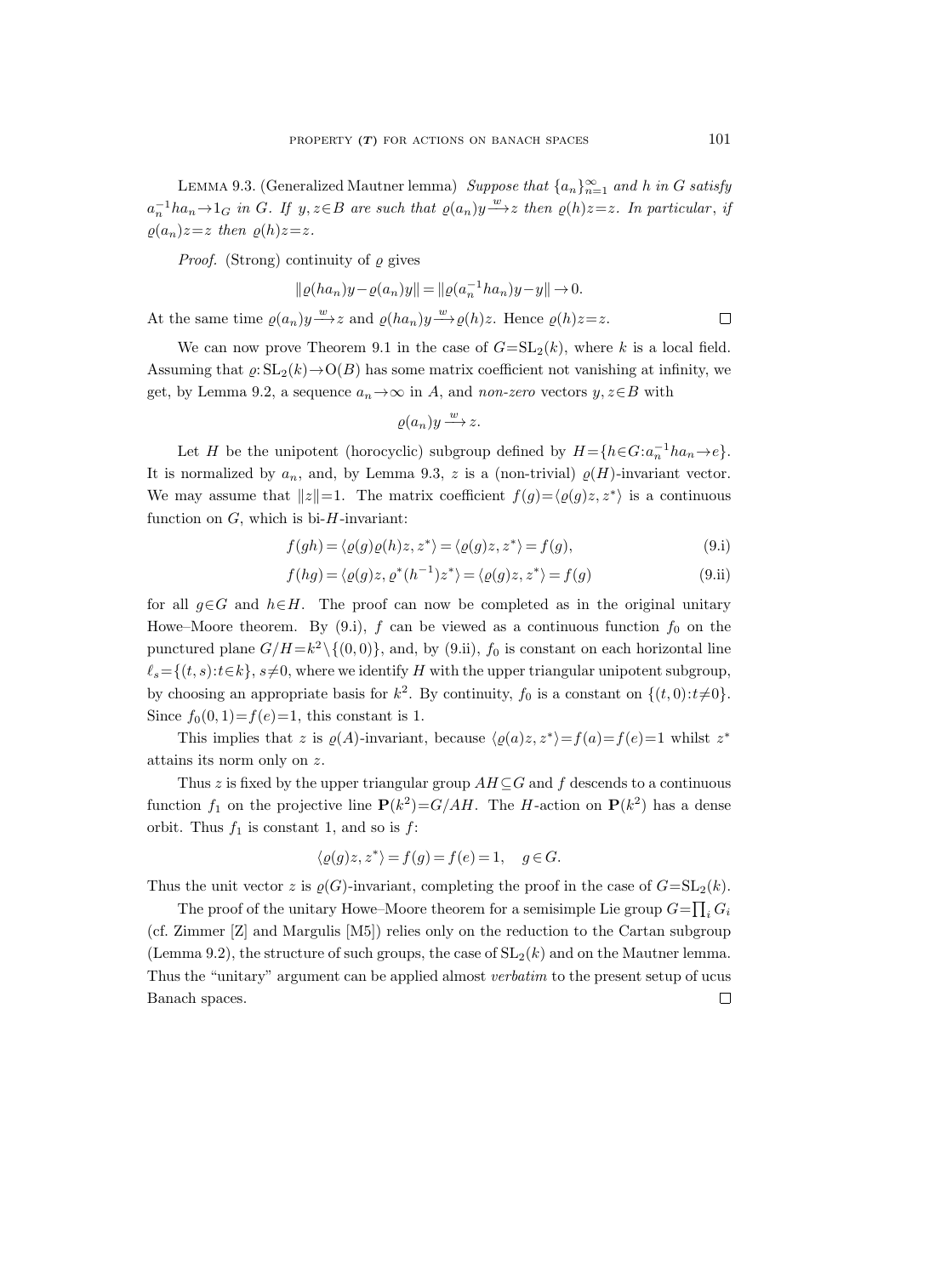### References

- [A] ALPERIN, R., Locally compact groups acting on trees and property T. Monatsh. Math., 93 (1982), 261–265.
- [Ba] BANACH, S., Théorie des óperations linéaires. Warsaw, 1932.
- [Bk] Bekka, M. E. B., On uniqueness of invariant means. Proc. Amer. Math. Soc., 126 (1998), 507–514.
- [BHV] BEKKA, M. E. B., DE LA HARPE, P. & VALETTE, A., Kazhdan's property  $(T)$ . Preprint, 2007.
- [BL] BENYAMINI, Y. & LINDENSTRAUSS, J., Geometric Nonlinear Functional Analysis. Vol. 1. American Mathematical Society Colloquium Publications, 48. Amer. Math. Soc., Providence, RI, 2000.
- [Bn] Bergman, G. M., Generating infinite symmetric groups. Bull. London Math. Soc., 38 (2006), 429–440.
- [BK] BERNSHTEIN, I. N. & KAZHDAN, D. A., The one-dimensional cohomology of discrete subgroups. Funktsional. Anal. i Prilozhen., 4:1 (1970), 1–5 (Russian); English translation in Funct. Anal. Appl., 4 (1970), 1–4.
- [B1] BOURBAKI, N., Éléments de mathématique. Fasc. X. Première partie. Livre III: Topologie générale. Chapitre 10: Espaces fonctionnels. Deuxième édition, entièrement refondue. Actualités Sci. Indust., No. 1084. Hermann, Paris, 1961.
- [B2]  $-$  Éléments de mathématique. Fascicule XXIX. Livre VI: Intégration. Chapitre 7: Mesure de Haar. Chapitre 8: Convolution et représentations. Actualités Scientifiques et Industrielles, No. 1306. Hermann, Paris, 1963.
- [BP] Bourdon, M. & Pajot, H., Cohomologie l<sup>p</sup> et espaces de Besov. J. Reine Angew. Math., 558 (2003), 85–108.
- [BDK] Bretagnolle, J., Dacunha-Castelle, D. & Krivine, J. L., Lois stables et espaces L<sup>p</sup>. Ann. Inst. H. Poincaré Sect. B, 2 (1965/1966), 231-259.
- [BG] BROWN, N. & GUENTNER, E., Uniform embeddings of bounded geometry spaces into reflexive Banach space. Proc. Amer. Math. Soc., 133 (2005), 2045–2050.
- [BMd] BURGER, M. & MONOD, N., Continuous bounded cohomology and applications to rigidity theory. Geom. Funct. Anal., 12 (2002), 219–280.
- [BMz] Burger, M. & Mozes, S., Groups acting on trees: from local to global structure. Inst. Hautes Études Sci. Publ. Math.,  $(2000)$ , 113–150  $(2001)$ .
- [CCS] CHERIX, P. A., COWLING, M. & STRAUB, B., Filter products of  $C_0$ -semigroups and ultraproduct representations for Lie groups. J. Funct. Anal., 208 (2004), 31–63.
- [C] Connes, A., A factor of type II<sup>1</sup> with countable fundamental group. J. Operator Theory, 4 (1980), 151–153.
- [CW] Connes, A. & Weiss, B., Property T and asymptotically invariant sequences. Israel J. Math., 37 (1980), 209–210.
- [Cr] de Cornulier, Y., Strongly bounded groups and infinite powers of finite groups. Comm. Algebra, 34 (2006), 2337–2345.
- [CTV] de Cornulier, Y., Tessera, R. & Valette, A., Isometric group actions on Banach spaces and representations vanishing at infinity. Preprint, 2006. arXiv: math.RT/0612398.
- [D] Delorme, P., 1-cohomologie des repr´esentations unitaires des groupes de Lie semisimples et résolubles. Produits tensoriels continus de représentations. Bull. Soc. Math. France, 105 (1977), 281–336.
- [DU] Diestel, J. & Uhl, J. J., Jr., Vector Measures. Mathematical Surveys, 15. Amer. Math. Soc., Providence, RI, 1977.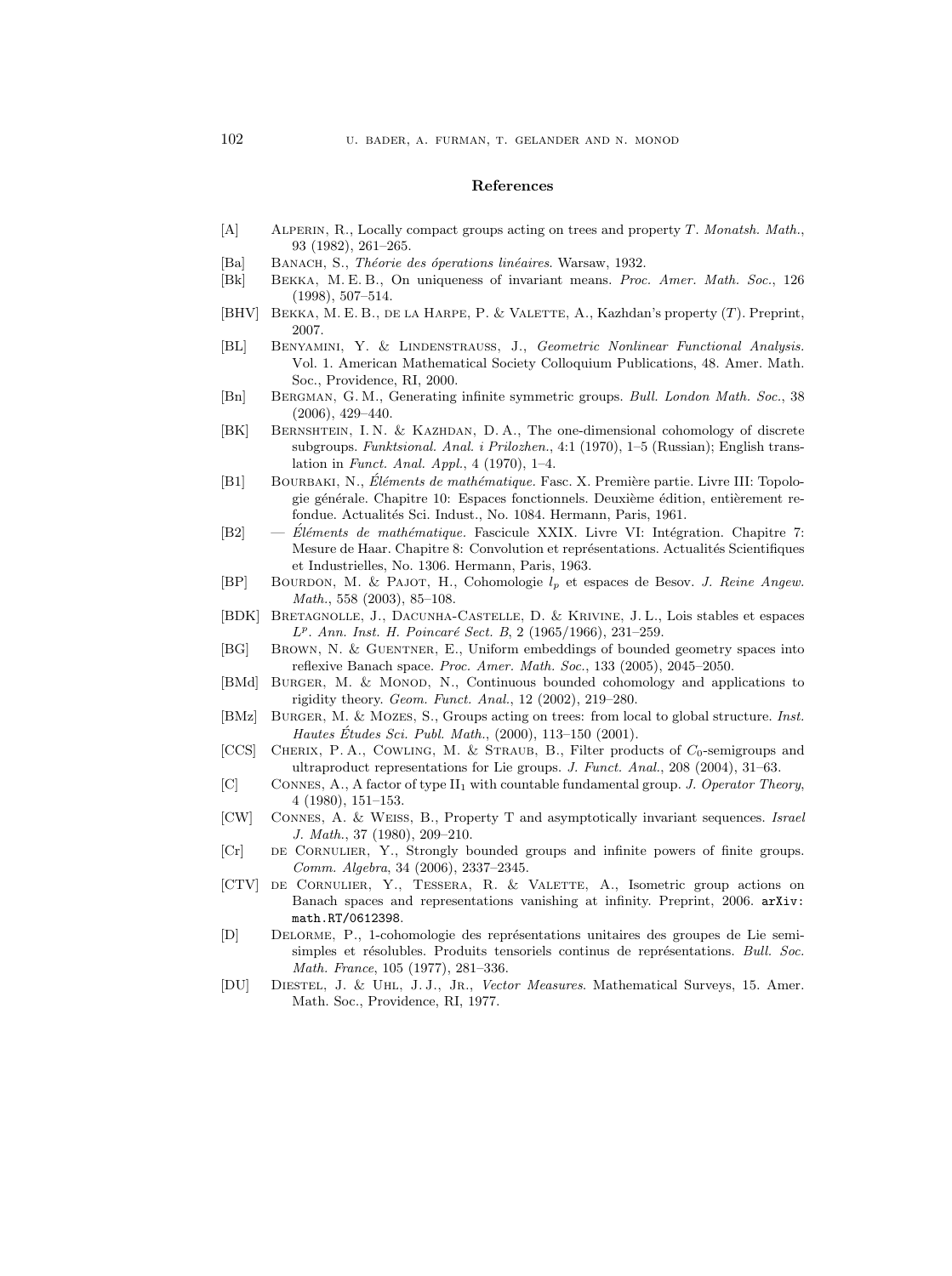- [FM1] FISHER, D. & MARGULIS, G.A., Local rigidity for cocycles, in Surveys in Differential Geometry, Vol. VIII (Boston, MA, 2002), pp. 191–234. International Press, Somerville, MA, 2003.
- [FM2] Almost isometric actions, property  $(T)$ , and local rigidity. Invent. Math., 162 (2005), 19–80.
- [FJ] Fleming, R. J. & Jamison, J. E., Isometries on Banach Spaces: Function Spaces. Chapman & Hall/CRC Monographs and Surveys in Pure and Applied Mathematics, 129. Chapman & Hall/CRC, Boca Raton, FL, 2003.
- [GW] Glasner, E. & Weiss, B., Kazhdan's property T and the geometry of the collection of invariant measures. Geom. Funct. Anal., 7 (1997), 917–935.
- [Gr1] Gromov, M., Hyperbolic groups, in Essays in Group Theory, Math. Sci. Res. Inst. Publ., 8, pp. 75–263. Springer, New York, 1987.
- $[Gr2] \quad$  Random walk in random groups. *Geom. Funct. Anal.*, 13 (2003), 73–146.
- [Gu] Guichardet, A., Sur la cohomologie des groupes topologiques. II. Bull. Sci. Math., 96 (1972), 305–332.
- [HP] Haagerup, U. & Przybyszewska, A., Proper metrics on locally compact groups, and proper affine isometric actions on Banach spaces. Preprint, 2006. arXiv: math.OA/0606794.
- [Ha] HARDIN, C.D., JR., Isometries on subspaces of  $L^p$ . Indiana Univ. Math. J., 30 (1981), 449–465.
- [HV] DE LA HARPE, P. & VALETTE, A., La propriété  $(T)$  de Kazhdan pour les groupes localement compacts. Astérisque, 175 (1989).
- [HLS] HIGSON, N., LAFFORGUE, V. & SKANDALIS, G., Counterexamples to the Baum–Connes conjecture. Geom. Funct. Anal., 12 (2002), 330–354.
- [Hj] HJORTH, G., A converse to Dye's theorem. Trans. Amer. Math. Soc., 357 (2005), 3083-3103.
- [KK] Kakutani, S. & Kodaira, K., Uber das Haarsche Mass in der lokal bikompakten ¨ Gruppe. Proc. Imp. Acad. Tokyo, 20 (1944), 444–450.
- [Ka] KAZHDAN, D. A., Connection of the dual space of a group with the structure of its closed subgroups. Funct. Anal. Appl., 1 (1967), 63–65.
- [Kl] Klee, V., Circumspheres and inner products. Math. Scand., 8 (1960), 363–370.
- [Lg] LAFFORGUE, V., Un renforcement de la propriété  $(T)$ . Preprint, 2006.
- [Li] LAMPERTI, J., On the isometries of certain function-spaces. *Pacific J. Math.*, 8 (1958), 459–466.
- [LT] LINDENSTRAUSS, J. & TZAFRIRI, L., On the complemented subspaces problem. Israel J. Math., 9 (1971), 263–269.
- [LT2] Classical Banach Spaces. I, II. Springer, Berlin–Heidelberg, 1977, 1979.
- [Lu] Lubotzky, A., Discrete Groups, Expanding Graphs and Invariant Measures. Progress in Mathematics, 125. Birkhäuser, Basel, 1994.
- [M1] MARGULIS, G. A., Explicit constructions of expanders. Problemy Peredachi Informacii, 9:4 (1973), 71–80 (Russian); English translation in Problems Inform. Transmission, 9 (1973), 325–332.
- [M2] Finiteness of quotient groups of discrete subgroups. Funktsional. Anal. i Prilozhen., 13:3 (1979), 28–39 (Russian); English translation in Funct. Anal. Appl., 13 (1979), 178–187.
- [M3] Some remarks on invariant means. *Monatsh. Math.*, 90 (1980), 233–235.
- [M4] On the decomposition of discrete subgroups into amalgams. Selecta Math. Soviet., 1 (1981), 197–213.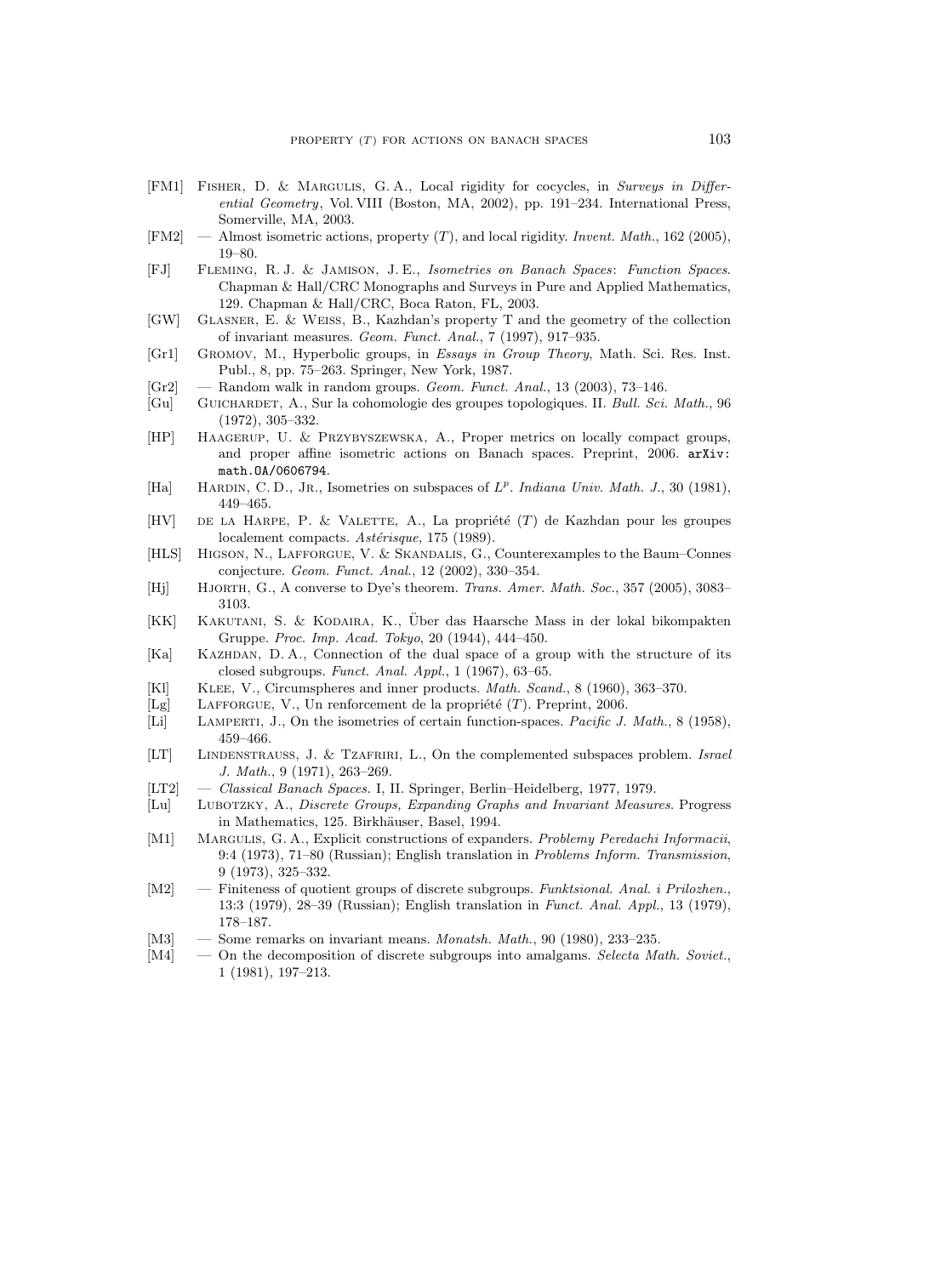- [M5] Discrete Subgroups of Semisimple Lie Groups. Ergebnisse der Mathematik und ihrer Grenzgebiete, 17. Springer, Berlin–Heidelberg, 1991.
- [Mi] Mineyev, I., Straightening and bounded cohomology of hyperbolic groups. Geom. Funct. Anal., 11 (2001), 807–839.
- [Mo1] Monop, N., Continuous Bounded Cohomology of Locally Compact Groups. Lecture Notes in Mathematics, 1758. Springer, Berlin–Heidelberg, 2001.
- [Mo2] Superrigidity for irreducible lattices and geometric splitting. J. Amer. Math. Soc., 19 (2006), 781–814.
- [MS] MONOD, N. & SHALOM, Y., Cocycle superrigidity and bounded cohomology for negatively curved spaces. J. Differential Geom., 67 (2004), 395-455.
- [N1] NAVAS, A., Actions de groupes de Kazhdan sur le cercle. Ann. Sci. École Norm. Sup. 35 (2002), 749–758.
- [N2] Reduction of cocycles and groups of diffeomorphisms of the circle. Bull. Belg. Math. Soc. Simon Stevin, 13 (2006), 193–205.
- [Pa] PANSU, P., Cohomologie  $L^p$ : invariance sous quasiisométrie. Preprint, 1995.
- [Po1] POPA, S., On the fundamental group of type II<sub>1</sub> factors. Proc. Natl. Acad. Sci. USA, 101 (2004), 723–726.
- [Po2] Strong rigidity of II<sup>1</sup> factors arising from malleable actions of w-rigid groups. I, II. Invent. Math., 165 (2006), 369–408, 409–451.
- $[P_03]$  Cocycle and orbit equivalence superrigidity for malleable actions of w-rigid groups. Preprint, 2005. arXiv:math.GR/0512646.
- [PS] Pressley, A. & Segal, G., Loop Groups. Oxford Mathematical Monographs. Oxford University Press, New York, 1986.
- [Ry] RÉMY, B., Integrability of induction cocycles for Kac–Moody groups. Math. Ann., 333  $(2005), 29-43.$
- [Rz] Reznikov, A., Analytic topology of groups, actions, strings and varietes. Preprint, 2000. arXiv:math.DG/0001135.
- [RS] Robertson, G. & Steger, T., Negative definite kernels and a dynamical characterization of property  $(T)$  for countable groups. Ergodic Theory Dynam. Systems, 18 (1998), 247–253.
- [Sh] Shalom, Y., Rigidity of commensurators and irreducible lattices. Invent. Math., 141  $(2000), 1-54.$
- [Su] Sullivan, D., For n>3 there is only one finitely additive rotationally invariant measure on the n-sphere defined on all Lebesgue measurable subsets. Bull. Amer. Math. Soc., 4 (1981), 121–123.
- [Wa] Watatani, Y., Property T of Kazhdan implies property FA of Serre. Math. Japon., 27 (1982), 97–103.
- [WW] Wells, J. H. & Williams, L. R., Embeddings and Extensions in Analysis. Springer, New York, 1975.
- [Y] Yu, G., Hyperbolic groups admit proper affine isometric actions on  $l^p$ -spaces. Geom. Funct. Anal., 15 (2005), 1144–1151.
- [Z] Zimmer, R. J., Ergodic Theory and Semisimple Groups. Monographs in Mathematics, 81. Birkhäuser, Basel, 1984.